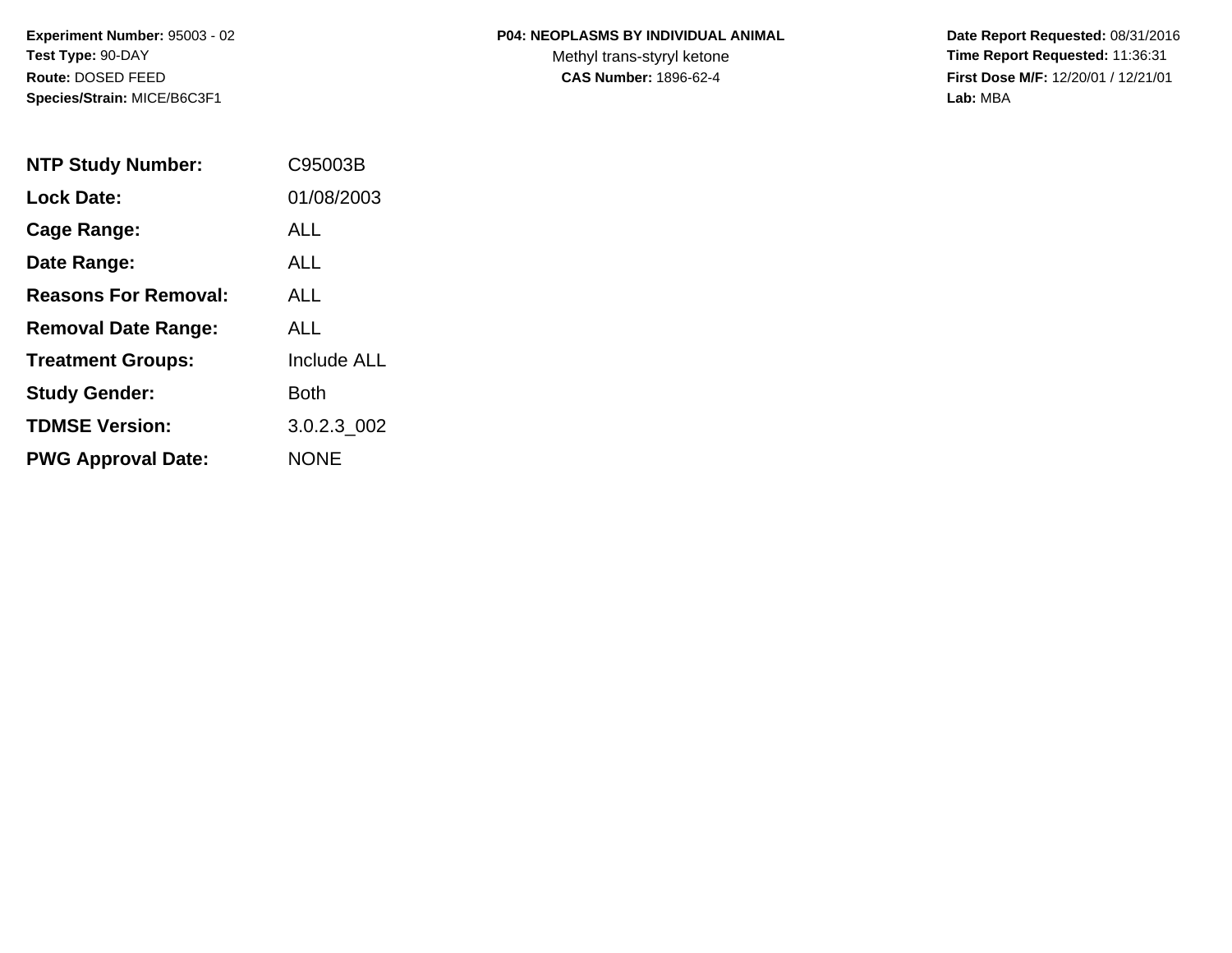**Date Report Requested:** 08/31/2016 **Time Report Requested:** 11:36:31 **First Dose M/F:** 12/20/01 / 12/21/01<br>Lab: MBA **Lab:** MBA

| <b>B6C3F1 MICE MALE</b>   | DAY ON TEST      | $_{\rm 0}^{\rm 0}$<br>$\frac{9}{2}$              | $\begin{smallmatrix} 0\\0 \end{smallmatrix}$<br>$\frac{9}{2}$                                     | $_{\rm 0}^{\rm 0}$<br>$\boldsymbol{9}$<br>$\overline{2}$      | $\pmb{0}$<br>$\mathbf 0$<br>$\boldsymbol{9}$<br>$\overline{2}$ | $\pmb{0}$<br>$\mathbf 0$<br>$\boldsymbol{9}$<br>$\overline{2}$       | $\pmb{0}$<br>$\mathbf 0$<br>$\boldsymbol{9}$<br>$\overline{2}$ | $\pmb{0}$<br>$\mathsf{O}\xspace$<br>$\boldsymbol{9}$<br>$\overline{2}$     | $_{\rm 0}^{\rm 0}$<br>$\boldsymbol{9}$<br>$\overline{2}$ | $\pmb{0}$<br>$\mathbf 0$<br>$\frac{9}{2}$ | $\mathbf 0$<br>$\mathbf 0$<br>$\frac{9}{2}$                                |          |  |
|---------------------------|------------------|--------------------------------------------------|---------------------------------------------------------------------------------------------------|---------------------------------------------------------------|----------------------------------------------------------------|----------------------------------------------------------------------|----------------------------------------------------------------|----------------------------------------------------------------------------|----------------------------------------------------------|-------------------------------------------|----------------------------------------------------------------------------|----------|--|
| <b>VEHICLE CONTROL</b>    | <b>ANIMAL ID</b> | $\pmb{0}$<br>$\pmb{0}$<br>$\pmb{0}$<br>$\pmb{0}$ | 0<br>$\begin{smallmatrix} 0\\0 \end{smallmatrix}$<br>$\begin{smallmatrix} 0\\2 \end{smallmatrix}$ | $\mathbf 0$<br>$\mathbf 0$<br>$\mathbf 0$<br>$\mathbf 0$<br>3 | 0<br>$\mathbf 0$<br>$\mathbf 0$<br>$\pmb{0}$<br>$\overline{4}$ | $\pmb{0}$<br>$\pmb{0}$<br>$\mathbf 0$<br>$\pmb{0}$<br>$\overline{5}$ | 0<br>0<br>$\mathbf 0$<br>$\pmb{0}$<br>6                        | $\mathbf 0$<br>$\mathbf 0$<br>$\mathbf 0$<br>$\mathbf 0$<br>$\overline{7}$ | $\mathbf 0$<br>0<br>$\mathbf 0$<br>$\pmb{0}$<br>8        | 0<br>0<br>0<br>$\mathbf 0$<br>9           | $\mathbf 0$<br>$\mathbf 0$<br>$\mathbf 0$<br>$\overline{1}$<br>$\mathbf 0$ | * TOTALS |  |
| <b>ALIMENTARY SYSTEM</b>  |                  |                                                  |                                                                                                   |                                                               |                                                                |                                                                      |                                                                |                                                                            |                                                          |                                           |                                                                            |          |  |
| Esophagus                 |                  | $\pm$                                            |                                                                                                   |                                                               |                                                                |                                                                      |                                                                |                                                                            |                                                          | $\pm$                                     | $+$                                                                        | 10       |  |
| Gallbladder               |                  | $\ddot{}$                                        |                                                                                                   |                                                               |                                                                |                                                                      |                                                                |                                                                            |                                                          |                                           | $^{+}$                                                                     | 10       |  |
| Intestine Large, Cecum    |                  |                                                  |                                                                                                   |                                                               |                                                                |                                                                      |                                                                |                                                                            |                                                          |                                           | $\overline{1}$                                                             | $10$     |  |
| Intestine Large, Colon    |                  | $\pm$                                            |                                                                                                   |                                                               |                                                                |                                                                      |                                                                |                                                                            |                                                          |                                           | $\ddot{}$                                                                  | 10       |  |
| Intestine Large, Rectum   |                  | $\pm$                                            |                                                                                                   |                                                               |                                                                |                                                                      |                                                                |                                                                            |                                                          | $\ddot{}$                                 | $+$                                                                        | 10       |  |
| Intestine Small, Duodenum |                  | $\ddot{}$                                        |                                                                                                   |                                                               |                                                                |                                                                      |                                                                |                                                                            |                                                          | $\pm$                                     | $+$                                                                        | 10       |  |
| Intestine Small, Ileum    |                  | $\ddot{}$                                        |                                                                                                   |                                                               | ÷.                                                             |                                                                      |                                                                |                                                                            | $\ddot{}$                                                | $+$                                       | $+$                                                                        | 10       |  |
| Intestine Small, Jejunum  |                  |                                                  |                                                                                                   |                                                               |                                                                |                                                                      |                                                                |                                                                            | $\div$                                                   | $\ddot{}$                                 | $+$                                                                        | $10$     |  |
| Liver                     |                  | $+$                                              |                                                                                                   |                                                               |                                                                |                                                                      |                                                                |                                                                            |                                                          | $\ddot{}$                                 | $+$                                                                        | 10       |  |
| Pancreas                  |                  | $+$                                              | $+$                                                                                               |                                                               |                                                                |                                                                      |                                                                |                                                                            |                                                          | $\ddot{}$                                 | $+$                                                                        | 10       |  |
| Salivary Glands           |                  | $\pm$                                            |                                                                                                   |                                                               |                                                                |                                                                      |                                                                |                                                                            |                                                          |                                           | $^{+}$                                                                     | 10       |  |
| Stomach, Forestomach      |                  | $\ddot{}$                                        |                                                                                                   |                                                               |                                                                |                                                                      |                                                                |                                                                            |                                                          |                                           | $\overline{1}$                                                             | 10       |  |
| Stomach, Glandular        |                  |                                                  |                                                                                                   |                                                               |                                                                |                                                                      |                                                                |                                                                            |                                                          |                                           | $\overline{1}$                                                             | 10       |  |
| Tongue                    |                  | $\ddot{}$                                        |                                                                                                   |                                                               | ÷                                                              |                                                                      |                                                                |                                                                            | $\div$                                                   | $\ddot{}$                                 | $^{+}$                                                                     | 10       |  |

## **CARDIOVASCULAR SYSTEM**

\* .. Total animals with tissue examined microscopically; Total animals with tumor

+ .. Tissue examined microscopically

X .. Lesion present

I .. Insufficient tissue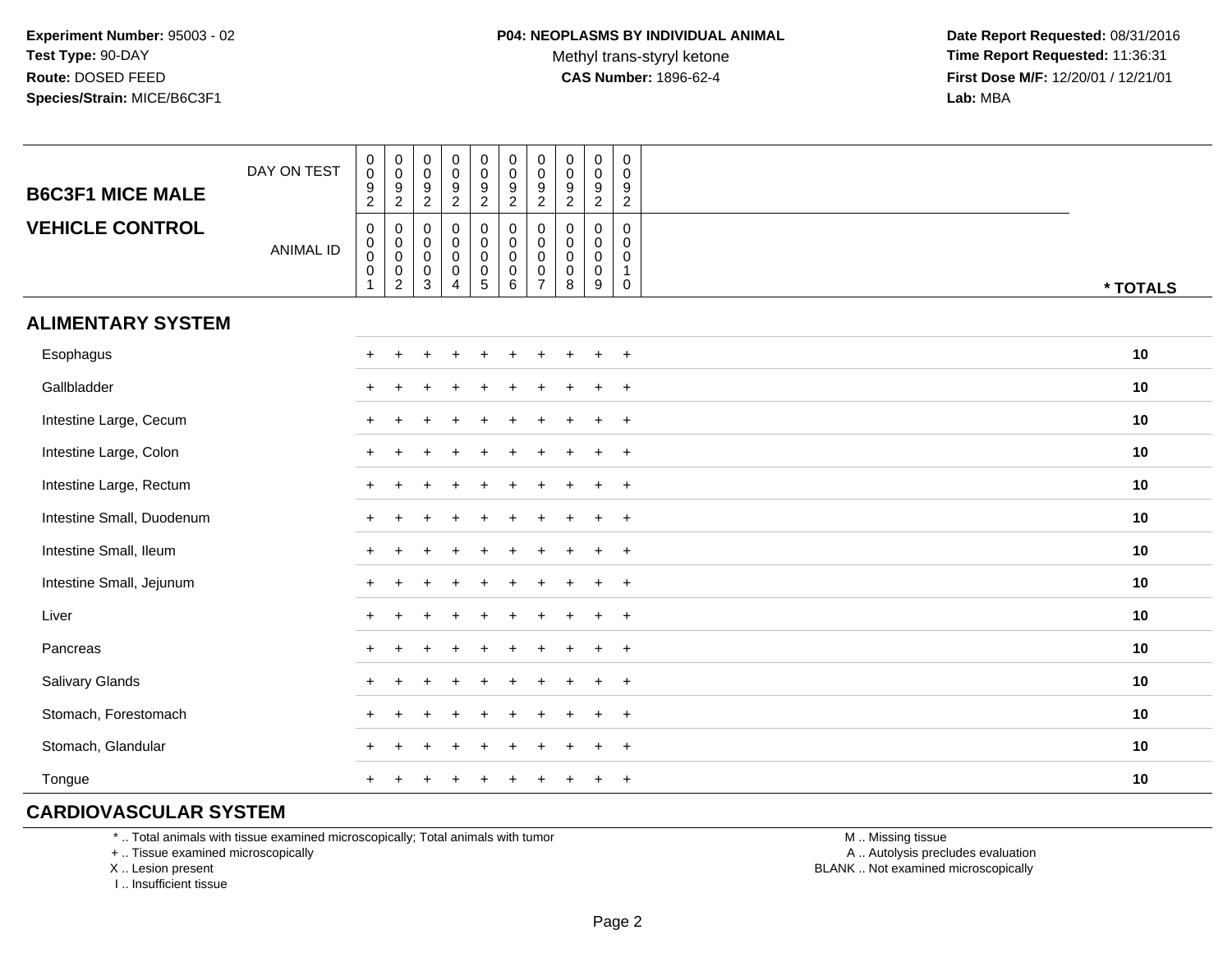Methyl trans-styryl ketone<br>CAS Number: 1896-62-4

 **Date Report Requested:** 08/31/2016 **Time Report Requested:** 11:36:31 **First Dose M/F:** 12/20/01 / 12/21/01<br>Lab: MBA **Lab:** MBA

| <b>B6C3F1 MICE MALE</b>                                                                                                                                            | DAY ON TEST      | 0<br>$\bar{0}$<br>$\frac{9}{2}$                    | $\pmb{0}$<br>$\overline{0}$<br>$\frac{9}{2}$                                 | $\boldsymbol{0}$<br>$\mathsf{O}\xspace$<br>$\frac{9}{2}$                 | $\pmb{0}$<br>$\pmb{0}$<br>9<br>$\overline{2}$                        | $\pmb{0}$<br>$\pmb{0}$<br>9<br>$\overline{2}$              | $\mathbf 0$<br>$\pmb{0}$<br>$\boldsymbol{9}$<br>$\overline{2}$                    | $\pmb{0}$<br>$\pmb{0}$<br>9<br>$\overline{2}$          | $\pmb{0}$<br>$\pmb{0}$<br>$\frac{9}{2}$   | $\pmb{0}$<br>$\pmb{0}$<br>$\frac{9}{2}$                     | $\pmb{0}$<br>$\mathbf 0$<br>9<br>$\sqrt{2}$                          |                                                                                               |                  |
|--------------------------------------------------------------------------------------------------------------------------------------------------------------------|------------------|----------------------------------------------------|------------------------------------------------------------------------------|--------------------------------------------------------------------------|----------------------------------------------------------------------|------------------------------------------------------------|-----------------------------------------------------------------------------------|--------------------------------------------------------|-------------------------------------------|-------------------------------------------------------------|----------------------------------------------------------------------|-----------------------------------------------------------------------------------------------|------------------|
| <b>VEHICLE CONTROL</b>                                                                                                                                             | <b>ANIMAL ID</b> | $\mathbf 0$<br>$\mathbf 0$<br>$\bar{0}$<br>0<br>-1 | $\pmb{0}$<br>$\pmb{0}$<br>$\ddot{\mathbf{0}}$<br>$\pmb{0}$<br>$\overline{2}$ | $\mathbf 0$<br>$\mathbf 0$<br>$\mathbf 0$<br>$\mathbf 0$<br>$\mathbf{3}$ | $\mathbf 0$<br>$\mathbf 0$<br>$\mathbf 0$<br>$\mathbf 0$<br>$\Delta$ | 0<br>$\pmb{0}$<br>$\pmb{0}$<br>$\pmb{0}$<br>$\overline{5}$ | $\pmb{0}$<br>$\mathsf 0$<br>$\ddot{\mathbf{0}}$<br>$\mathsf 0$<br>$6\overline{6}$ | 0<br>$\mathbf 0$<br>$\mathbf 0$<br>0<br>$\overline{7}$ | $\mathbf 0$<br>$\mathbf 0$<br>0<br>0<br>8 | $\mathbf 0$<br>$\mathbf 0$<br>$\pmb{0}$<br>$\mathbf 0$<br>9 | $\mathbf 0$<br>$\Omega$<br>$\mathbf 0$<br>$\mathbf 1$<br>$\mathbf 0$ |                                                                                               | * TOTALS         |
| <b>Blood Vessel</b>                                                                                                                                                |                  |                                                    |                                                                              |                                                                          |                                                                      |                                                            |                                                                                   |                                                        |                                           |                                                             | $+$                                                                  |                                                                                               | 10               |
| Heart                                                                                                                                                              |                  |                                                    |                                                                              |                                                                          |                                                                      |                                                            |                                                                                   |                                                        |                                           |                                                             | $+$                                                                  |                                                                                               | 10               |
| <b>ENDOCRINE SYSTEM</b>                                                                                                                                            |                  |                                                    |                                                                              |                                                                          |                                                                      |                                                            |                                                                                   |                                                        |                                           |                                                             |                                                                      |                                                                                               |                  |
| <b>Adrenal Cortex</b>                                                                                                                                              |                  |                                                    |                                                                              |                                                                          |                                                                      |                                                            |                                                                                   |                                                        |                                           |                                                             | $\overline{+}$                                                       |                                                                                               | 10               |
| Adrenal Medulla                                                                                                                                                    |                  |                                                    |                                                                              |                                                                          |                                                                      |                                                            |                                                                                   |                                                        |                                           | ÷.                                                          | $+$                                                                  |                                                                                               | 10               |
| Islets, Pancreatic                                                                                                                                                 |                  | $+$                                                |                                                                              |                                                                          |                                                                      |                                                            |                                                                                   |                                                        |                                           | $\div$                                                      | $\overline{+}$                                                       |                                                                                               | 10               |
| Parathyroid Gland                                                                                                                                                  |                  | $\ddot{}$                                          | м                                                                            | м                                                                        | M                                                                    | M                                                          | M                                                                                 | M                                                      | $\ddot{}$                                 | M                                                           | $M_{\odot}$                                                          |                                                                                               | $\overline{2}$   |
| <b>Pituitary Gland</b>                                                                                                                                             |                  | $+$                                                |                                                                              |                                                                          |                                                                      |                                                            |                                                                                   |                                                        |                                           | $\div$                                                      | $+$                                                                  |                                                                                               | 10               |
| <b>Thyroid Gland</b>                                                                                                                                               |                  | $+$                                                |                                                                              |                                                                          |                                                                      |                                                            |                                                                                   | $\div$                                                 |                                           | $\div$                                                      | $+$                                                                  |                                                                                               | 10               |
| <b>GENERAL BODY SYSTEM</b>                                                                                                                                         |                  |                                                    |                                                                              |                                                                          |                                                                      |                                                            |                                                                                   |                                                        |                                           |                                                             |                                                                      |                                                                                               |                  |
| <b>NONE</b>                                                                                                                                                        |                  |                                                    |                                                                              |                                                                          |                                                                      |                                                            |                                                                                   |                                                        |                                           |                                                             |                                                                      |                                                                                               |                  |
| <b>GENITAL SYSTEM</b>                                                                                                                                              |                  |                                                    |                                                                              |                                                                          |                                                                      |                                                            |                                                                                   |                                                        |                                           |                                                             |                                                                      |                                                                                               |                  |
| Epididymis                                                                                                                                                         |                  | $+$                                                | $\ddot{}$                                                                    |                                                                          |                                                                      | $\ddot{}$                                                  |                                                                                   |                                                        |                                           | $\ddot{}$                                                   | $+$                                                                  |                                                                                               | 10               |
| <b>Preputial Gland</b>                                                                                                                                             |                  |                                                    |                                                                              |                                                                          |                                                                      |                                                            |                                                                                   |                                                        |                                           |                                                             | $\ddot{}$                                                            |                                                                                               | 10               |
| Prostate                                                                                                                                                           |                  |                                                    |                                                                              |                                                                          |                                                                      |                                                            |                                                                                   |                                                        |                                           |                                                             | $+$                                                                  |                                                                                               | $\boldsymbol{9}$ |
| Seminal Vesicle                                                                                                                                                    |                  |                                                    |                                                                              |                                                                          |                                                                      |                                                            |                                                                                   |                                                        |                                           |                                                             | $+$                                                                  |                                                                                               | 10               |
| *  Total animals with tissue examined microscopically; Total animals with tumor<br>+  Tissue examined microscopically<br>X Lesion present<br>I Insufficient tissue |                  |                                                    |                                                                              |                                                                          |                                                                      |                                                            |                                                                                   |                                                        |                                           |                                                             |                                                                      | M  Missing tissue<br>A  Autolysis precludes evaluation<br>BLANK  Not examined microscopically |                  |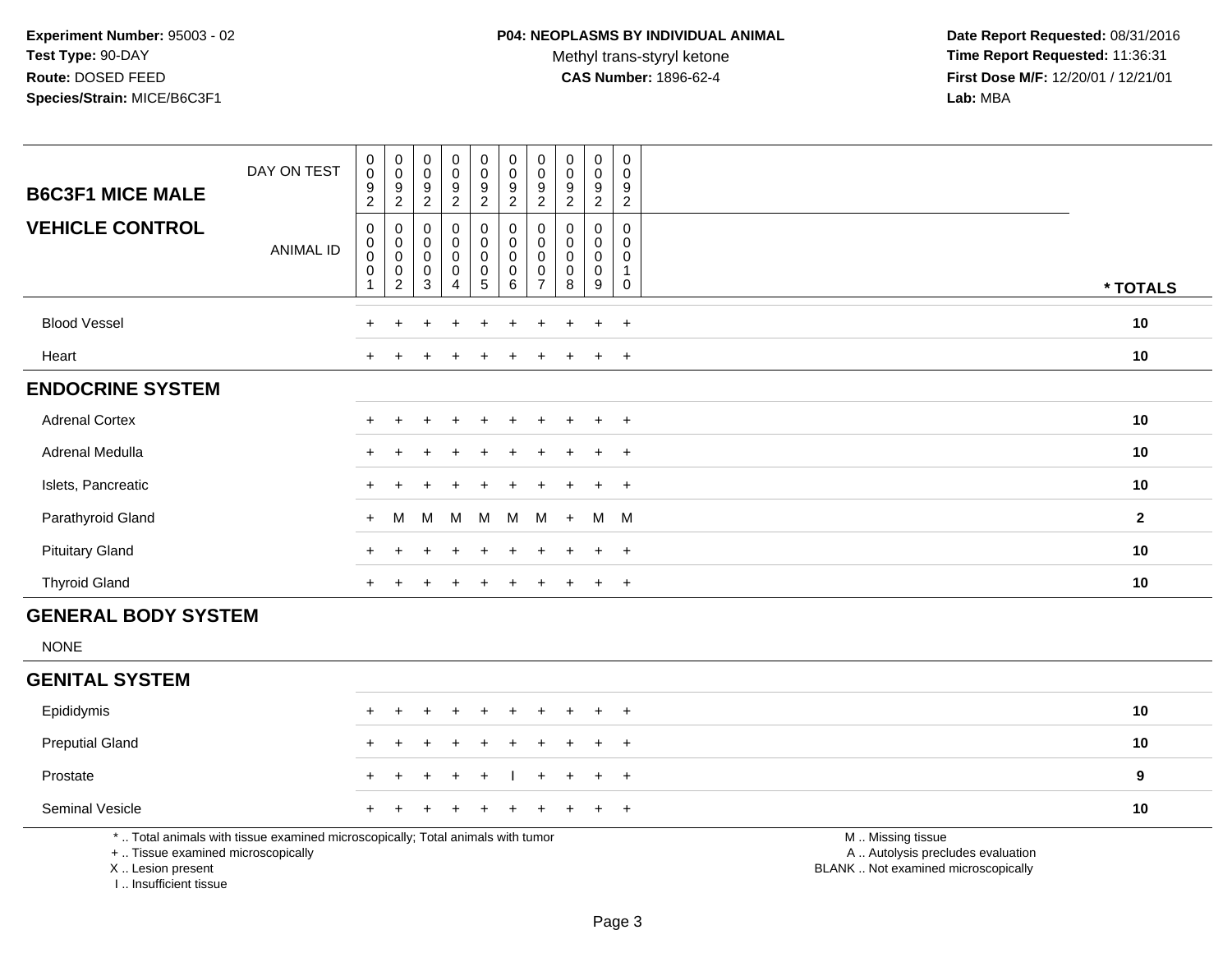Methyl trans-styryl ketone<br>CAS Number: 1896-62-4

 **Date Report Requested:** 08/31/2016 **Time Report Requested:** 11:36:31 **First Dose M/F:** 12/20/01 / 12/21/01<br>Lab: MBA **Lab:** MBA

| <b>B6C3F1 MICE MALE</b>                                                         | DAY ON TEST                                                                     | $\mathbf 0$<br>$\mathbf 0$<br>9<br>$\overline{c}$              | $\pmb{0}$<br>$\mathbf 0$<br>$\frac{9}{2}$ | $\pmb{0}$<br>$\mathbf 0$<br>$\frac{9}{2}$                     | $\pmb{0}$<br>$\pmb{0}$<br>$\frac{9}{2}$                | 0<br>$\pmb{0}$<br>9<br>$\overline{2}$ | $\pmb{0}$<br>$\pmb{0}$<br>$9\,$<br>$\sqrt{2}$            | $\pmb{0}$<br>$\pmb{0}$<br>9<br>$\overline{2}$ | $\mathbf 0$<br>$\pmb{0}$<br>$\frac{9}{2}$ | $\pmb{0}$<br>$\pmb{0}$<br>9<br>$\overline{2}$            | $\boldsymbol{0}$<br>$\mathbf 0$<br>9<br>$\overline{2}$   |                                                                                               |          |
|---------------------------------------------------------------------------------|---------------------------------------------------------------------------------|----------------------------------------------------------------|-------------------------------------------|---------------------------------------------------------------|--------------------------------------------------------|---------------------------------------|----------------------------------------------------------|-----------------------------------------------|-------------------------------------------|----------------------------------------------------------|----------------------------------------------------------|-----------------------------------------------------------------------------------------------|----------|
| <b>VEHICLE CONTROL</b>                                                          | <b>ANIMAL ID</b>                                                                | $\mathbf 0$<br>$\mathbf 0$<br>$\mathbf 0$<br>$\mathbf 0$<br>-1 | $\pmb{0}$<br>0<br>$\pmb{0}$<br>0          | $\mathbf 0$<br>$\mathbf 0$<br>$\boldsymbol{0}$<br>$\mathbf 0$ | $\mathbf 0$<br>$\mathbf 0$<br>$\pmb{0}$<br>$\mathbf 0$ | 0<br>0<br>$\pmb{0}$<br>$\mathbf 0$    | $\mathbf 0$<br>$\mathbf 0$<br>$\mathbf 0$<br>$\mathbf 0$ | 0<br>$\mathbf 0$<br>0<br>0<br>$\overline{7}$  | 0<br>0<br>0<br>$\mathbf 0$                | $\mathbf 0$<br>$\mathbf 0$<br>$\mathbf 0$<br>$\mathbf 0$ | $\mathbf 0$<br>$\Omega$<br>$\mathbf 0$<br>$\overline{1}$ |                                                                                               |          |
|                                                                                 |                                                                                 |                                                                | $\overline{c}$                            | $\ensuremath{\mathsf{3}}$                                     | 4                                                      | $\overline{5}$                        | $\,6\,$                                                  |                                               | 8                                         | 9                                                        | $\boldsymbol{0}$                                         |                                                                                               | * TOTALS |
| <b>Testes</b>                                                                   |                                                                                 | $\ddot{}$                                                      |                                           |                                                               |                                                        |                                       |                                                          | $\pm$                                         | ÷                                         | $\overline{+}$                                           | $+$                                                      |                                                                                               | 10       |
| <b>HEMATOPOIETIC SYSTEM</b>                                                     |                                                                                 |                                                                |                                           |                                                               |                                                        |                                       |                                                          |                                               |                                           |                                                          |                                                          |                                                                                               |          |
| <b>Bone Marrow</b>                                                              |                                                                                 |                                                                |                                           |                                                               |                                                        |                                       |                                                          |                                               |                                           |                                                          | $\ddot{}$                                                |                                                                                               | 10       |
| Lymph Node, Mandibular                                                          |                                                                                 |                                                                | M                                         |                                                               |                                                        | $\div$                                | м                                                        |                                               |                                           |                                                          | $\overline{+}$                                           |                                                                                               | 8        |
| Lymph Node, Mesenteric                                                          |                                                                                 |                                                                |                                           |                                                               | $\overline{ }$                                         | M                                     | $\ddot{}$                                                | ÷.                                            |                                           | $\overline{+}$                                           | $+$                                                      |                                                                                               | 9        |
| Spleen                                                                          |                                                                                 |                                                                |                                           |                                                               |                                                        |                                       |                                                          |                                               |                                           |                                                          | $\div$                                                   |                                                                                               | 10       |
| Thymus                                                                          |                                                                                 |                                                                |                                           |                                                               |                                                        |                                       |                                                          |                                               |                                           | $\ddot{}$                                                | $+$                                                      |                                                                                               | 10       |
| <b>INTEGUMENTARY SYSTEM</b>                                                     |                                                                                 |                                                                |                                           |                                                               |                                                        |                                       |                                                          |                                               |                                           |                                                          |                                                          |                                                                                               |          |
| Mammary Gland                                                                   |                                                                                 | M                                                              | M                                         | M                                                             | м                                                      | M                                     | M                                                        | M                                             | M                                         | M M                                                      |                                                          |                                                                                               | 0        |
| Skin                                                                            |                                                                                 |                                                                |                                           |                                                               |                                                        | ÷                                     |                                                          |                                               | ÷                                         | $\overline{+}$                                           | $+$                                                      |                                                                                               | 10       |
| <b>MUSCULOSKELETAL SYSTEM</b>                                                   |                                                                                 |                                                                |                                           |                                                               |                                                        |                                       |                                                          |                                               |                                           |                                                          |                                                          |                                                                                               |          |
| Bone                                                                            |                                                                                 | $+$                                                            | $\pm$                                     | $\pm$                                                         | $\div$                                                 | $+$                                   | $+$                                                      | $+$                                           | $+$                                       | $+$                                                      | $+$                                                      |                                                                                               | 10       |
| <b>NERVOUS SYSTEM</b>                                                           |                                                                                 |                                                                |                                           |                                                               |                                                        |                                       |                                                          |                                               |                                           |                                                          |                                                          |                                                                                               |          |
| <b>Brain</b>                                                                    |                                                                                 |                                                                | $\ddot{}$                                 |                                                               | $\div$                                                 | $\ddot{}$                             | $\ddot{}$                                                | $\ddot{}$                                     | $\pm$                                     | $\ddot{}$                                                | $+$                                                      |                                                                                               | 10       |
| <b>RESPIRATORY SYSTEM</b>                                                       |                                                                                 |                                                                |                                           |                                                               |                                                        |                                       |                                                          |                                               |                                           |                                                          |                                                          |                                                                                               |          |
| Lung                                                                            |                                                                                 |                                                                |                                           |                                                               |                                                        |                                       |                                                          |                                               |                                           |                                                          | $\overline{+}$                                           |                                                                                               | 10       |
| +  Tissue examined microscopically<br>X Lesion present<br>I Insufficient tissue | *  Total animals with tissue examined microscopically; Total animals with tumor |                                                                |                                           |                                                               |                                                        |                                       |                                                          |                                               |                                           |                                                          |                                                          | M  Missing tissue<br>A  Autolysis precludes evaluation<br>BLANK  Not examined microscopically |          |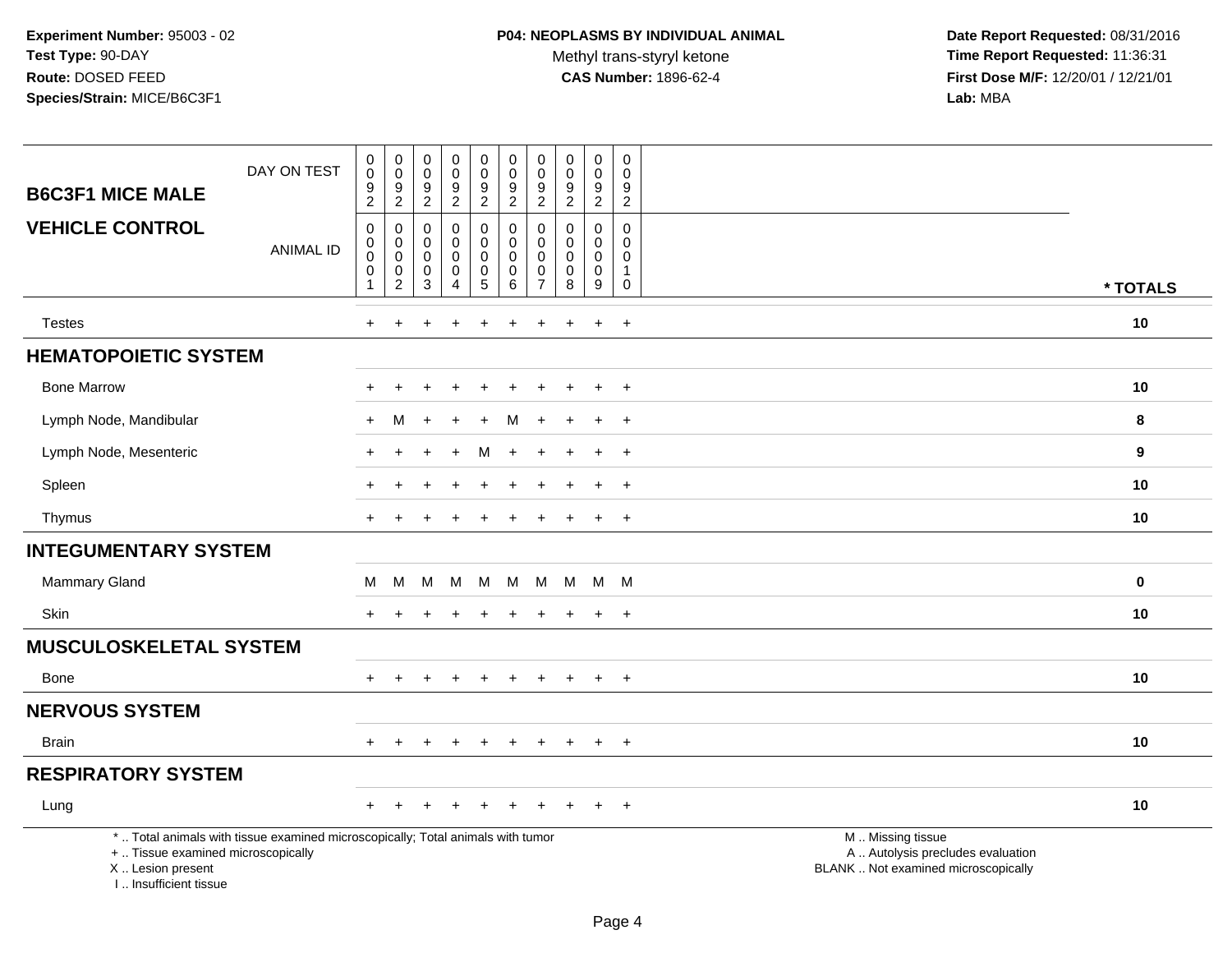Methyl trans-styryl ketone<br>CAS Number: 1896-62-4

 **Date Report Requested:** 08/31/2016 **Time Report Requested:** 11:36:31 **First Dose M/F:** 12/20/01 / 12/21/01<br>**Lab:** MBA **Lab:** MBA

| <b>B6C3F1 MICE MALE</b>      | DAY ON TEST      | 0<br>$\mathbf 0$<br>$\boldsymbol{9}$<br>$\overline{2}$ | $\overline{0}$<br>$\pmb{0}$<br>$\boldsymbol{9}$<br>$\sqrt{2}$           | $\pmb{0}$<br>$\pmb{0}$<br>9<br>$\overline{c}$         | $\begin{smallmatrix}0\0\0\end{smallmatrix}$<br>$\boldsymbol{9}$<br>$\overline{2}$ | 0<br>$\boldsymbol{0}$<br>9<br>$\overline{2}$ | $_{\rm 0}^{\rm 0}$<br>$\frac{9}{2}$                     | $\pmb{0}$<br>$\pmb{0}$<br>9<br>$\overline{c}$      | $\pmb{0}$<br>$\pmb{0}$<br>9<br>2        | 0<br>$\mathsf{O}\xspace$<br>9<br>$\overline{c}$ | 0<br>0<br>9<br>$\overline{a}$ |          |
|------------------------------|------------------|--------------------------------------------------------|-------------------------------------------------------------------------|-------------------------------------------------------|-----------------------------------------------------------------------------------|----------------------------------------------|---------------------------------------------------------|----------------------------------------------------|-----------------------------------------|-------------------------------------------------|-------------------------------|----------|
| <b>VEHICLE CONTROL</b>       | <b>ANIMAL ID</b> | 0<br>$\pmb{0}$<br>$\pmb{0}$<br>$\boldsymbol{0}$        | $\pmb{0}$<br>$\boldsymbol{0}$<br>$\pmb{0}$<br>$\,0\,$<br>$\overline{2}$ | $\pmb{0}$<br>$\pmb{0}$<br>$\pmb{0}$<br>$\pmb{0}$<br>3 | $\begin{smallmatrix}0\0\0\0\0\end{smallmatrix}$<br>4                              | 0<br>0<br>0<br>0<br>5                        | $_{\rm 0}^{\rm 0}$<br>$\pmb{0}$<br>$\pmb{0}$<br>$\,6\,$ | 0<br>$\pmb{0}$<br>$\pmb{0}$<br>0<br>$\overline{7}$ | 0<br>$\mathbf 0$<br>$\pmb{0}$<br>0<br>8 | 0<br>0<br>$\pmb{0}$<br>$\mathbf 0$<br>9         | 0<br>0<br>0<br>0              | * TOTALS |
| Nose                         |                  |                                                        |                                                                         |                                                       | $\div$                                                                            | $\pm$                                        | $\pm$                                                   | $\pm$                                              |                                         | $\ddot{}$                                       | $+$                           | 10       |
| Trachea                      |                  | $+$                                                    |                                                                         |                                                       | $\div$                                                                            | $\pm$                                        | $\div$                                                  | $\ddot{}$                                          |                                         | $\pm$                                           | $+$                           | 10       |
| <b>SPECIAL SENSES SYSTEM</b> |                  |                                                        |                                                                         |                                                       |                                                                                   |                                              |                                                         |                                                    |                                         |                                                 |                               |          |
| Eye                          |                  |                                                        |                                                                         |                                                       | $\ddot{}$                                                                         | $+$                                          | $+$                                                     | $\pm$                                              | $+$                                     | $+$                                             | $+$                           | 10       |
| Harderian Gland              |                  | $+$                                                    |                                                                         |                                                       | $\div$                                                                            | $\pm$                                        | $\div$                                                  | $\ddot{}$                                          |                                         | $+$                                             | $+$                           | 10       |
| <b>URINARY SYSTEM</b>        |                  |                                                        |                                                                         |                                                       |                                                                                   |                                              |                                                         |                                                    |                                         |                                                 |                               |          |
| Kidney                       |                  |                                                        |                                                                         |                                                       | $\div$                                                                            | $+$                                          | $\div$                                                  | $\ddot{}$                                          |                                         | $+$                                             | $+$                           | 10       |
| <b>Urinary Bladder</b>       |                  |                                                        |                                                                         |                                                       | +                                                                                 | $\pm$                                        |                                                         |                                                    |                                         | $\ddot{}$                                       | $+$                           | 10       |
| <b>SYSTEMIC LESIONS</b>      |                  |                                                        |                                                                         |                                                       |                                                                                   |                                              |                                                         |                                                    |                                         |                                                 |                               |          |
| Multiple Organ               |                  |                                                        |                                                                         |                                                       |                                                                                   |                                              |                                                         |                                                    |                                         | $+$                                             | $+$                           | 10       |

\* .. Total animals with tissue examined microscopically; Total animals with tumor

+ .. Tissue examined microscopically

X .. Lesion present

I .. Insufficient tissue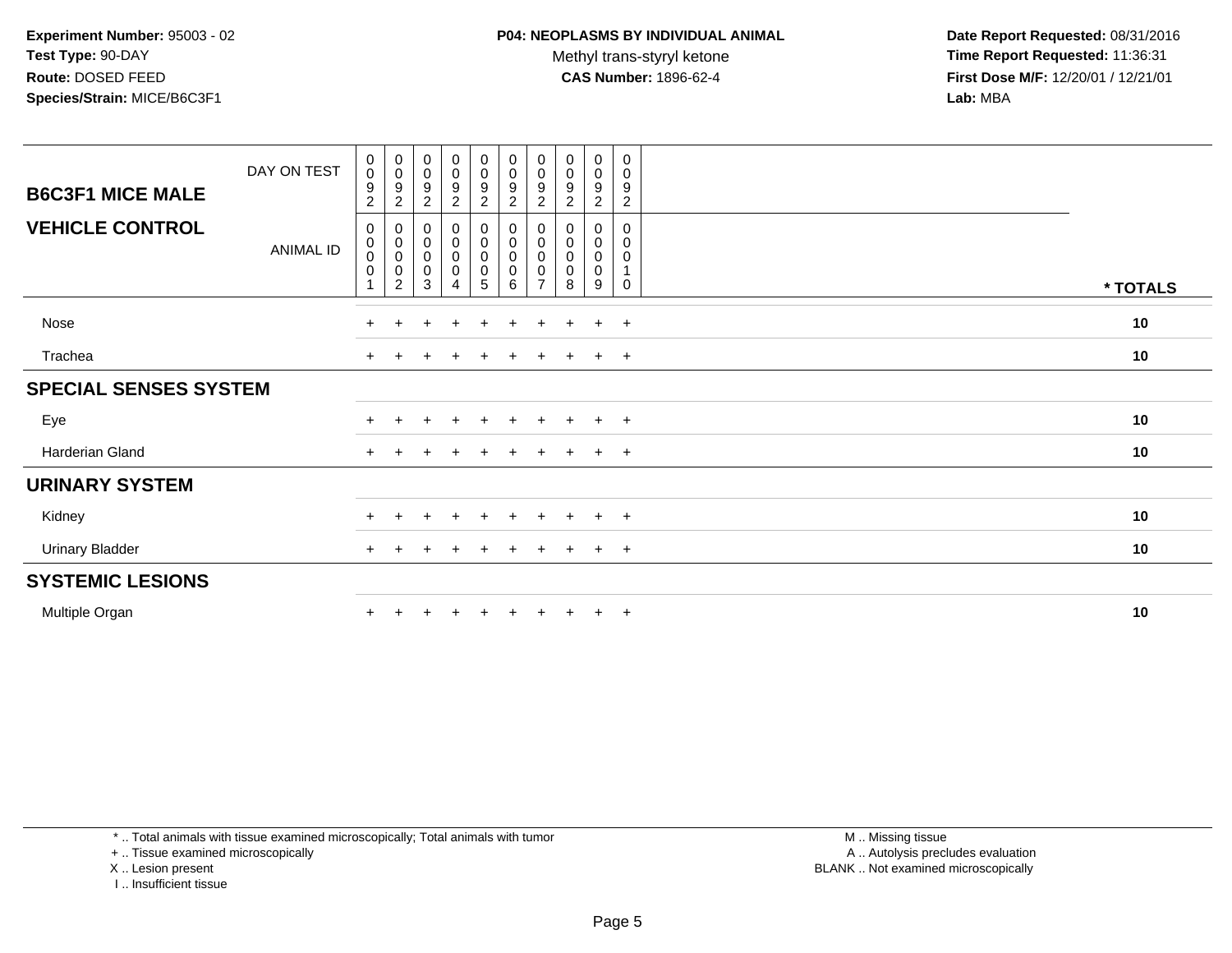**Date Report Requested:** 08/31/2016 **Time Report Requested:** 11:36:31 **First Dose M/F:** 12/20/01 / 12/21/01<br>Lab: MBA **Lab:** MBA

| <b>B6C3F1 MICE MALE</b>       | DAY ON TEST      | 0<br>$\mathbf 0$<br>$\boldsymbol{9}$<br>$\overline{2}$        | 0<br>$\mathbf 0$<br>$\frac{9}{2}$                                   | 0<br>$\mathbf 0$<br>9<br>$\overline{2}$                          | 0<br>$\Omega$<br>9<br>$\sqrt{2}$ | 0<br>0<br>9<br>$\boldsymbol{2}$ | 0<br>0<br>$\boldsymbol{9}$<br>$\overline{c}$ | 0<br>$\mathbf 0$<br>$\boldsymbol{9}$<br>$\overline{2}$  | 0<br>0<br>9<br>$\overline{2}$ | $\mathbf 0$<br>0<br>$9\,$<br>$\overline{2}$ | $\boldsymbol{0}$<br>$\mathbf 0$<br>9<br>$\overline{2}$ |          |
|-------------------------------|------------------|---------------------------------------------------------------|---------------------------------------------------------------------|------------------------------------------------------------------|----------------------------------|---------------------------------|----------------------------------------------|---------------------------------------------------------|-------------------------------|---------------------------------------------|--------------------------------------------------------|----------|
| 0.025%                        | <b>ANIMAL ID</b> | $\mathbf 0$<br>0<br>$\pmb{0}$<br>$\mathbf{1}$<br>$\mathbf{1}$ | 0<br>$\mathbf 0$<br>$\mathbf 0$<br>$\overline{1}$<br>$\overline{2}$ | 0<br>$\mathbf{0}$<br>$\mathbf 0$<br>$\mathbf{1}$<br>$\mathbf{3}$ | 0<br>0<br>$\mathbf 0$<br>1<br>4  | 0<br>0<br>0<br>1<br>5           | 0<br>$\mathbf{0}$<br>$\mathbf 0$<br>1<br>6   | 0<br>0<br>$\mathbf 0$<br>$\mathbf{1}$<br>$\overline{7}$ | 0<br>0<br>0<br>8              | 0<br>0<br>0<br>$\mathbf{1}$<br>9            | 0<br>0<br>$\mathbf 0$<br>$\overline{c}$<br>$\mathbf 0$ |          |
|                               |                  |                                                               |                                                                     |                                                                  |                                  |                                 |                                              |                                                         |                               |                                             |                                                        | * TOTALS |
| <b>ALIMENTARY SYSTEM</b>      |                  |                                                               |                                                                     |                                                                  |                                  |                                 |                                              |                                                         |                               |                                             |                                                        |          |
| Stomach, Glandular            |                  | $+$                                                           | $+$                                                                 | $+$                                                              | $\pm$                            | $+$                             | $+$                                          | $+$                                                     | $+$                           |                                             | $+$ $+$                                                | 10       |
| <b>CARDIOVASCULAR SYSTEM</b>  |                  |                                                               |                                                                     |                                                                  |                                  |                                 |                                              |                                                         |                               |                                             |                                                        |          |
| <b>NONE</b>                   |                  |                                                               |                                                                     |                                                                  |                                  |                                 |                                              |                                                         |                               |                                             |                                                        |          |
| <b>ENDOCRINE SYSTEM</b>       |                  |                                                               |                                                                     |                                                                  |                                  |                                 |                                              |                                                         |                               |                                             |                                                        |          |
| <b>NONE</b>                   |                  |                                                               |                                                                     |                                                                  |                                  |                                 |                                              |                                                         |                               |                                             |                                                        |          |
| <b>GENERAL BODY SYSTEM</b>    |                  |                                                               |                                                                     |                                                                  |                                  |                                 |                                              |                                                         |                               |                                             |                                                        |          |
| <b>NONE</b>                   |                  |                                                               |                                                                     |                                                                  |                                  |                                 |                                              |                                                         |                               |                                             |                                                        |          |
| <b>GENITAL SYSTEM</b>         |                  |                                                               |                                                                     |                                                                  |                                  |                                 |                                              |                                                         |                               |                                             |                                                        |          |
| <b>NONE</b>                   |                  |                                                               |                                                                     |                                                                  |                                  |                                 |                                              |                                                         |                               |                                             |                                                        |          |
| <b>HEMATOPOIETIC SYSTEM</b>   |                  |                                                               |                                                                     |                                                                  |                                  |                                 |                                              |                                                         |                               |                                             |                                                        |          |
| <b>NONE</b>                   |                  |                                                               |                                                                     |                                                                  |                                  |                                 |                                              |                                                         |                               |                                             |                                                        |          |
| <b>INTEGUMENTARY SYSTEM</b>   |                  |                                                               |                                                                     |                                                                  |                                  |                                 |                                              |                                                         |                               |                                             |                                                        |          |
| <b>NONE</b>                   |                  |                                                               |                                                                     |                                                                  |                                  |                                 |                                              |                                                         |                               |                                             |                                                        |          |
| <b>MUSCULOSKELETAL SYSTEM</b> |                  |                                                               |                                                                     |                                                                  |                                  |                                 |                                              |                                                         |                               |                                             |                                                        |          |
| <b>NONE</b>                   |                  |                                                               |                                                                     |                                                                  |                                  |                                 |                                              |                                                         |                               |                                             |                                                        |          |
|                               |                  |                                                               |                                                                     |                                                                  |                                  |                                 |                                              |                                                         |                               |                                             |                                                        |          |

\* .. Total animals with tissue examined microscopically; Total animals with tumor

+ .. Tissue examined microscopically

X .. Lesion present

I .. Insufficient tissue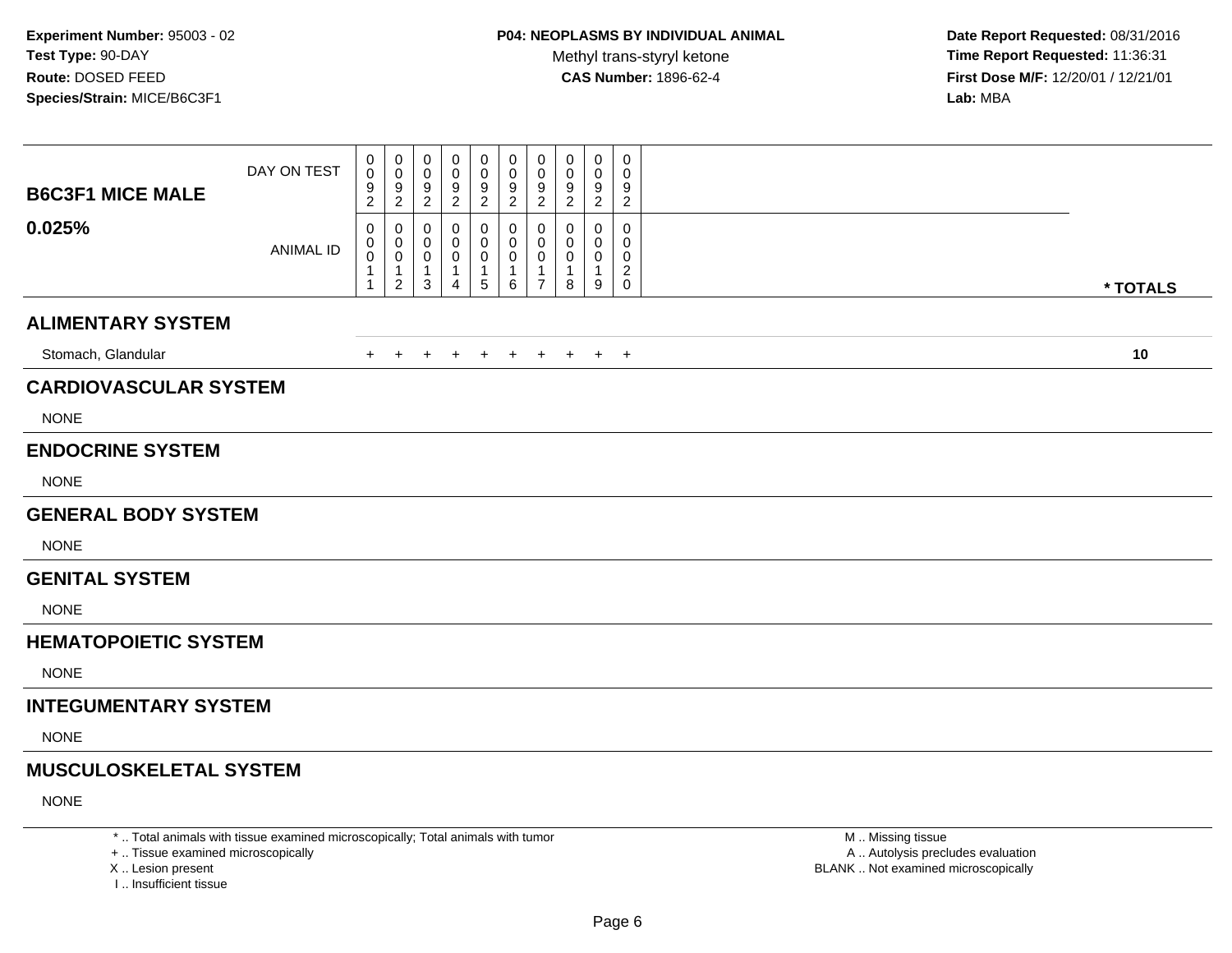| <b>B6C3F1 MICE MALE</b>      | DAY ON TEST | $\pmb{0}$<br>$\pmb{0}$<br>$\boldsymbol{9}$<br>$\boldsymbol{2}$ | $\mathbf 0$<br>$\boldsymbol{0}$<br>$\boldsymbol{9}$<br>$\overline{c}$ | 0<br>$\pmb{0}$<br>9<br>$\overline{c}$   | $\mathbf 0$<br>$\mathsf 0$<br>9<br>$\overline{2}$ | $\begin{smallmatrix}0\0\0\9\end{smallmatrix}$<br>$\boldsymbol{2}$ | $\begin{smallmatrix}0\0\0\end{smallmatrix}$<br>$\frac{9}{2}$ | $\pmb{0}$<br>$\pmb{0}$<br>$\boldsymbol{9}$<br>$\overline{2}$ | $\begin{smallmatrix} 0\\0 \end{smallmatrix}$<br>$\boldsymbol{9}$<br>$\overline{2}$ | $\pmb{0}$<br>$\pmb{0}$<br>$\boldsymbol{9}$<br>$\overline{2}$ | 0<br>0<br>9<br>$\overline{c}$                    |          |
|------------------------------|-------------|----------------------------------------------------------------|-----------------------------------------------------------------------|-----------------------------------------|---------------------------------------------------|-------------------------------------------------------------------|--------------------------------------------------------------|--------------------------------------------------------------|------------------------------------------------------------------------------------|--------------------------------------------------------------|--------------------------------------------------|----------|
| 0.025%                       | ANIMAL ID   | 0<br>$_{\rm 0}^{\rm 0}$<br>$\mathbf{1}$<br>$\mathbf{1}$        | 0<br>$\pmb{0}$<br>$\pmb{0}$<br>$\overline{1}$<br>$\overline{c}$       | 0<br>$\mathbf 0$<br>$\pmb{0}$<br>1<br>3 | 0<br>0<br>$\boldsymbol{0}$<br>4                   | 0<br>$\mathbf 0$<br>$\pmb{0}$<br>1<br>5                           | 0<br>0<br>0<br>6                                             | 0<br>$\pmb{0}$<br>$\pmb{0}$<br>$\overline{7}$                | 0<br>0<br>0<br>8                                                                   | 0<br>0<br>1<br>9                                             | 0<br>$\mathbf 0$<br>$\pmb{0}$<br>$\sqrt{2}$<br>0 | * TOTALS |
| <b>NERVOUS SYSTEM</b>        |             |                                                                |                                                                       |                                         |                                                   |                                                                   |                                                              |                                                              |                                                                                    |                                                              |                                                  |          |
| <b>NONE</b>                  |             |                                                                |                                                                       |                                         |                                                   |                                                                   |                                                              |                                                              |                                                                                    |                                                              |                                                  |          |
| <b>RESPIRATORY SYSTEM</b>    |             |                                                                |                                                                       |                                         |                                                   |                                                                   |                                                              |                                                              |                                                                                    |                                                              |                                                  |          |
| Nose                         |             | $+$                                                            | $\pm$                                                                 |                                         | $\pm$                                             | $\ddot{}$                                                         | $+$                                                          | $+$                                                          |                                                                                    | $+$ $+$ $+$                                                  |                                                  | 10       |
| <b>SPECIAL SENSES SYSTEM</b> |             |                                                                |                                                                       |                                         |                                                   |                                                                   |                                                              |                                                              |                                                                                    |                                                              |                                                  |          |
| <b>NONE</b>                  |             |                                                                |                                                                       |                                         |                                                   |                                                                   |                                                              |                                                              |                                                                                    |                                                              |                                                  |          |
| <b>URINARY SYSTEM</b>        |             |                                                                |                                                                       |                                         |                                                   |                                                                   |                                                              |                                                              |                                                                                    |                                                              |                                                  |          |
| Kidney                       |             | $+$                                                            | $+$                                                                   | $\ddot{}$                               | $+$                                               | $+$                                                               | $+$                                                          | $+$                                                          |                                                                                    | $+$ $+$ $+$                                                  |                                                  | 10       |
| <b>SYSTEMIC LESIONS</b>      |             |                                                                |                                                                       |                                         |                                                   |                                                                   |                                                              |                                                              |                                                                                    |                                                              |                                                  |          |
| Multiple Organ               |             |                                                                |                                                                       |                                         |                                                   |                                                                   |                                                              |                                                              |                                                                                    |                                                              | $+$                                              | 10       |

\* .. Total animals with tissue examined microscopically; Total animals with tumor

+ .. Tissue examined microscopically

X .. Lesion present

I .. Insufficient tissue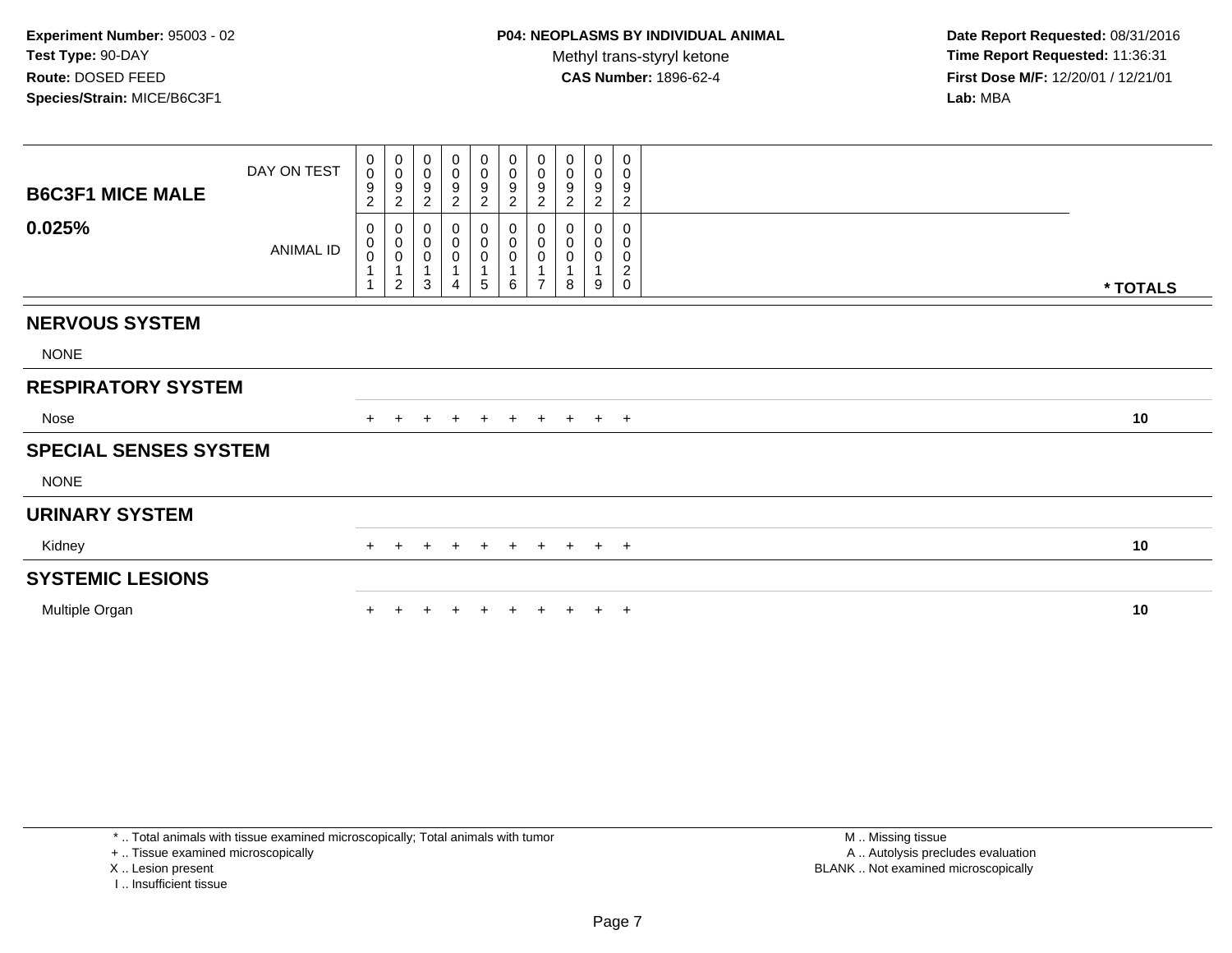**Date Report Requested:** 08/31/2016 **Time Report Requested:** 11:36:31 **First Dose M/F:** 12/20/01 / 12/21/01<br>Lab: MBA **Lab:** MBA

| <b>B6C3F1 MICE MALE</b>       | DAY ON TEST      | $\mathbf 0$<br>$\pmb{0}$<br>9<br>$\overline{2}$          | 0<br>$\mathbf 0$<br>$\frac{9}{2}$                     | 0<br>0<br>9<br>$\overline{2}$          | 0<br>0<br>9<br>$\overline{2}$                   | 0<br>0<br>9<br>$\overline{2}$ | 0<br>$\pmb{0}$<br>$\frac{9}{2}$ | 0<br>$\mathbf 0$<br>$\frac{9}{2}$ | 0<br>$\pmb{0}$<br>$\frac{9}{2}$                  | $\boldsymbol{0}$<br>$\boldsymbol{0}$<br>$\frac{9}{2}$      | $\mathbf 0$<br>$\mathbf 0$<br>9<br>$\sqrt{2}$               |          |
|-------------------------------|------------------|----------------------------------------------------------|-------------------------------------------------------|----------------------------------------|-------------------------------------------------|-------------------------------|---------------------------------|-----------------------------------|--------------------------------------------------|------------------------------------------------------------|-------------------------------------------------------------|----------|
| 0.05%                         | <b>ANIMAL ID</b> | $\mathbf 0$<br>$\mathbf 0$<br>$\pmb{0}$<br>$\frac{2}{1}$ | 0<br>$\boldsymbol{0}$<br>$\mathbf 0$<br>$\frac{2}{2}$ | 0<br>0<br>$\mathbf 0$<br>$\frac{2}{3}$ | 0<br>0<br>0<br>$\overline{c}$<br>$\overline{4}$ | 0<br>0<br>0<br>$rac{2}{5}$    | 0<br>0<br>0<br>$\frac{2}{6}$    | 0<br>0<br>0<br>$\frac{2}{7}$      | $\mathbf 0$<br>0<br>$\mathbf 0$<br>$\frac{2}{8}$ | $\mathbf 0$<br>$\mathbf 0$<br>$\mathbf 0$<br>$\frac{2}{9}$ | $\mathbf 0$<br>$\Omega$<br>$\mathbf 0$<br>$\mathbf{3}$<br>0 | * TOTALS |
| <b>ALIMENTARY SYSTEM</b>      |                  |                                                          |                                                       |                                        |                                                 |                               |                                 |                                   |                                                  |                                                            |                                                             |          |
|                               |                  |                                                          |                                                       |                                        |                                                 |                               |                                 |                                   |                                                  |                                                            |                                                             |          |
| Stomach, Glandular            |                  | $+$                                                      | $+$                                                   | $\overline{+}$                         | $\ddot{}$                                       | $+$                           | $+$                             | $+$                               | $+$                                              |                                                            | $+$ $+$                                                     | 10       |
| <b>CARDIOVASCULAR SYSTEM</b>  |                  |                                                          |                                                       |                                        |                                                 |                               |                                 |                                   |                                                  |                                                            |                                                             |          |
| <b>NONE</b>                   |                  |                                                          |                                                       |                                        |                                                 |                               |                                 |                                   |                                                  |                                                            |                                                             |          |
| <b>ENDOCRINE SYSTEM</b>       |                  |                                                          |                                                       |                                        |                                                 |                               |                                 |                                   |                                                  |                                                            |                                                             |          |
| <b>NONE</b>                   |                  |                                                          |                                                       |                                        |                                                 |                               |                                 |                                   |                                                  |                                                            |                                                             |          |
| <b>GENERAL BODY SYSTEM</b>    |                  |                                                          |                                                       |                                        |                                                 |                               |                                 |                                   |                                                  |                                                            |                                                             |          |
| <b>NONE</b>                   |                  |                                                          |                                                       |                                        |                                                 |                               |                                 |                                   |                                                  |                                                            |                                                             |          |
| <b>GENITAL SYSTEM</b>         |                  |                                                          |                                                       |                                        |                                                 |                               |                                 |                                   |                                                  |                                                            |                                                             |          |
| <b>NONE</b>                   |                  |                                                          |                                                       |                                        |                                                 |                               |                                 |                                   |                                                  |                                                            |                                                             |          |
| <b>HEMATOPOIETIC SYSTEM</b>   |                  |                                                          |                                                       |                                        |                                                 |                               |                                 |                                   |                                                  |                                                            |                                                             |          |
| <b>NONE</b>                   |                  |                                                          |                                                       |                                        |                                                 |                               |                                 |                                   |                                                  |                                                            |                                                             |          |
| <b>INTEGUMENTARY SYSTEM</b>   |                  |                                                          |                                                       |                                        |                                                 |                               |                                 |                                   |                                                  |                                                            |                                                             |          |
| <b>NONE</b>                   |                  |                                                          |                                                       |                                        |                                                 |                               |                                 |                                   |                                                  |                                                            |                                                             |          |
| <b>MUSCULOSKELETAL SYSTEM</b> |                  |                                                          |                                                       |                                        |                                                 |                               |                                 |                                   |                                                  |                                                            |                                                             |          |
| <b>NONE</b>                   |                  |                                                          |                                                       |                                        |                                                 |                               |                                 |                                   |                                                  |                                                            |                                                             |          |
|                               |                  |                                                          |                                                       |                                        |                                                 |                               |                                 |                                   |                                                  |                                                            |                                                             |          |

\* .. Total animals with tissue examined microscopically; Total animals with tumor

+ .. Tissue examined microscopically

X .. Lesion present

I .. Insufficient tissue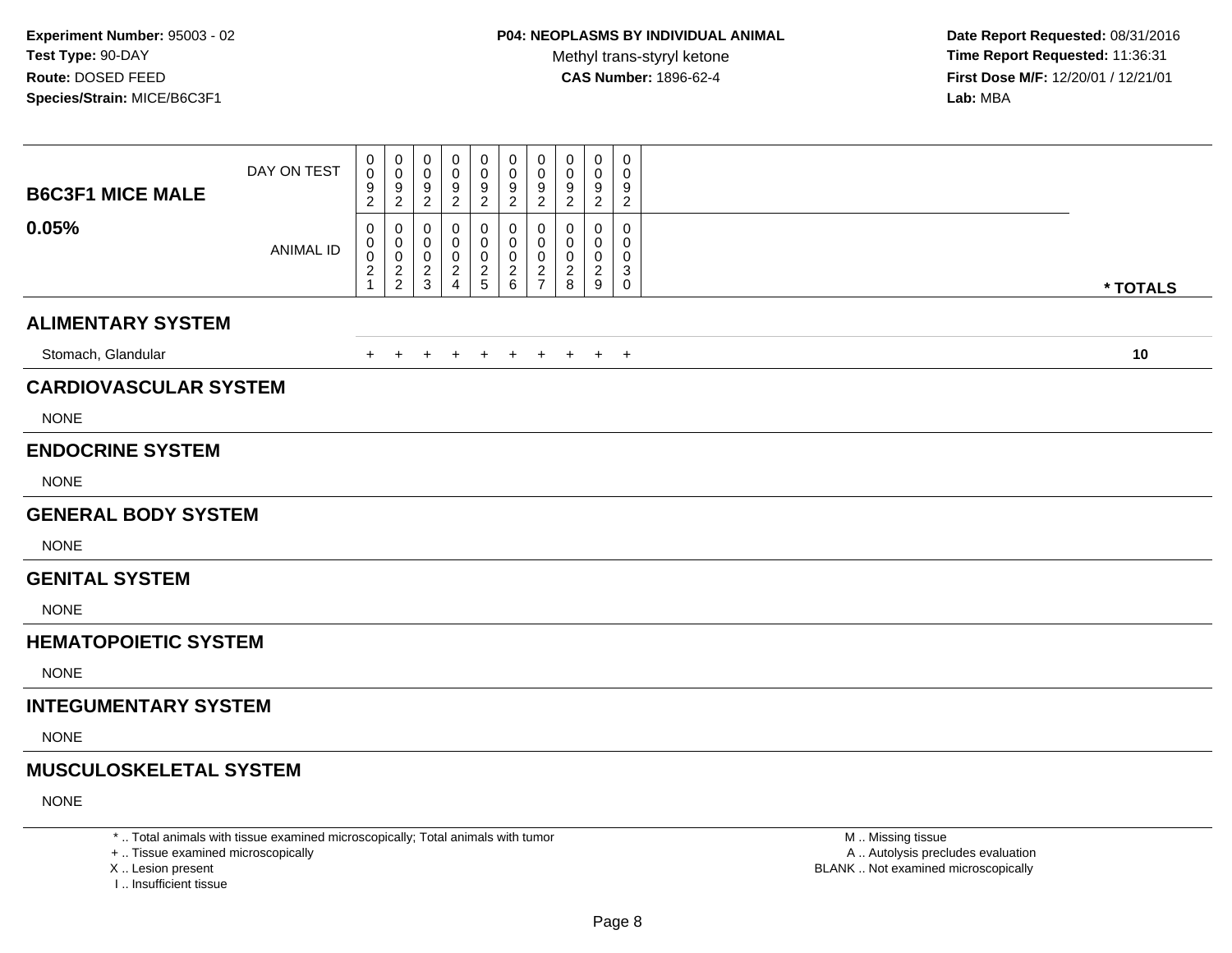| <b>B6C3F1 MICE MALE</b>      | DAY ON TEST | $\mathbf 0$<br>$\mathsf 0$<br>9<br>$\overline{c}$ | $\begin{matrix} 0 \\ 0 \\ 9 \end{matrix}$<br>$\sqrt{2}$ | 0<br>$\mathbf 0$<br>9<br>2                           | 0<br>$\pmb{0}$<br>9<br>$\overline{c}$              | $\mathbf 0$<br>$\mathbf 0$<br>9<br>$\overline{2}$ | $\mathbf 0$<br>$\frac{0}{9}$<br>$\overline{c}$         | 0<br>$\pmb{0}$<br>$\boldsymbol{9}$<br>$\overline{2}$            | 0<br>0<br>9<br>$\overline{2}$           | $\mathbf 0$<br>$\boldsymbol{0}$<br>$\boldsymbol{9}$<br>$\overline{2}$ | 0<br>0<br>9<br>$\overline{2}$ |          |
|------------------------------|-------------|---------------------------------------------------|---------------------------------------------------------|------------------------------------------------------|----------------------------------------------------|---------------------------------------------------|--------------------------------------------------------|-----------------------------------------------------------------|-----------------------------------------|-----------------------------------------------------------------------|-------------------------------|----------|
| 0.05%                        | ANIMAL ID   | 0<br>0<br>$\mathsf 0$<br>$\sqrt{2}$               | 000002                                                  | 0<br>$\pmb{0}$<br>$\pmb{0}$<br>$\boldsymbol{2}$<br>3 | 0<br>$\,0\,$<br>$\mathbf 0$<br>$\overline{c}$<br>4 | 0<br>0<br>$\mathsf{O}\xspace$<br>$rac{2}{5}$      | $\mathbf 0$<br>$\pmb{0}$<br>$\pmb{0}$<br>$\frac{2}{6}$ | 0<br>$\pmb{0}$<br>$\pmb{0}$<br>$\overline{c}$<br>$\overline{ }$ | 0<br>0<br>0<br>$\overline{2}$<br>$\bf8$ | 0<br>0<br>$\mathbf 0$<br>$\boldsymbol{2}$<br>9                        | 0<br>0<br>0<br>3<br>0         | * TOTALS |
|                              |             |                                                   |                                                         |                                                      |                                                    |                                                   |                                                        |                                                                 |                                         |                                                                       |                               |          |
| <b>NERVOUS SYSTEM</b>        |             |                                                   |                                                         |                                                      |                                                    |                                                   |                                                        |                                                                 |                                         |                                                                       |                               |          |
| <b>NONE</b>                  |             |                                                   |                                                         |                                                      |                                                    |                                                   |                                                        |                                                                 |                                         |                                                                       |                               |          |
| <b>RESPIRATORY SYSTEM</b>    |             |                                                   |                                                         |                                                      |                                                    |                                                   |                                                        |                                                                 |                                         |                                                                       |                               |          |
| Nose                         |             |                                                   |                                                         |                                                      | $\pm$                                              | $+$                                               | $+$                                                    | $+$                                                             |                                         | $+$ $+$ $+$                                                           |                               | 10       |
| <b>SPECIAL SENSES SYSTEM</b> |             |                                                   |                                                         |                                                      |                                                    |                                                   |                                                        |                                                                 |                                         |                                                                       |                               |          |
| <b>NONE</b>                  |             |                                                   |                                                         |                                                      |                                                    |                                                   |                                                        |                                                                 |                                         |                                                                       |                               |          |
| <b>URINARY SYSTEM</b>        |             |                                                   |                                                         |                                                      |                                                    |                                                   |                                                        |                                                                 |                                         |                                                                       |                               |          |
| Kidney                       |             | $+$                                               | $\pm$                                                   | $\pm$                                                | $\div$                                             | $\overline{+}$                                    | $+$                                                    | $+$                                                             | $+$                                     | $+$ $+$                                                               |                               | 10       |
| <b>SYSTEMIC LESIONS</b>      |             |                                                   |                                                         |                                                      |                                                    |                                                   |                                                        |                                                                 |                                         |                                                                       |                               |          |
| Multiple Organ               |             |                                                   |                                                         |                                                      |                                                    |                                                   |                                                        |                                                                 |                                         |                                                                       | $+$                           | 10       |

\* .. Total animals with tissue examined microscopically; Total animals with tumor

+ .. Tissue examined microscopically

X .. Lesion present

I .. Insufficient tissue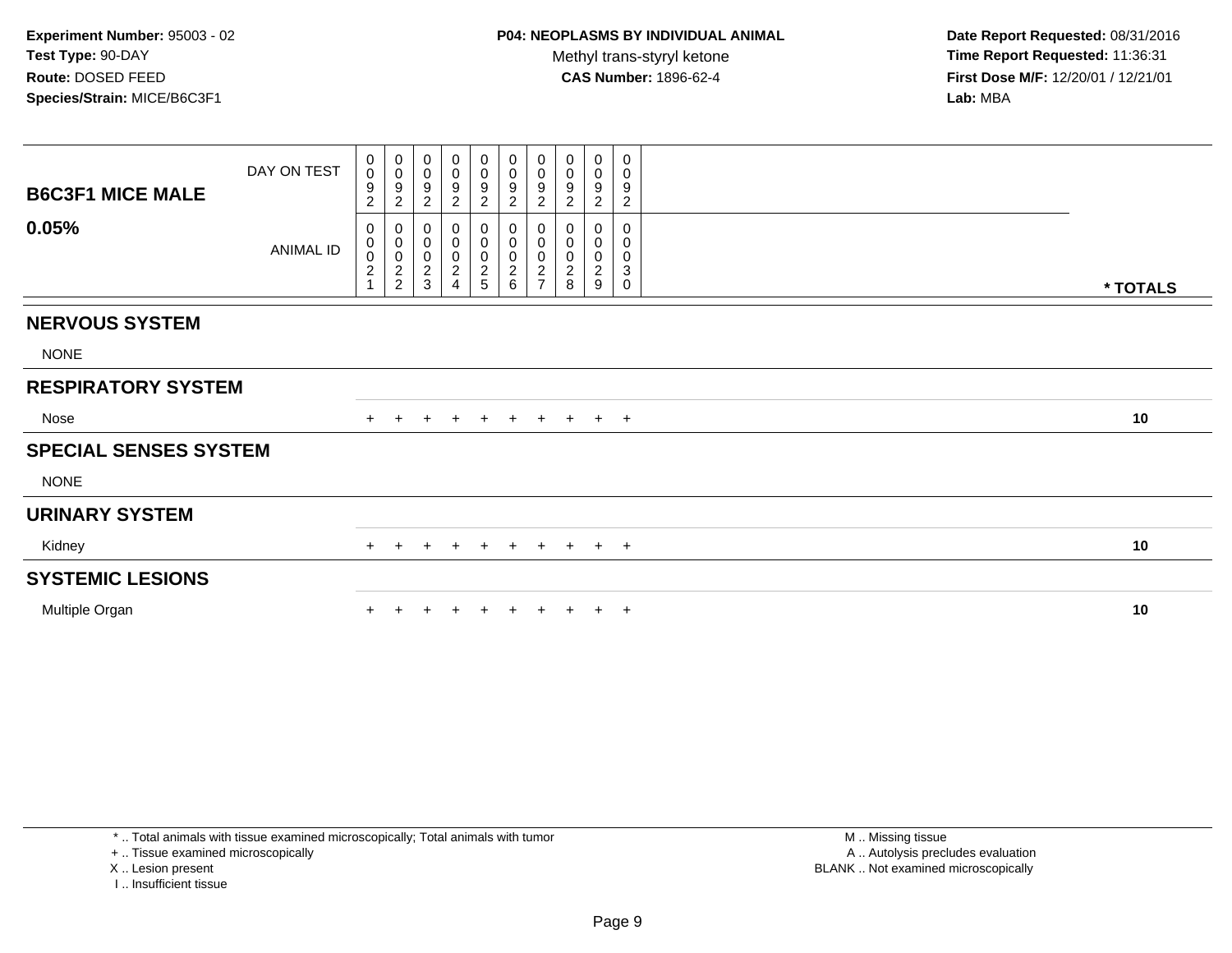**Date Report Requested:** 08/31/2016 **Time Report Requested:** 11:36:31 **First Dose M/F:** 12/20/01 / 12/21/01<br>Lab: MBA **Lab:** MBA

| <b>B6C3F1 MICE MALE</b>       | DAY ON TEST      | 0<br>$\pmb{0}$<br>$\frac{9}{2}$                                | 0<br>$\mathbf 0$<br>$\frac{9}{2}$                           | 0<br>0<br>9<br>$\overline{2}$             | 0<br>0<br>9<br>$\boldsymbol{2}$ | 0<br>0<br>9<br>$\sqrt{2}$                 | 0<br>$\mathbf 0$<br>9<br>$\overline{2}$   | 0<br>$\mathbf 0$<br>$\frac{9}{2}$                      | 0<br>0<br>9<br>$\overline{2}$ | 0<br>0<br>9<br>$\overline{2}$ | $\boldsymbol{0}$<br>0<br>9<br>$\overline{2}$ |          |
|-------------------------------|------------------|----------------------------------------------------------------|-------------------------------------------------------------|-------------------------------------------|---------------------------------|-------------------------------------------|-------------------------------------------|--------------------------------------------------------|-------------------------------|-------------------------------|----------------------------------------------|----------|
| 0.1%                          | <b>ANIMAL ID</b> | 0<br>$\mathbf 0$<br>$\pmb{0}$<br>$\mathsf 3$<br>$\overline{1}$ | $\mathbf{0}$<br>$\mathbf 0$<br>$\mathbf 0$<br>$\frac{3}{2}$ | 0<br>$\mathbf 0$<br>$\mathbf 0$<br>$_3^3$ | 0<br>$\Omega$<br>0<br>3<br>4    | 0<br>0<br>0<br>$\mathbf{3}$<br>$\sqrt{5}$ | 0<br>$\mathbf 0$<br>$\mathbf 0$<br>3<br>6 | 0<br>$\mathbf 0$<br>$\mathbf 0$<br>3<br>$\overline{7}$ | 0<br>0<br>0<br>3<br>8         | 0<br>0<br>0<br>3<br>9         | $\mathbf 0$<br>0<br>0<br>4<br>$\mathbf 0$    | * TOTALS |
| <b>ALIMENTARY SYSTEM</b>      |                  |                                                                |                                                             |                                           |                                 |                                           |                                           |                                                        |                               |                               |                                              |          |
| Stomach, Glandular            |                  |                                                                | $+$ $+$                                                     |                                           | $+$                             | $+$                                       | $+$                                       | $+$                                                    | $+$                           |                               | $+$ $+$                                      | 9        |
| <b>CARDIOVASCULAR SYSTEM</b>  |                  |                                                                |                                                             |                                           |                                 |                                           |                                           |                                                        |                               |                               |                                              |          |
| <b>NONE</b>                   |                  |                                                                |                                                             |                                           |                                 |                                           |                                           |                                                        |                               |                               |                                              |          |
|                               |                  |                                                                |                                                             |                                           |                                 |                                           |                                           |                                                        |                               |                               |                                              |          |
| <b>ENDOCRINE SYSTEM</b>       |                  |                                                                |                                                             |                                           |                                 |                                           |                                           |                                                        |                               |                               |                                              |          |
| <b>NONE</b>                   |                  |                                                                |                                                             |                                           |                                 |                                           |                                           |                                                        |                               |                               |                                              |          |
| <b>GENERAL BODY SYSTEM</b>    |                  |                                                                |                                                             |                                           |                                 |                                           |                                           |                                                        |                               |                               |                                              |          |
| <b>NONE</b>                   |                  |                                                                |                                                             |                                           |                                 |                                           |                                           |                                                        |                               |                               |                                              |          |
| <b>GENITAL SYSTEM</b>         |                  |                                                                |                                                             |                                           |                                 |                                           |                                           |                                                        |                               |                               |                                              |          |
| <b>NONE</b>                   |                  |                                                                |                                                             |                                           |                                 |                                           |                                           |                                                        |                               |                               |                                              |          |
| <b>HEMATOPOIETIC SYSTEM</b>   |                  |                                                                |                                                             |                                           |                                 |                                           |                                           |                                                        |                               |                               |                                              |          |
| <b>NONE</b>                   |                  |                                                                |                                                             |                                           |                                 |                                           |                                           |                                                        |                               |                               |                                              |          |
| <b>INTEGUMENTARY SYSTEM</b>   |                  |                                                                |                                                             |                                           |                                 |                                           |                                           |                                                        |                               |                               |                                              |          |
| <b>NONE</b>                   |                  |                                                                |                                                             |                                           |                                 |                                           |                                           |                                                        |                               |                               |                                              |          |
| <b>MUSCULOSKELETAL SYSTEM</b> |                  |                                                                |                                                             |                                           |                                 |                                           |                                           |                                                        |                               |                               |                                              |          |
| <b>NONE</b>                   |                  |                                                                |                                                             |                                           |                                 |                                           |                                           |                                                        |                               |                               |                                              |          |
|                               |                  |                                                                |                                                             |                                           |                                 |                                           |                                           |                                                        |                               |                               |                                              |          |

\* .. Total animals with tissue examined microscopically; Total animals with tumor

+ .. Tissue examined microscopically

X .. Lesion present

I .. Insufficient tissue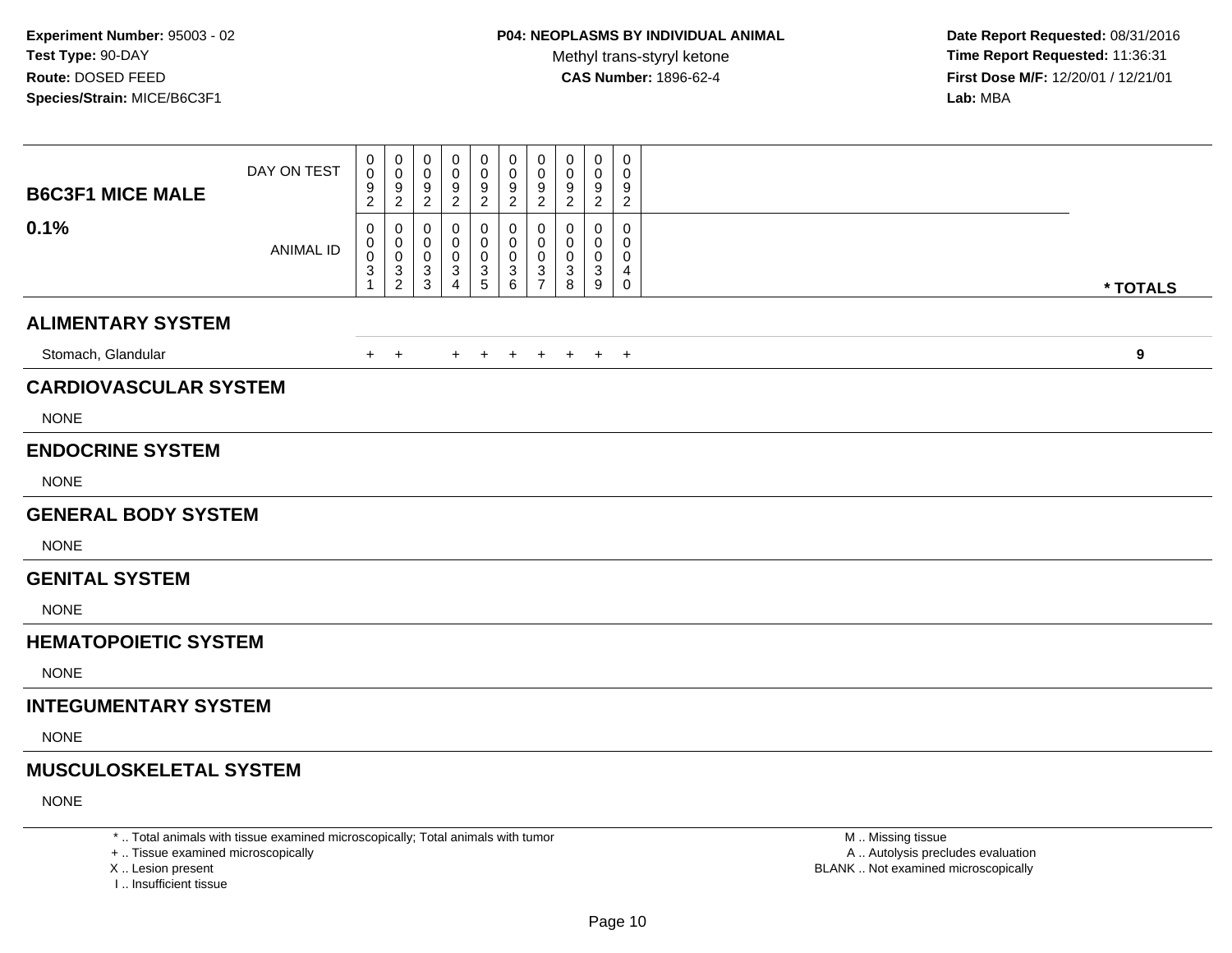| <b>B6C3F1 MICE MALE</b>      | DAY ON TEST | 0<br>$\mathbf 0$<br>9<br>$\overline{c}$                    | $\pmb{0}$<br>$\mathbf 0$<br>9<br>$\overline{c}$   | 0<br>$\mathbf 0$<br>$\boldsymbol{9}$<br>$\overline{c}$   | $\begin{smallmatrix} 0\\0 \end{smallmatrix}$<br>9<br>$\overline{2}$ | $_{\rm 0}^{\rm 0}$<br>$\frac{9}{2}$ | $\begin{smallmatrix} 0\\0 \end{smallmatrix}$<br>$\frac{9}{2}$ | $\begin{array}{c} 0 \\ 0 \\ 9 \\ 2 \end{array}$ | $\pmb{0}$<br>$\pmb{0}$<br>9<br>$\overline{c}$ | $_{\rm 0}^{\rm 0}$<br>$\boldsymbol{9}$<br>$\sqrt{2}$ | $\pmb{0}$<br>$\mathbf 0$<br>9<br>$\overline{c}$ |          |
|------------------------------|-------------|------------------------------------------------------------|---------------------------------------------------|----------------------------------------------------------|---------------------------------------------------------------------|-------------------------------------|---------------------------------------------------------------|-------------------------------------------------|-----------------------------------------------|------------------------------------------------------|-------------------------------------------------|----------|
| 0.1%                         | ANIMAL ID   | 0<br>$\pmb{0}$<br>$\mathbf 0$<br>$\ensuremath{\mathsf{3}}$ | 0<br>$\pmb{0}$<br>$\frac{0}{3}$<br>$\overline{c}$ | 0<br>$\pmb{0}$<br>$\mathsf{O}\xspace$<br>$\sqrt{3}$<br>3 | 0<br>$\pmb{0}$<br>$\pmb{0}$<br>3                                    | 0<br>$\pmb{0}$<br>$_3^0$<br>5       | 0<br>$\pmb{0}$<br>$\mathsf{O}\xspace$<br>$\mathbf 3$<br>6     | 0<br>$\frac{0}{3}$<br>$\overline{ }$            | 0<br>0<br>3<br>8                              | 0<br>$\pmb{0}$<br>0<br>$\mathbf{3}$<br>9             | 0<br>0<br>0<br>4<br>0                           | * TOTALS |
| <b>NERVOUS SYSTEM</b>        |             |                                                            |                                                   |                                                          |                                                                     |                                     |                                                               |                                                 |                                               |                                                      |                                                 |          |
| <b>NONE</b>                  |             |                                                            |                                                   |                                                          |                                                                     |                                     |                                                               |                                                 |                                               |                                                      |                                                 |          |
| <b>RESPIRATORY SYSTEM</b>    |             |                                                            |                                                   |                                                          |                                                                     |                                     |                                                               |                                                 |                                               |                                                      |                                                 |          |
| Nose                         |             | $\pm$                                                      |                                                   | $\ddot{}$                                                | $+$                                                                 | $+$                                 | $+$                                                           |                                                 | $+ + + +$                                     |                                                      |                                                 | 10       |
| <b>SPECIAL SENSES SYSTEM</b> |             |                                                            |                                                   |                                                          |                                                                     |                                     |                                                               |                                                 |                                               |                                                      |                                                 |          |
| <b>NONE</b>                  |             |                                                            |                                                   |                                                          |                                                                     |                                     |                                                               |                                                 |                                               |                                                      |                                                 |          |
| <b>URINARY SYSTEM</b>        |             |                                                            |                                                   |                                                          |                                                                     |                                     |                                                               |                                                 |                                               |                                                      |                                                 |          |
| Kidney                       |             | $+$                                                        |                                                   |                                                          | $\div$                                                              | $\pm$                               | $+$                                                           | $+$                                             | $+$                                           |                                                      | $+$ $+$                                         | 10       |
| <b>SYSTEMIC LESIONS</b>      |             |                                                            |                                                   |                                                          |                                                                     |                                     |                                                               |                                                 |                                               |                                                      |                                                 |          |
| Multiple Organ               |             |                                                            |                                                   |                                                          |                                                                     |                                     |                                                               |                                                 |                                               |                                                      | $+$                                             | 10       |

\* .. Total animals with tissue examined microscopically; Total animals with tumor

+ .. Tissue examined microscopically

X .. Lesion present

I .. Insufficient tissue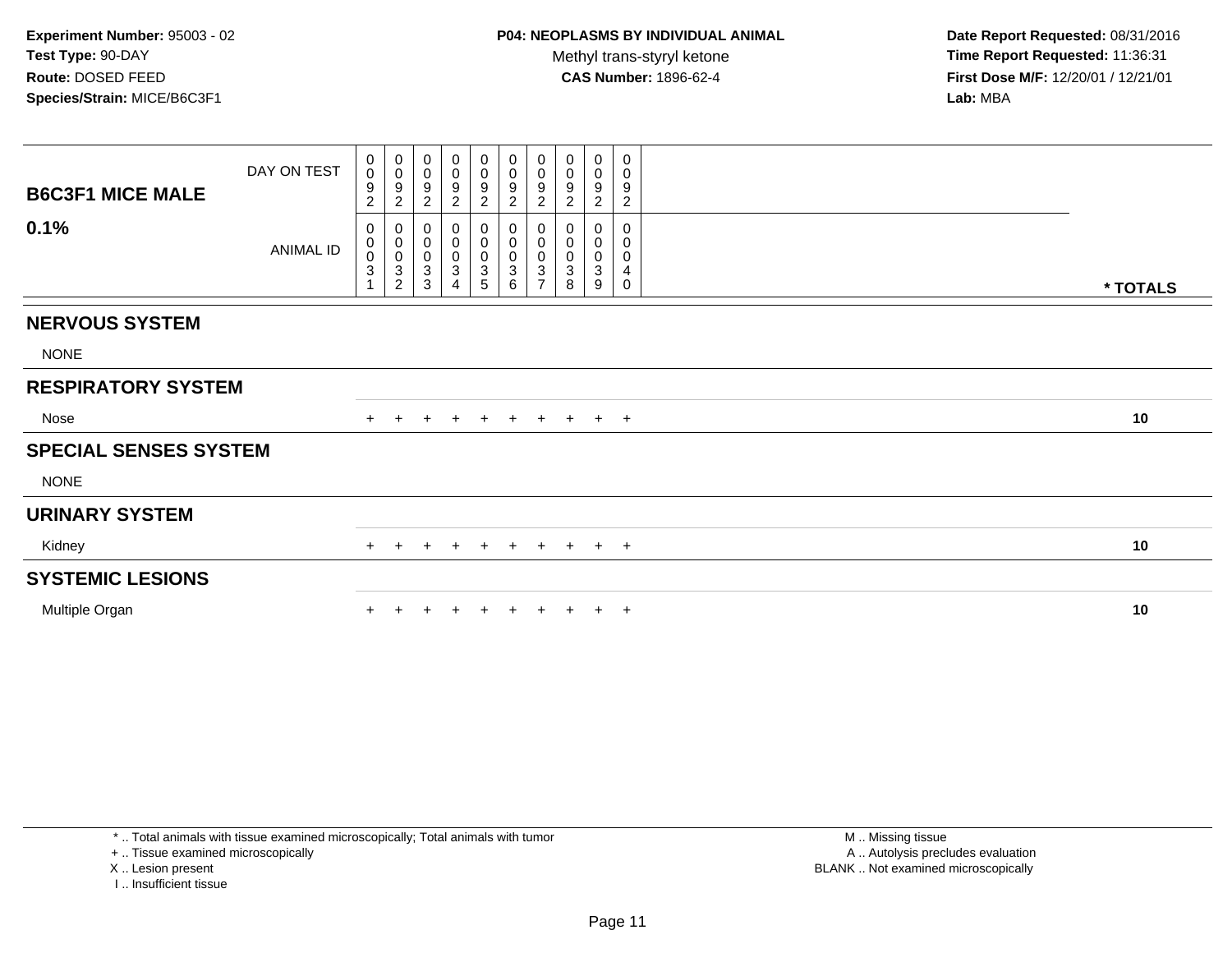**Date Report Requested:** 08/31/2016 **Time Report Requested:** 11:36:31 **First Dose M/F:** 12/20/01 / 12/21/01<br>**Lab:** MBA **Lab:** MBA

| <b>B6C3F1 MICE MALE</b>       | DAY ON TEST      | 0<br>0<br>$\frac{9}{2}$                                      | 0<br>$\mathbf 0$<br>$\frac{9}{2}$              | 0<br>0<br>9<br>$\overline{c}$          | 0<br>0<br>$\frac{9}{2}$ | 0<br>0<br>$\frac{9}{2}$ | 0<br>$\boldsymbol{0}$<br>$\frac{9}{2}$ | 0<br>$\mathbf 0$<br>$\frac{9}{2}$      | $\mathbf 0$<br>$\pmb{0}$<br>$\frac{9}{2}$         | 0<br>$\mathbf 0$<br>$\frac{9}{2}$ | 0<br>$\mathbf 0$<br>9<br>$\sqrt{2}$              |          |
|-------------------------------|------------------|--------------------------------------------------------------|------------------------------------------------|----------------------------------------|-------------------------|-------------------------|----------------------------------------|----------------------------------------|---------------------------------------------------|-----------------------------------|--------------------------------------------------|----------|
| 0.2%                          | <b>ANIMAL ID</b> | 0<br>0<br>$\pmb{0}$<br>$\begin{array}{c} 4 \\ 1 \end{array}$ | 0<br>0<br>$\mathsf{O}\xspace$<br>$\frac{4}{2}$ | 0<br>0<br>$\mathbf 0$<br>$\frac{4}{3}$ | 0<br>0<br>0<br>4<br>4   | 0<br>0<br>0<br>4<br>5   | 0<br>0<br>0<br>4<br>6                  | 0<br>0<br>$\mathbf 0$<br>$\frac{4}{7}$ | 0<br>0<br>$\boldsymbol{0}$<br>$\overline{4}$<br>8 | 0<br>0<br>$\mathbf 0$<br>4<br>9   | $\mathbf 0$<br>$\Omega$<br>0<br>5<br>$\mathbf 0$ | * TOTALS |
| <b>ALIMENTARY SYSTEM</b>      |                  |                                                              |                                                |                                        |                         |                         |                                        |                                        |                                                   |                                   |                                                  |          |
| Stomach, Glandular            |                  | $+$                                                          | $+$                                            | $\overline{+}$                         | $+$                     | $+$                     | $+$                                    | $+$                                    | $+$                                               |                                   | $+$ $+$                                          | 10       |
| <b>CARDIOVASCULAR SYSTEM</b>  |                  |                                                              |                                                |                                        |                         |                         |                                        |                                        |                                                   |                                   |                                                  |          |
| <b>NONE</b>                   |                  |                                                              |                                                |                                        |                         |                         |                                        |                                        |                                                   |                                   |                                                  |          |
| <b>ENDOCRINE SYSTEM</b>       |                  |                                                              |                                                |                                        |                         |                         |                                        |                                        |                                                   |                                   |                                                  |          |
| <b>NONE</b>                   |                  |                                                              |                                                |                                        |                         |                         |                                        |                                        |                                                   |                                   |                                                  |          |
| <b>GENERAL BODY SYSTEM</b>    |                  |                                                              |                                                |                                        |                         |                         |                                        |                                        |                                                   |                                   |                                                  |          |
| <b>NONE</b>                   |                  |                                                              |                                                |                                        |                         |                         |                                        |                                        |                                                   |                                   |                                                  |          |
| <b>GENITAL SYSTEM</b>         |                  |                                                              |                                                |                                        |                         |                         |                                        |                                        |                                                   |                                   |                                                  |          |
| <b>NONE</b>                   |                  |                                                              |                                                |                                        |                         |                         |                                        |                                        |                                                   |                                   |                                                  |          |
| <b>HEMATOPOIETIC SYSTEM</b>   |                  |                                                              |                                                |                                        |                         |                         |                                        |                                        |                                                   |                                   |                                                  |          |
| <b>NONE</b>                   |                  |                                                              |                                                |                                        |                         |                         |                                        |                                        |                                                   |                                   |                                                  |          |
| <b>INTEGUMENTARY SYSTEM</b>   |                  |                                                              |                                                |                                        |                         |                         |                                        |                                        |                                                   |                                   |                                                  |          |
| <b>NONE</b>                   |                  |                                                              |                                                |                                        |                         |                         |                                        |                                        |                                                   |                                   |                                                  |          |
| <b>MUSCULOSKELETAL SYSTEM</b> |                  |                                                              |                                                |                                        |                         |                         |                                        |                                        |                                                   |                                   |                                                  |          |
| <b>NONE</b>                   |                  |                                                              |                                                |                                        |                         |                         |                                        |                                        |                                                   |                                   |                                                  |          |

\* .. Total animals with tissue examined microscopically; Total animals with tumor

+ .. Tissue examined microscopically

X .. Lesion present

I .. Insufficient tissue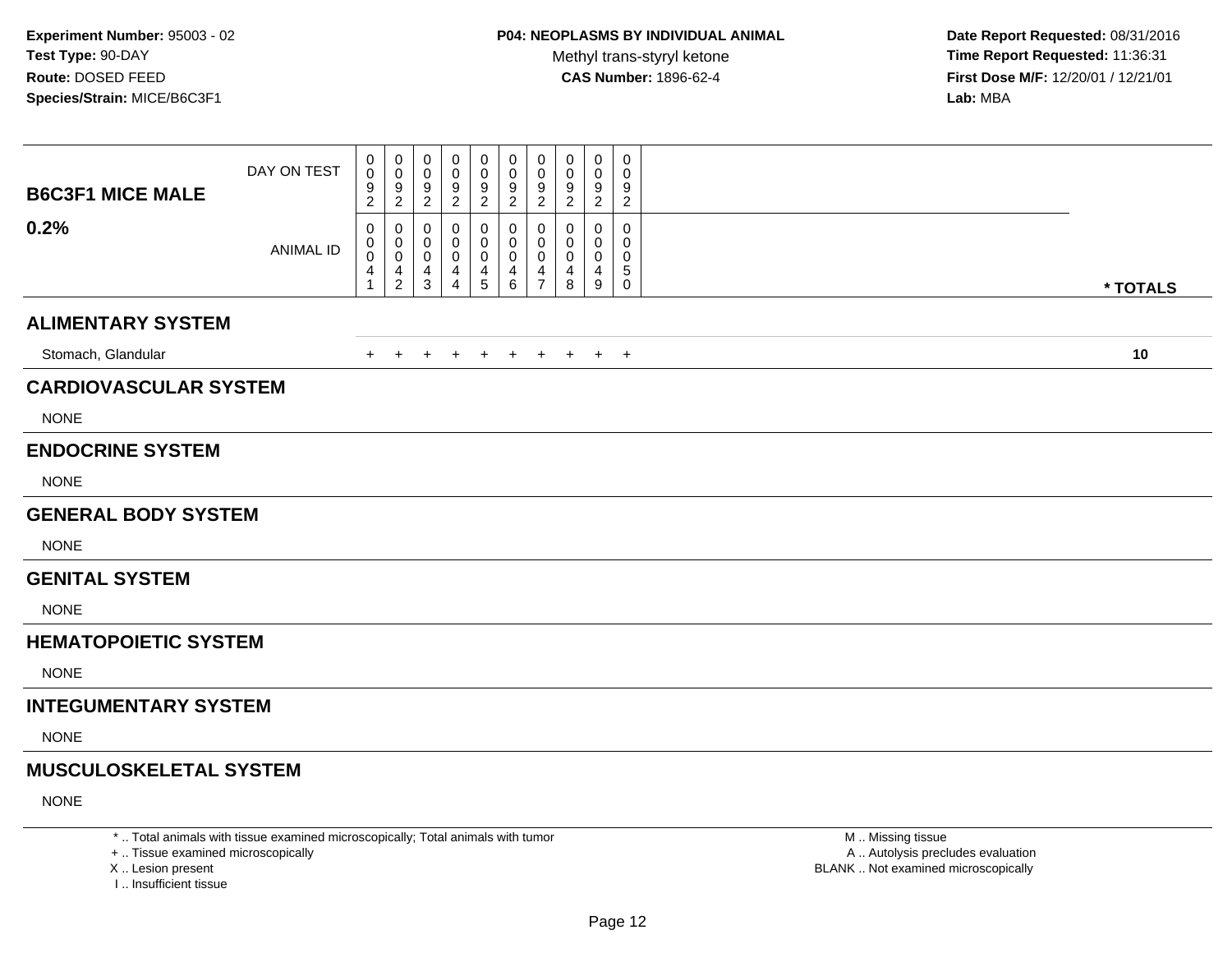| <b>B6C3F1 MICE MALE</b>      | DAY ON TEST | $_{\rm 0}^{\rm 0}$<br>$\boldsymbol{9}$<br>$\overline{c}$  | $_{\rm 0}^{\rm 0}$<br>$\boldsymbol{9}$<br>$\boldsymbol{2}$                      | $_{\rm 0}^{\rm 0}$<br>9<br>$\overline{c}$          | $_{\rm 0}^{\rm 0}$<br>9<br>$\sqrt{2}$ | $_0^0$<br>$\frac{9}{2}$                            | $_{\rm 0}^{\rm 0}$<br>$\frac{9}{2}$         | $_{\rm 0}^{\rm 0}$<br>$\frac{9}{2}$                             | $\begin{smallmatrix} 0\\0 \end{smallmatrix}$<br>$\frac{9}{2}$ | $\begin{smallmatrix}0\\0\end{smallmatrix}$<br>9<br>$\sqrt{2}$ | 0<br>0<br>$\boldsymbol{9}$<br>$\sqrt{2}$          |          |
|------------------------------|-------------|-----------------------------------------------------------|---------------------------------------------------------------------------------|----------------------------------------------------|---------------------------------------|----------------------------------------------------|---------------------------------------------|-----------------------------------------------------------------|---------------------------------------------------------------|---------------------------------------------------------------|---------------------------------------------------|----------|
| 0.2%                         | ANIMAL ID   | 0<br>$_{\rm 0}^{\rm 0}$<br>$\overline{4}$<br>$\mathbf{1}$ | 0<br>$\pmb{0}$<br>$\boldsymbol{0}$<br>$\overline{\mathbf{4}}$<br>$\overline{c}$ | 0<br>$\pmb{0}$<br>$\pmb{0}$<br>$\overline{4}$<br>3 | 0<br>0<br>0<br>4                      | 0<br>$\pmb{0}$<br>$\pmb{0}$<br>$\overline{4}$<br>5 | 0<br>0<br>0<br>$\overline{\mathbf{4}}$<br>6 | 0<br>$\pmb{0}$<br>$\pmb{0}$<br>$\overline{4}$<br>$\overline{ }$ | 0<br>$\pmb{0}$<br>$\pmb{0}$<br>4<br>8                         | $\pmb{0}$<br>$\pmb{0}$<br>4<br>9                              | 0<br>$\pmb{0}$<br>0<br>$\mathbf 5$<br>$\mathbf 0$ | * TOTALS |
| <b>NERVOUS SYSTEM</b>        |             |                                                           |                                                                                 |                                                    |                                       |                                                    |                                             |                                                                 |                                                               |                                                               |                                                   |          |
| <b>NONE</b>                  |             |                                                           |                                                                                 |                                                    |                                       |                                                    |                                             |                                                                 |                                                               |                                                               |                                                   |          |
| <b>RESPIRATORY SYSTEM</b>    |             |                                                           |                                                                                 |                                                    |                                       |                                                    |                                             |                                                                 |                                                               |                                                               |                                                   |          |
| Nose                         |             |                                                           |                                                                                 |                                                    | $+$                                   | $+$                                                | $+$                                         | $+$                                                             |                                                               | $+$ $+$ $+$                                                   |                                                   | 10       |
| <b>SPECIAL SENSES SYSTEM</b> |             |                                                           |                                                                                 |                                                    |                                       |                                                    |                                             |                                                                 |                                                               |                                                               |                                                   |          |
| <b>NONE</b>                  |             |                                                           |                                                                                 |                                                    |                                       |                                                    |                                             |                                                                 |                                                               |                                                               |                                                   |          |
| <b>URINARY SYSTEM</b>        |             |                                                           |                                                                                 |                                                    |                                       |                                                    |                                             |                                                                 |                                                               |                                                               |                                                   |          |
| Kidney                       |             | $+$                                                       | $+$                                                                             | $+$                                                | $+$                                   | $+$                                                | $+$                                         | $+$                                                             |                                                               | $+$ $+$ $+$                                                   |                                                   | 10       |
| <b>SYSTEMIC LESIONS</b>      |             |                                                           |                                                                                 |                                                    |                                       |                                                    |                                             |                                                                 |                                                               |                                                               |                                                   |          |
| Multiple Organ               |             |                                                           |                                                                                 |                                                    |                                       |                                                    |                                             |                                                                 |                                                               |                                                               | $+$                                               | 10       |

\* .. Total animals with tissue examined microscopically; Total animals with tumor

+ .. Tissue examined microscopically

X .. Lesion present

I .. Insufficient tissue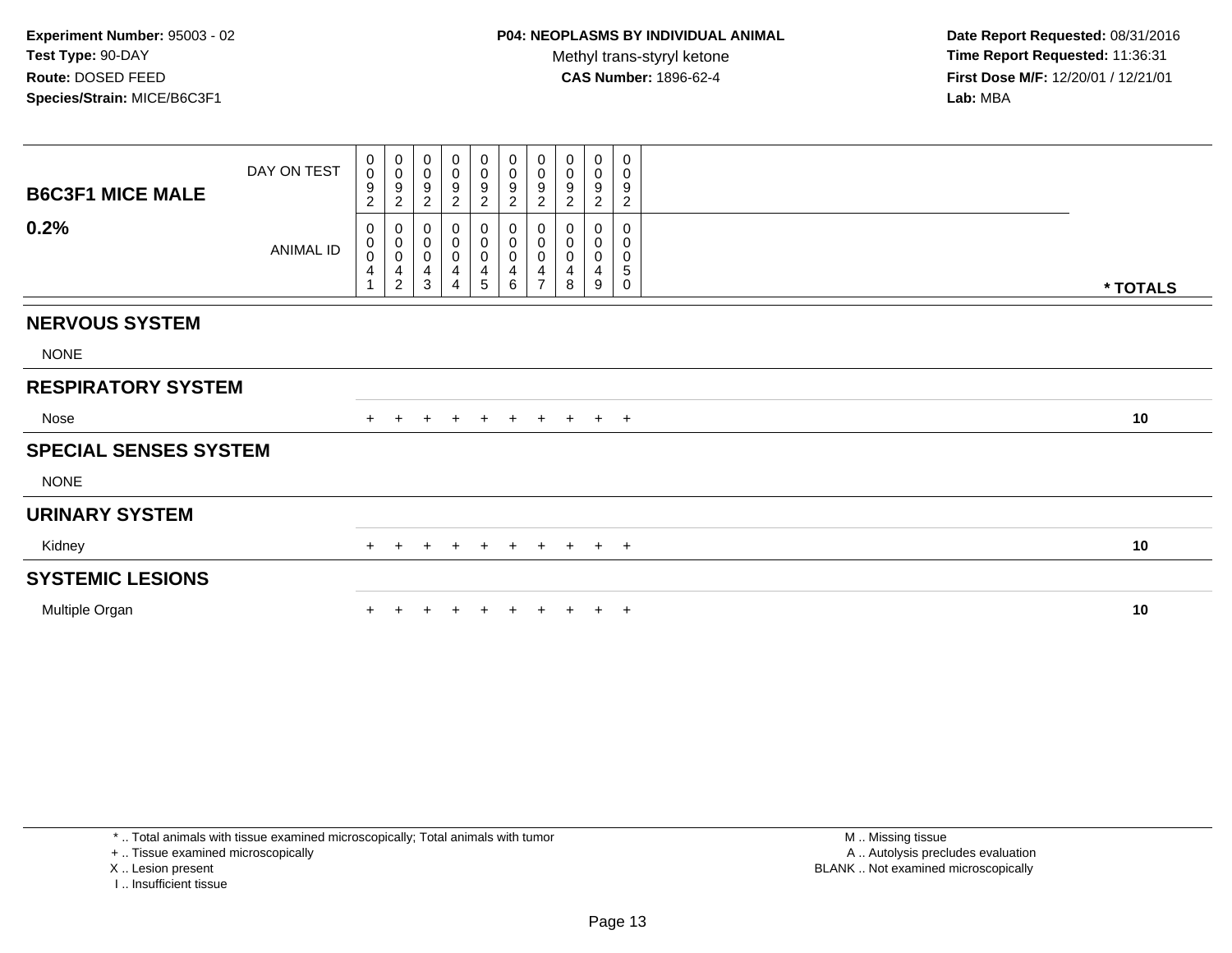Methyl trans-styryl ketone<br>CAS Number: 1896-62-4

 **Date Report Requested:** 08/31/2016 **Time Report Requested:** 11:36:31 **First Dose M/F:** 12/20/01 / 12/21/01<br>**Lab:** MBA **Lab:** MBA

| <b>B6C3F1 MICE MALE</b>   | DAY ON TEST      | $\begin{smallmatrix} 0\\0 \end{smallmatrix}$<br>$\frac{9}{2}$                 | $\begin{smallmatrix} 0\\0 \end{smallmatrix}$<br>$\frac{9}{2}$       | $\begin{matrix} 0 \\ 0 \\ 9 \\ 2 \end{matrix}$     | $_{\rm 0}^{\rm 0}$<br>$\frac{9}{2}$                                        | $_{\rm 0}^{\rm 0}$<br>$\frac{9}{2}$                                              | $\pmb{0}$<br>$\pmb{0}$<br>$\boldsymbol{9}$<br>$\sqrt{2}$    | $\mathsf 0$<br>$\mathbf 0$<br>9<br>$\overline{2}$                         | $\begin{smallmatrix} 0\\0 \end{smallmatrix}$<br>$\frac{9}{2}$ | $\pmb{0}$<br>$\mathbf 0$<br>$\frac{9}{2}$                  | $\pmb{0}$<br>$\mathbf 0$<br>9<br>$\overline{2}$             |          |
|---------------------------|------------------|-------------------------------------------------------------------------------|---------------------------------------------------------------------|----------------------------------------------------|----------------------------------------------------------------------------|----------------------------------------------------------------------------------|-------------------------------------------------------------|---------------------------------------------------------------------------|---------------------------------------------------------------|------------------------------------------------------------|-------------------------------------------------------------|----------|
| 0.4%                      | <b>ANIMAL ID</b> | $\mathsf{O}\xspace$<br>$\mathbf 0$<br>0<br>$\sqrt{5}$<br>$\blacktriangleleft$ | $\boldsymbol{0}$<br>$\begin{array}{c} 0 \\ 0 \\ 5 \\ 2 \end{array}$ | $\mathbf 0$<br>$_{\rm 0}^{\rm 0}$<br>$\frac{5}{3}$ | $\mathsf 0$<br>$\begin{matrix} 0 \\ 0 \\ 5 \end{matrix}$<br>$\overline{4}$ | $\pmb{0}$<br>$\mathbf 0$<br>$\mathbf 0$<br>$\begin{array}{c} 5 \\ 5 \end{array}$ | $\mathbf 0$<br>$\pmb{0}$<br>$\mathbf 0$<br>$\,$ 5 $\,$<br>6 | $\mathbf 0$<br>$\mathbf 0$<br>$\mathbf 0$<br>$\sqrt{5}$<br>$\overline{7}$ | $\mathbf 0$<br>$\mathbf 0$<br>$\mathbf 0$<br>$\sqrt{5}$<br>8  | $\pmb{0}$<br>$\mathbf 0$<br>$\mathbf 0$<br>$\sqrt{5}$<br>9 | $\pmb{0}$<br>$\mathbf 0$<br>$\mathbf 0$<br>6<br>$\mathbf 0$ | * TOTALS |
| <b>ALIMENTARY SYSTEM</b>  |                  |                                                                               |                                                                     |                                                    |                                                                            |                                                                                  |                                                             |                                                                           |                                                               |                                                            |                                                             |          |
| Esophagus                 |                  | $+$                                                                           |                                                                     |                                                    |                                                                            |                                                                                  |                                                             |                                                                           |                                                               |                                                            | $\overline{+}$                                              | 10       |
| Gallbladder               |                  | $+$                                                                           | M                                                                   |                                                    |                                                                            |                                                                                  |                                                             |                                                                           |                                                               | $+$                                                        | M                                                           | 8        |
| Intestine Large, Cecum    |                  | $\ddot{}$                                                                     |                                                                     |                                                    |                                                                            |                                                                                  |                                                             |                                                                           |                                                               |                                                            | $\overline{+}$                                              | 10       |
| Intestine Large, Colon    |                  |                                                                               |                                                                     |                                                    |                                                                            |                                                                                  |                                                             |                                                                           |                                                               |                                                            | $\ddot{}$                                                   | $10$     |
| Intestine Large, Rectum   |                  |                                                                               |                                                                     |                                                    |                                                                            |                                                                                  |                                                             |                                                                           |                                                               |                                                            | $\ddot{}$                                                   | 10       |
| Intestine Small, Duodenum |                  |                                                                               |                                                                     |                                                    |                                                                            |                                                                                  |                                                             |                                                                           |                                                               |                                                            | $\ddot{}$                                                   | 10       |
| Intestine Small, Ileum    |                  | $\div$                                                                        |                                                                     |                                                    |                                                                            |                                                                                  |                                                             |                                                                           |                                                               | $\div$                                                     | $\overline{+}$                                              | 10       |
| Intestine Small, Jejunum  |                  | $\ddot{}$                                                                     |                                                                     |                                                    |                                                                            |                                                                                  |                                                             |                                                                           |                                                               | $\ddot{}$                                                  | $+$                                                         | 10       |
| Liver                     |                  | $\ddot{}$                                                                     |                                                                     |                                                    |                                                                            |                                                                                  |                                                             |                                                                           |                                                               | $\ddot{}$                                                  | $+$                                                         | $10$     |
| Pancreas                  |                  | $\ddot{}$                                                                     |                                                                     |                                                    |                                                                            |                                                                                  |                                                             |                                                                           |                                                               |                                                            | $\overline{+}$                                              | 10       |
| Salivary Glands           |                  | $+$                                                                           |                                                                     |                                                    |                                                                            |                                                                                  |                                                             |                                                                           |                                                               | $\ddot{}$                                                  | $+$                                                         | 10       |
| Stomach, Forestomach      |                  | $\pm$                                                                         |                                                                     |                                                    |                                                                            |                                                                                  |                                                             |                                                                           |                                                               |                                                            | $\pm$                                                       | 10       |
| Stomach, Glandular        |                  |                                                                               |                                                                     |                                                    |                                                                            |                                                                                  |                                                             |                                                                           |                                                               |                                                            | $\ddot{}$                                                   | 10       |
| Tongue                    |                  |                                                                               |                                                                     |                                                    |                                                                            |                                                                                  |                                                             |                                                                           |                                                               |                                                            | $\overline{+}$                                              | $10$     |

#### **CARDIOVASCULAR SYSTEM**

\* .. Total animals with tissue examined microscopically; Total animals with tumor

+ .. Tissue examined microscopically

X .. Lesion present

I .. Insufficient tissue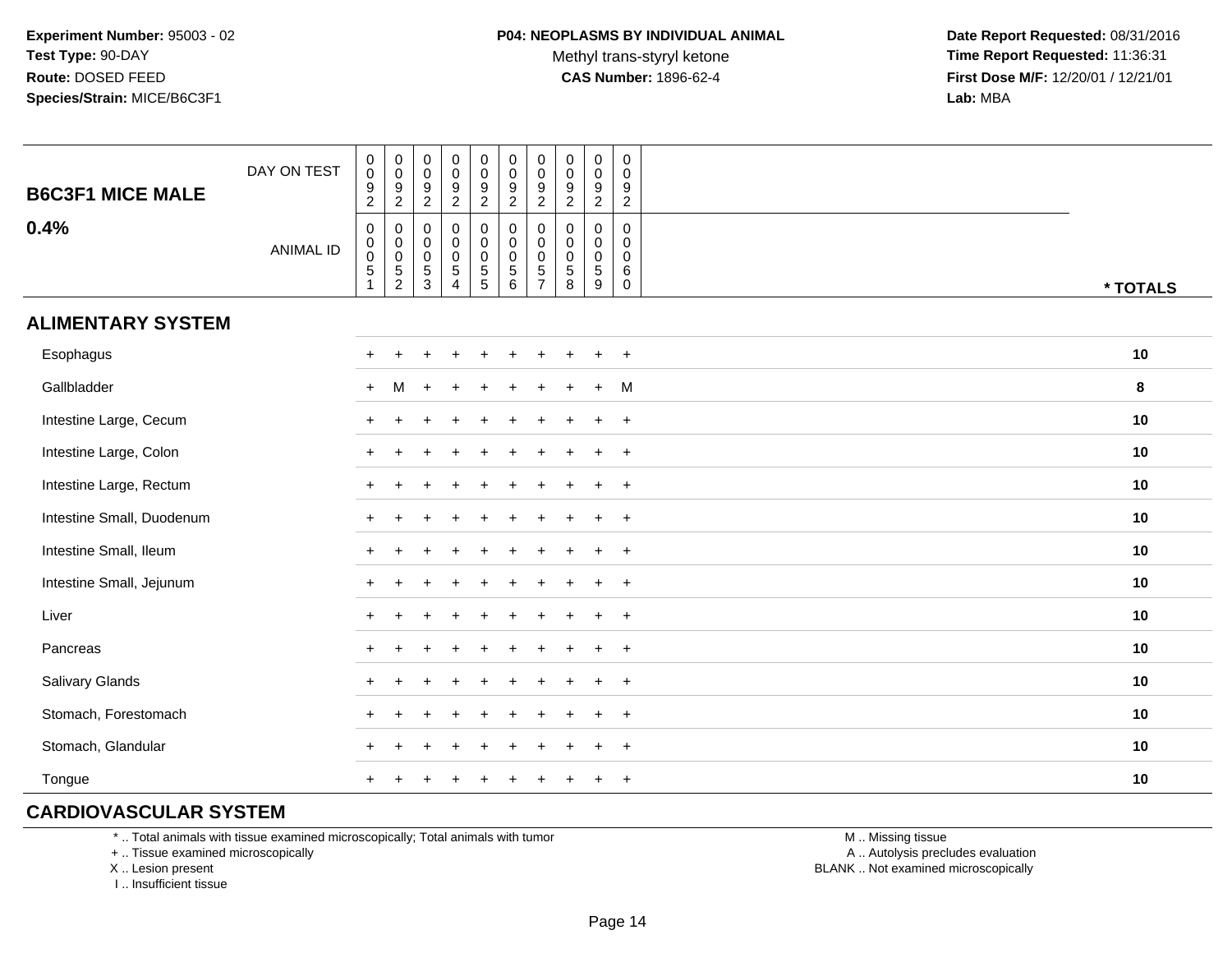**Date Report Requested:** 08/31/2016 **Time Report Requested:** 11:36:31 **First Dose M/F:** 12/20/01 / 12/21/01<br>Lab: MBA **Lab:** MBA

| <b>B6C3F1 MICE MALE</b>                                                          | DAY ON TEST                                                                     | $_{\rm 0}^{\rm 0}$<br>$\boldsymbol{9}$<br>$\overline{c}$       | $_{\rm 0}^{\rm 0}$<br>$\boldsymbol{9}$<br>$\overline{2}$                   | $\pmb{0}$<br>$\mathbf 0$<br>$\boldsymbol{9}$<br>$\overline{c}$ | $_{\rm 0}^{\rm 0}$<br>$\boldsymbol{9}$<br>$\overline{2}$               | $\begin{smallmatrix}0\0\0\end{smallmatrix}$<br>$\boldsymbol{9}$<br>$\overline{c}$ | $\pmb{0}$<br>$\ddot{\mathbf{0}}$<br>$\boldsymbol{9}$<br>$\overline{2}$ | 0<br>$\mathbf 0$<br>9<br>$\overline{c}$                       | $_{\rm 0}^{\rm 0}$<br>$\boldsymbol{9}$<br>$\overline{c}$ | $\begin{smallmatrix} 0\\0 \end{smallmatrix}$<br>$\boldsymbol{9}$<br>$\overline{a}$ | $\mathbf 0$<br>$\mathbf 0$<br>$\boldsymbol{9}$<br>$\overline{c}$ |                                                                                               |              |
|----------------------------------------------------------------------------------|---------------------------------------------------------------------------------|----------------------------------------------------------------|----------------------------------------------------------------------------|----------------------------------------------------------------|------------------------------------------------------------------------|-----------------------------------------------------------------------------------|------------------------------------------------------------------------|---------------------------------------------------------------|----------------------------------------------------------|------------------------------------------------------------------------------------|------------------------------------------------------------------|-----------------------------------------------------------------------------------------------|--------------|
| 0.4%                                                                             | <b>ANIMAL ID</b>                                                                | $\pmb{0}$<br>$_{\rm 0}^{\rm 0}$<br>$\,$ 5 $\,$<br>$\mathbf{1}$ | $\mathbf 0$<br>$\mathsf{O}\xspace$<br>$\ddot{\mathbf{0}}$<br>$\frac{5}{2}$ | $\mathbf{0}$<br>0<br>0<br>$\,$ 5 $\,$<br>$\mathbf{3}$          | $\pmb{0}$<br>$\mathbf 0$<br>$\pmb{0}$<br>$\,$ 5 $\,$<br>$\overline{4}$ | 0<br>$\mathsf{O}$<br>$\mathbf 0$<br>$\begin{array}{c} 5 \\ 5 \end{array}$         | $\mathbf 0$<br>$\mathsf{O}\xspace$<br>$\mathbf 0$<br>$\sqrt{5}$<br>6   | $\Omega$<br>0<br>$\mathbf 0$<br>$\mathbf 5$<br>$\overline{7}$ | 0<br>$\mathbf 0$<br>$\pmb{0}$<br>$\sqrt{5}$<br>8         | 0<br>0<br>$\mathbf 0$<br>$\sqrt{5}$<br>9                                           | $\mathbf 0$<br>$\mathbf 0$<br>0<br>6<br>$\mathbf 0$              |                                                                                               | * TOTALS     |
|                                                                                  |                                                                                 |                                                                |                                                                            |                                                                |                                                                        |                                                                                   |                                                                        |                                                               |                                                          |                                                                                    |                                                                  |                                                                                               |              |
| <b>Blood Vessel</b>                                                              |                                                                                 |                                                                |                                                                            |                                                                |                                                                        |                                                                                   |                                                                        |                                                               |                                                          |                                                                                    | $\ddot{}$                                                        |                                                                                               | 10           |
| Heart                                                                            |                                                                                 | $+$                                                            |                                                                            |                                                                |                                                                        |                                                                                   |                                                                        |                                                               |                                                          | $\ddot{}$                                                                          | $+$                                                              |                                                                                               | 10           |
| <b>ENDOCRINE SYSTEM</b>                                                          |                                                                                 |                                                                |                                                                            |                                                                |                                                                        |                                                                                   |                                                                        |                                                               |                                                          |                                                                                    |                                                                  |                                                                                               |              |
| <b>Adrenal Cortex</b>                                                            |                                                                                 |                                                                |                                                                            |                                                                |                                                                        |                                                                                   |                                                                        |                                                               |                                                          | $\ddot{}$                                                                          | $+$                                                              |                                                                                               | 10           |
| Adrenal Medulla                                                                  |                                                                                 |                                                                |                                                                            |                                                                |                                                                        |                                                                                   |                                                                        |                                                               |                                                          | $\ddot{}$                                                                          | $\ddot{}$                                                        |                                                                                               | 10           |
| Islets, Pancreatic                                                               |                                                                                 |                                                                |                                                                            |                                                                |                                                                        |                                                                                   |                                                                        |                                                               |                                                          |                                                                                    | $\ddot{}$                                                        |                                                                                               | 10           |
| Parathyroid Gland                                                                |                                                                                 | M                                                              | M                                                                          | $+$                                                            |                                                                        | М                                                                                 | M                                                                      | M                                                             | M                                                        | $+$                                                                                | - M                                                              |                                                                                               | $\mathbf{2}$ |
| <b>Pituitary Gland</b>                                                           |                                                                                 |                                                                | $\ddot{}$                                                                  |                                                                |                                                                        |                                                                                   |                                                                        |                                                               |                                                          |                                                                                    | $+$                                                              |                                                                                               | 8            |
| <b>Thyroid Gland</b>                                                             |                                                                                 | $+$                                                            | M                                                                          | $+$                                                            | $\overline{ }$                                                         | $\ddot{}$                                                                         |                                                                        |                                                               |                                                          | $\overline{+}$                                                                     | $+$                                                              |                                                                                               | 9            |
| <b>GENERAL BODY SYSTEM</b>                                                       |                                                                                 |                                                                |                                                                            |                                                                |                                                                        |                                                                                   |                                                                        |                                                               |                                                          |                                                                                    |                                                                  |                                                                                               |              |
| <b>NONE</b>                                                                      |                                                                                 |                                                                |                                                                            |                                                                |                                                                        |                                                                                   |                                                                        |                                                               |                                                          |                                                                                    |                                                                  |                                                                                               |              |
| <b>GENITAL SYSTEM</b>                                                            |                                                                                 |                                                                |                                                                            |                                                                |                                                                        |                                                                                   |                                                                        |                                                               |                                                          |                                                                                    |                                                                  |                                                                                               |              |
| Epididymis                                                                       |                                                                                 | $+$                                                            | $\ddot{}$                                                                  | +                                                              | $\overline{ }$                                                         | $\ddot{}$                                                                         | $\ddot{}$                                                              | ÷                                                             |                                                          | $\overline{+}$                                                                     | $+$                                                              |                                                                                               | 10           |
| <b>Preputial Gland</b>                                                           |                                                                                 |                                                                |                                                                            |                                                                |                                                                        |                                                                                   |                                                                        |                                                               |                                                          | $\overline{ }$                                                                     | $+$                                                              |                                                                                               | 10           |
| Prostate                                                                         |                                                                                 |                                                                |                                                                            |                                                                |                                                                        |                                                                                   |                                                                        |                                                               |                                                          |                                                                                    | $\ddot{}$                                                        |                                                                                               | 10           |
| Seminal Vesicle                                                                  |                                                                                 |                                                                |                                                                            |                                                                |                                                                        |                                                                                   |                                                                        |                                                               |                                                          |                                                                                    | $+$                                                              |                                                                                               | 10           |
| +  Tissue examined microscopically<br>X  Lesion present<br>I Insufficient tissue | *  Total animals with tissue examined microscopically; Total animals with tumor |                                                                |                                                                            |                                                                |                                                                        |                                                                                   |                                                                        |                                                               |                                                          |                                                                                    |                                                                  | M  Missing tissue<br>A  Autolysis precludes evaluation<br>BLANK  Not examined microscopically |              |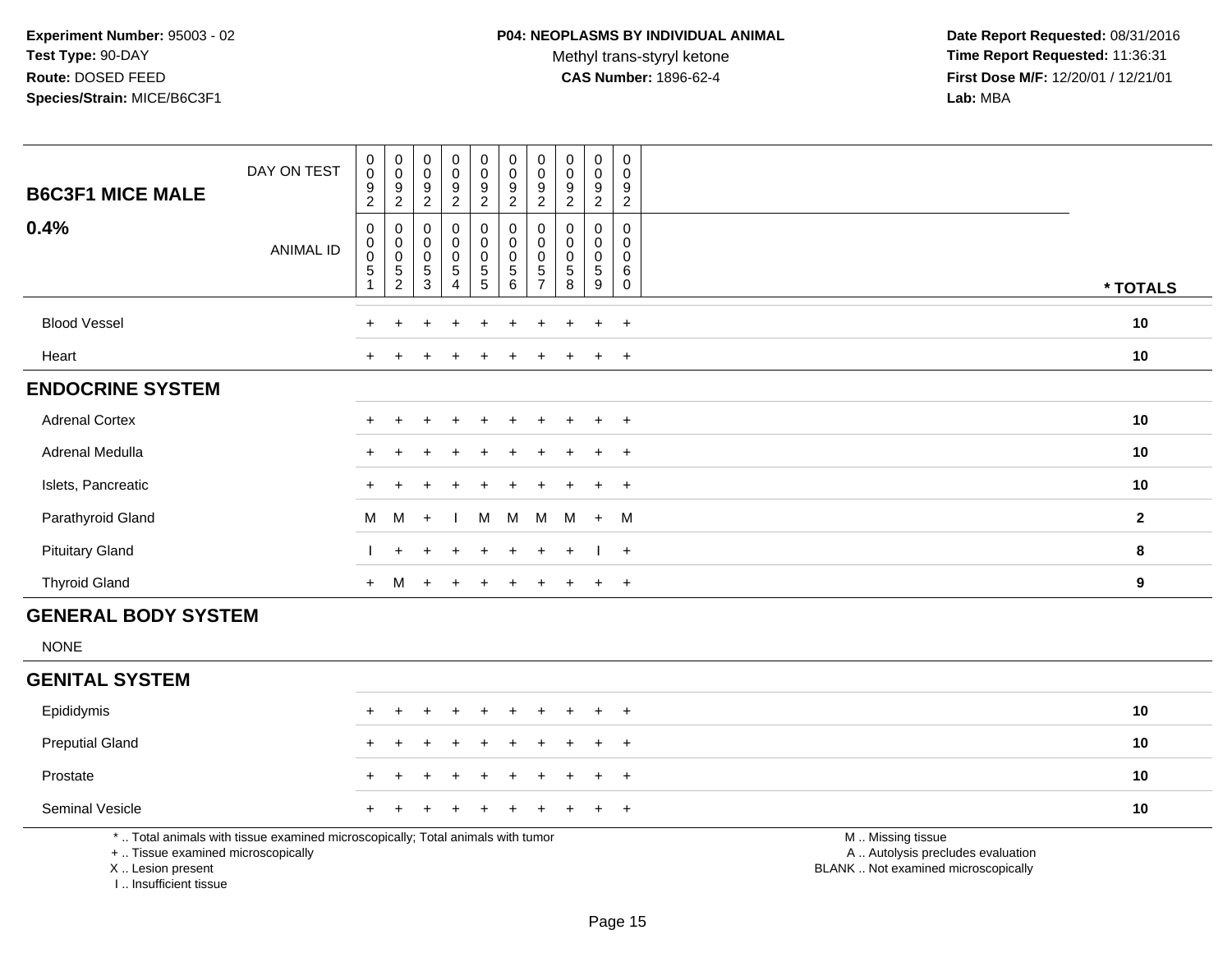**Date Report Requested:** 08/31/2016 **Time Report Requested:** 11:36:31 **First Dose M/F:** 12/20/01 / 12/21/01<br>Lab: MBA **Lab:** MBA

| <b>B6C3F1 MICE MALE</b>                                                          | DAY ON TEST                                                                     | $\pmb{0}$<br>$\pmb{0}$<br>9                                               | $\boldsymbol{0}$<br>$\pmb{0}$<br>9                                     | $\pmb{0}$<br>0<br>9                                          | $\pmb{0}$<br>$\mathbf 0$<br>$\boldsymbol{9}$                            | $\pmb{0}$<br>$\pmb{0}$<br>$\boldsymbol{9}$                                                       | $\pmb{0}$<br>$\mathbf 0$<br>$\boldsymbol{9}$                              | $\pmb{0}$<br>$\mathbf 0$<br>$9\,$                                | $\mathbf 0$<br>$\mathbf 0$<br>9                                         | $\pmb{0}$<br>$\mathsf{O}\xspace$<br>$\boldsymbol{9}$                            | $\mathbf 0$<br>$\mathbf 0$<br>9                                  |                                                                                               |  |
|----------------------------------------------------------------------------------|---------------------------------------------------------------------------------|---------------------------------------------------------------------------|------------------------------------------------------------------------|--------------------------------------------------------------|-------------------------------------------------------------------------|--------------------------------------------------------------------------------------------------|---------------------------------------------------------------------------|------------------------------------------------------------------|-------------------------------------------------------------------------|---------------------------------------------------------------------------------|------------------------------------------------------------------|-----------------------------------------------------------------------------------------------|--|
| 0.4%                                                                             | <b>ANIMAL ID</b>                                                                | $\sqrt{2}$<br>$\boldsymbol{0}$<br>$\pmb{0}$<br>$\mathbf 0$<br>$\mathbf 5$ | $\overline{c}$<br>$\mathbf 0$<br>$\pmb{0}$<br>$\pmb{0}$<br>$\,$ 5 $\,$ | $\sqrt{2}$<br>$\mathbf 0$<br>0<br>$\mathbf 0$<br>$\mathbf 5$ | $\overline{2}$<br>$\mathbf 0$<br>$\mathbf 0$<br>$\pmb{0}$<br>$\sqrt{5}$ | $\overline{2}$<br>$\pmb{0}$<br>$\mathbf 0$<br>$\pmb{0}$<br>$\begin{array}{c} 5 \\ 5 \end{array}$ | $\overline{2}$<br>$\mathbf 0$<br>$\mathbf 0$<br>$\mathbf 0$<br>$\sqrt{5}$ | $\overline{2}$<br>$\mathbf 0$<br>$\mathbf 0$<br>$\mathbf 0$<br>5 | $\overline{2}$<br>$\mathbf 0$<br>$\Omega$<br>$\mathbf 0$<br>$\,$ 5 $\,$ | $\overline{2}$<br>$\mathsf{O}\xspace$<br>$\mathbf 0$<br>$\pmb{0}$<br>$\sqrt{5}$ | $\overline{2}$<br>$\mathbf 0$<br>$\mathbf 0$<br>$\mathbf 0$<br>6 |                                                                                               |  |
|                                                                                  |                                                                                 | $\mathbf{1}$                                                              | $\overline{2}$                                                         | $\overline{3}$                                               | $\overline{4}$                                                          |                                                                                                  | 6                                                                         | $\overline{7}$                                                   | $\overline{8}$                                                          | $\overline{9}$                                                                  | $\mathbf 0$                                                      | * TOTALS                                                                                      |  |
| <b>Testes</b>                                                                    |                                                                                 | $\ddot{}$                                                                 | $\ddot{}$                                                              | $\ddot{}$                                                    | м                                                                       | $\ddot{}$                                                                                        | $\ddot{}$                                                                 | $\ddot{}$                                                        | $\ddot{}$                                                               | $\ddot{}$                                                                       | $+$                                                              | $\boldsymbol{9}$                                                                              |  |
| <b>HEMATOPOIETIC SYSTEM</b>                                                      |                                                                                 |                                                                           |                                                                        |                                                              |                                                                         |                                                                                                  |                                                                           |                                                                  |                                                                         |                                                                                 |                                                                  |                                                                                               |  |
| <b>Bone Marrow</b>                                                               |                                                                                 |                                                                           |                                                                        |                                                              |                                                                         |                                                                                                  |                                                                           |                                                                  |                                                                         | $\ddot{}$                                                                       | $\ddot{}$                                                        | 10                                                                                            |  |
| Lymph Node, Mandibular                                                           |                                                                                 |                                                                           |                                                                        |                                                              |                                                                         |                                                                                                  |                                                                           |                                                                  |                                                                         | $\div$                                                                          | $^{+}$                                                           | 10                                                                                            |  |
| Lymph Node, Mesenteric                                                           |                                                                                 |                                                                           |                                                                        |                                                              |                                                                         |                                                                                                  |                                                                           |                                                                  |                                                                         | $\ddot{}$                                                                       | $+$                                                              | 10                                                                                            |  |
| Spleen                                                                           |                                                                                 |                                                                           |                                                                        |                                                              |                                                                         |                                                                                                  |                                                                           |                                                                  |                                                                         |                                                                                 | $\overline{+}$                                                   | 10                                                                                            |  |
| Thymus                                                                           |                                                                                 | $\pm$                                                                     |                                                                        |                                                              |                                                                         |                                                                                                  |                                                                           |                                                                  |                                                                         | $\ddot{}$                                                                       | $+$                                                              | 10                                                                                            |  |
| <b>INTEGUMENTARY SYSTEM</b>                                                      |                                                                                 |                                                                           |                                                                        |                                                              |                                                                         |                                                                                                  |                                                                           |                                                                  |                                                                         |                                                                                 |                                                                  |                                                                                               |  |
| Mammary Gland                                                                    |                                                                                 | M                                                                         | M                                                                      | M                                                            | м                                                                       | M                                                                                                | M                                                                         | M                                                                | M                                                                       | M M                                                                             |                                                                  | $\pmb{0}$                                                                                     |  |
| Skin                                                                             |                                                                                 |                                                                           |                                                                        |                                                              |                                                                         |                                                                                                  |                                                                           |                                                                  |                                                                         | $\ddot{}$                                                                       | $+$                                                              | 10                                                                                            |  |
| <b>MUSCULOSKELETAL SYSTEM</b>                                                    |                                                                                 |                                                                           |                                                                        |                                                              |                                                                         |                                                                                                  |                                                                           |                                                                  |                                                                         |                                                                                 |                                                                  |                                                                                               |  |
| Bone                                                                             |                                                                                 | $+$                                                                       | $\pm$                                                                  | $\ddot{}$                                                    | $\ddot{}$                                                               | $\overline{+}$                                                                                   | $\ddot{}$                                                                 | $\ddot{}$                                                        | $+$                                                                     | $+$                                                                             | $+$                                                              | 10                                                                                            |  |
| <b>NERVOUS SYSTEM</b>                                                            |                                                                                 |                                                                           |                                                                        |                                                              |                                                                         |                                                                                                  |                                                                           |                                                                  |                                                                         |                                                                                 |                                                                  |                                                                                               |  |
| <b>Brain</b>                                                                     |                                                                                 | ÷.                                                                        | $\div$                                                                 |                                                              | $\pm$                                                                   | $\pm$                                                                                            | $\pm$                                                                     | $\pm$                                                            | $+$                                                                     | $+$                                                                             | $+$                                                              | 10                                                                                            |  |
| <b>RESPIRATORY SYSTEM</b>                                                        |                                                                                 |                                                                           |                                                                        |                                                              |                                                                         |                                                                                                  |                                                                           |                                                                  |                                                                         |                                                                                 |                                                                  |                                                                                               |  |
| Lung                                                                             |                                                                                 |                                                                           |                                                                        |                                                              |                                                                         |                                                                                                  |                                                                           |                                                                  |                                                                         |                                                                                 | $\overline{+}$                                                   | 10                                                                                            |  |
| +  Tissue examined microscopically<br>X  Lesion present<br>I Insufficient tissue | *  Total animals with tissue examined microscopically; Total animals with tumor |                                                                           |                                                                        |                                                              |                                                                         |                                                                                                  |                                                                           |                                                                  |                                                                         |                                                                                 |                                                                  | M  Missing tissue<br>A  Autolysis precludes evaluation<br>BLANK  Not examined microscopically |  |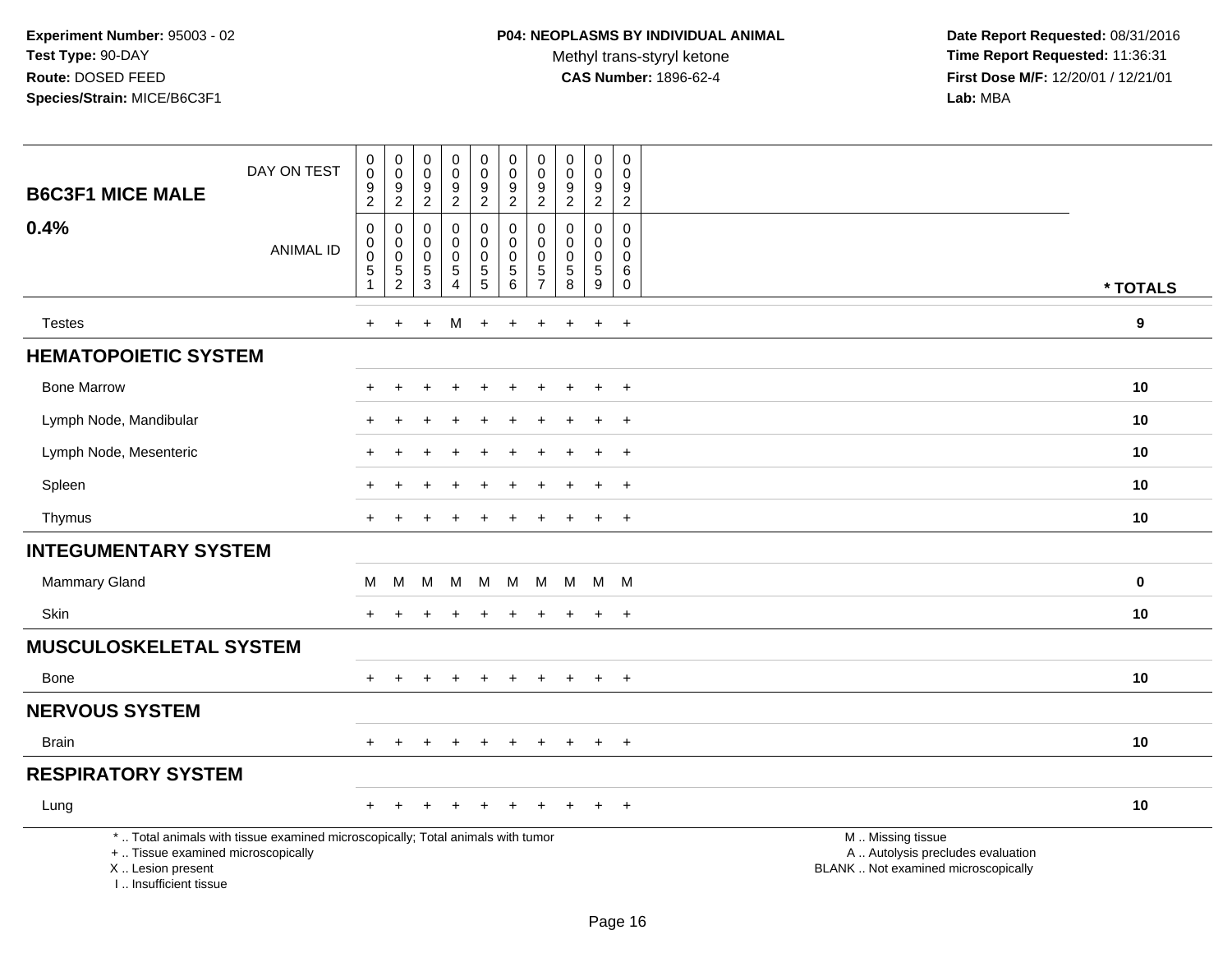**Date Report Requested:** 08/31/2016 **Time Report Requested:** 11:36:31 **First Dose M/F:** 12/20/01 / 12/21/01<br>**Lab:** MBA **Lab:** MBA

| <b>B6C3F1 MICE MALE</b>      | DAY ON TEST      | $\pmb{0}$<br>$\frac{0}{9}$<br>$\overline{2}$                    | $_{\rm 0}^{\rm 0}$<br>$\frac{9}{2}$                                      | $\pmb{0}$<br>$\pmb{0}$<br>9<br>$\boldsymbol{2}$ | $\begin{smallmatrix}0\0\0\end{smallmatrix}$<br>$\frac{9}{2}$ | $_{\rm 0}^{\rm 0}$<br>$\frac{9}{2}$                 | $\begin{smallmatrix} 0\\0 \end{smallmatrix}$<br>$\frac{9}{2}$ | $_{\rm 0}^{\rm 0}$<br>$\boldsymbol{9}$<br>$\sqrt{2}$ | $\begin{smallmatrix}0\\0\end{smallmatrix}$<br>9<br>$\overline{c}$ | 0<br>$\mathbf 0$<br>$\boldsymbol{9}$<br>$\overline{2}$ | $\pmb{0}$<br>0<br>9<br>$\overline{2}$ |          |
|------------------------------|------------------|-----------------------------------------------------------------|--------------------------------------------------------------------------|-------------------------------------------------|--------------------------------------------------------------|-----------------------------------------------------|---------------------------------------------------------------|------------------------------------------------------|-------------------------------------------------------------------|--------------------------------------------------------|---------------------------------------|----------|
| 0.4%                         | <b>ANIMAL ID</b> | 0<br>$\begin{smallmatrix} 0\\0 \end{smallmatrix}$<br>$\sqrt{5}$ | $\pmb{0}$<br>$\begin{matrix} 0 \\ 0 \\ 5 \end{matrix}$<br>$\overline{c}$ | 0<br>$\pmb{0}$<br>$\pmb{0}$<br>$\,$ 5 $\,$<br>3 | 0<br>0<br>0<br>5<br>4                                        | 0<br>$\begin{matrix} 0 \\ 0 \\ 5 \end{matrix}$<br>5 | 0<br>$_{\rm 0}^{\rm 0}$<br>$\,$ 5 $\,$<br>6                   | 0<br>0<br>0<br>5<br>$\overline{ }$                   | 0<br>0<br>0<br>5<br>8                                             | 0<br>0<br>0<br>$\sqrt{5}$<br>9                         | 0<br>0<br>0<br>6<br>$\mathbf 0$       | * TOTALS |
| Nose                         |                  | $+$                                                             | $\ddot{}$                                                                | ÷                                               | $\div$                                                       | $\pm$                                               | $\pm$                                                         | $\pm$                                                | $+$                                                               | $\ddot{}$                                              | $+$                                   | 10       |
| Trachea                      |                  |                                                                 |                                                                          |                                                 |                                                              |                                                     |                                                               |                                                      |                                                                   |                                                        | $+$                                   | 10       |
| <b>SPECIAL SENSES SYSTEM</b> |                  |                                                                 |                                                                          |                                                 |                                                              |                                                     |                                                               |                                                      |                                                                   |                                                        |                                       |          |
| Eye                          |                  |                                                                 |                                                                          |                                                 | $\ddot{}$                                                    | $+$                                                 | $\pm$                                                         | $+$                                                  | $+$                                                               | $+$                                                    | $+$                                   | 10       |
| Harderian Gland              |                  | $+$                                                             |                                                                          |                                                 |                                                              |                                                     |                                                               |                                                      |                                                                   | $\ddot{}$                                              | $+$                                   | 10       |
| <b>URINARY SYSTEM</b>        |                  |                                                                 |                                                                          |                                                 |                                                              |                                                     |                                                               |                                                      |                                                                   |                                                        |                                       |          |
| Kidney                       |                  |                                                                 |                                                                          |                                                 |                                                              | +                                                   |                                                               |                                                      |                                                                   | $\pm$                                                  | $+$                                   | 10       |
| Urinary Bladder              |                  |                                                                 |                                                                          |                                                 |                                                              |                                                     |                                                               |                                                      |                                                                   | $\pm$                                                  | $+$                                   | 10       |
| <b>SYSTEMIC LESIONS</b>      |                  |                                                                 |                                                                          |                                                 |                                                              |                                                     |                                                               |                                                      |                                                                   |                                                        |                                       |          |
| Multiple Organ               |                  |                                                                 |                                                                          |                                                 |                                                              |                                                     |                                                               |                                                      |                                                                   | $\ddot{}$                                              | $+$                                   | 10       |

\*\*\* END OF MALE DATA \*\*\*

\* .. Total animals with tissue examined microscopically; Total animals with tumor

+ .. Tissue examined microscopically

X .. Lesion present

I .. Insufficient tissue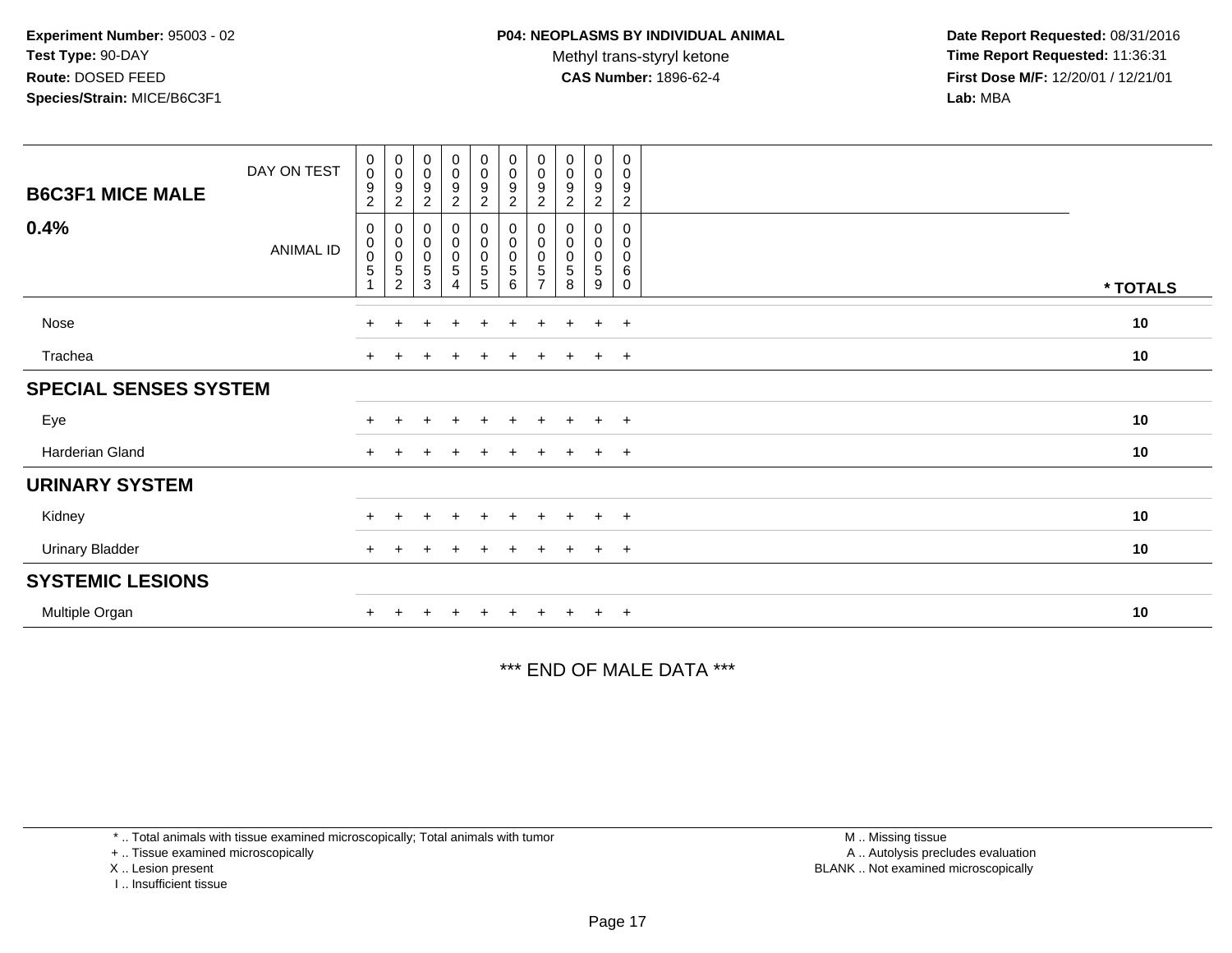Methyl trans-styryl ketone<br>CAS Number: 1896-62-4

 **Date Report Requested:** 08/31/2016 **Time Report Requested:** 11:36:31 **First Dose M/F:** 12/20/01 / 12/21/01<br>**Lab:** MBA **Lab:** MBA

| <b>B6C3F1 MICE FEMALE</b> | DAY ON TEST      | $\begin{smallmatrix} 0\\0 \end{smallmatrix}$<br>9<br>$\overline{2}$ | $\begin{array}{c} 0 \\ 0 \\ 9 \\ 2 \end{array}$                      | $\pmb{0}$<br>$\,0\,$<br>$\boldsymbol{9}$<br>$\overline{c}$     | $\pmb{0}$<br>$\pmb{0}$<br>$\boldsymbol{9}$<br>$\overline{a}$ | $\mathsf{O}\xspace$<br>$\pmb{0}$<br>$\overline{7}$<br>8              | $\begin{smallmatrix} 0\\0 \end{smallmatrix}$<br>$\frac{9}{2}$ | $\pmb{0}$<br>$\overline{0}$<br>$\boldsymbol{9}$<br>$\overline{2}$     | $\boldsymbol{0}$<br>$\mathbf 0$<br>9<br>$\boldsymbol{2}$ | $\pmb{0}$<br>$\pmb{0}$<br>$\boldsymbol{9}$<br>$\overline{2}$ | 0<br>$\mathbf 0$<br>9<br>$\overline{2}$                 |                  |
|---------------------------|------------------|---------------------------------------------------------------------|----------------------------------------------------------------------|----------------------------------------------------------------|--------------------------------------------------------------|----------------------------------------------------------------------|---------------------------------------------------------------|-----------------------------------------------------------------------|----------------------------------------------------------|--------------------------------------------------------------|---------------------------------------------------------|------------------|
| <b>VEHICLE CONTROL</b>    | <b>ANIMAL ID</b> | $\mathbf 0$<br>$\mathbf 0$<br>$\boldsymbol{0}$<br>6                 | $\pmb{0}$<br>$\begin{matrix} 0 \\ 0 \\ 6 \end{matrix}$<br>$\sqrt{2}$ | $\mathbf 0$<br>$\mathbf 0$<br>$\boldsymbol{0}$<br>$\,6\,$<br>3 | $\pmb{0}$<br>$\pmb{0}$<br>$\pmb{0}$<br>6<br>$\overline{4}$   | 0<br>$\mathbf 0$<br>$\ddot{\mathbf{0}}$<br>$\,6\,$<br>$\overline{5}$ | $\pmb{0}$<br>$\overline{0}$<br>0<br>$^6_6$                    | $\pmb{0}$<br>$\pmb{0}$<br>$\overline{0}$<br>$\,6\,$<br>$\overline{7}$ | 0<br>$\mathbf 0$<br>$\mathbf 0$<br>$\,6\,$<br>8          | $\mathbf 0$<br>$\pmb{0}$<br>$\mathbf 0$<br>$\,6\,$<br>9      | 0<br>$\mathbf{0}$<br>$\mathbf 0$<br>$\overline{7}$<br>0 | * TOTALS         |
| <b>ALIMENTARY SYSTEM</b>  |                  |                                                                     |                                                                      |                                                                |                                                              |                                                                      |                                                               |                                                                       |                                                          |                                                              |                                                         |                  |
| Esophagus                 |                  |                                                                     |                                                                      |                                                                |                                                              | м                                                                    |                                                               |                                                                       |                                                          |                                                              | $+$                                                     | 9                |
| Gallbladder               |                  | M                                                                   | $\ddot{}$                                                            |                                                                |                                                              | м                                                                    |                                                               |                                                                       |                                                          |                                                              | $+$                                                     | $\overline{7}$   |
| Intestine Large, Cecum    |                  | $\pm$                                                               |                                                                      |                                                                |                                                              |                                                                      |                                                               |                                                                       |                                                          |                                                              | $\ddot{}$                                               | 9                |
| Intestine Large, Colon    |                  |                                                                     |                                                                      |                                                                |                                                              |                                                                      |                                                               |                                                                       |                                                          |                                                              | $\ddot{}$                                               | 9                |
| Intestine Large, Rectum   |                  |                                                                     |                                                                      |                                                                |                                                              |                                                                      |                                                               |                                                                       |                                                          |                                                              | $\overline{ }$                                          | 9                |
| Intestine Small, Duodenum |                  |                                                                     |                                                                      |                                                                |                                                              | М                                                                    |                                                               |                                                                       |                                                          |                                                              | $\ddot{}$                                               | 9                |
| Intestine Small, Ileum    |                  |                                                                     |                                                                      |                                                                |                                                              |                                                                      |                                                               |                                                                       |                                                          |                                                              | $+$                                                     | 9                |
| Intestine Small, Jejunum  |                  |                                                                     |                                                                      |                                                                |                                                              |                                                                      |                                                               |                                                                       |                                                          |                                                              | $+$                                                     | 9                |
| Liver                     |                  |                                                                     |                                                                      |                                                                |                                                              | м                                                                    | $\div$                                                        |                                                                       |                                                          | $\div$                                                       | $+$                                                     | $\boldsymbol{9}$ |
| Pancreas                  |                  | $+$                                                                 |                                                                      |                                                                |                                                              | м                                                                    | $\ddot{}$                                                     |                                                                       |                                                          |                                                              | $^{+}$                                                  | 9                |
| Salivary Glands           |                  | $+$                                                                 |                                                                      |                                                                |                                                              | М                                                                    |                                                               |                                                                       |                                                          |                                                              | $+$                                                     | 9                |
| Stomach, Forestomach      |                  |                                                                     |                                                                      |                                                                |                                                              |                                                                      |                                                               |                                                                       |                                                          |                                                              | $\overline{1}$                                          | 9                |
| Stomach, Glandular        |                  |                                                                     |                                                                      |                                                                |                                                              |                                                                      |                                                               |                                                                       |                                                          |                                                              | $\ddot{}$                                               | 9                |
| Tongue                    |                  |                                                                     |                                                                      |                                                                |                                                              |                                                                      | $\div$                                                        |                                                                       |                                                          |                                                              | $^{+}$                                                  | $\boldsymbol{9}$ |

## **CARDIOVASCULAR SYSTEM**

\* .. Total animals with tissue examined microscopically; Total animals with tumor

+ .. Tissue examined microscopically

X .. Lesion present

I .. Insufficient tissue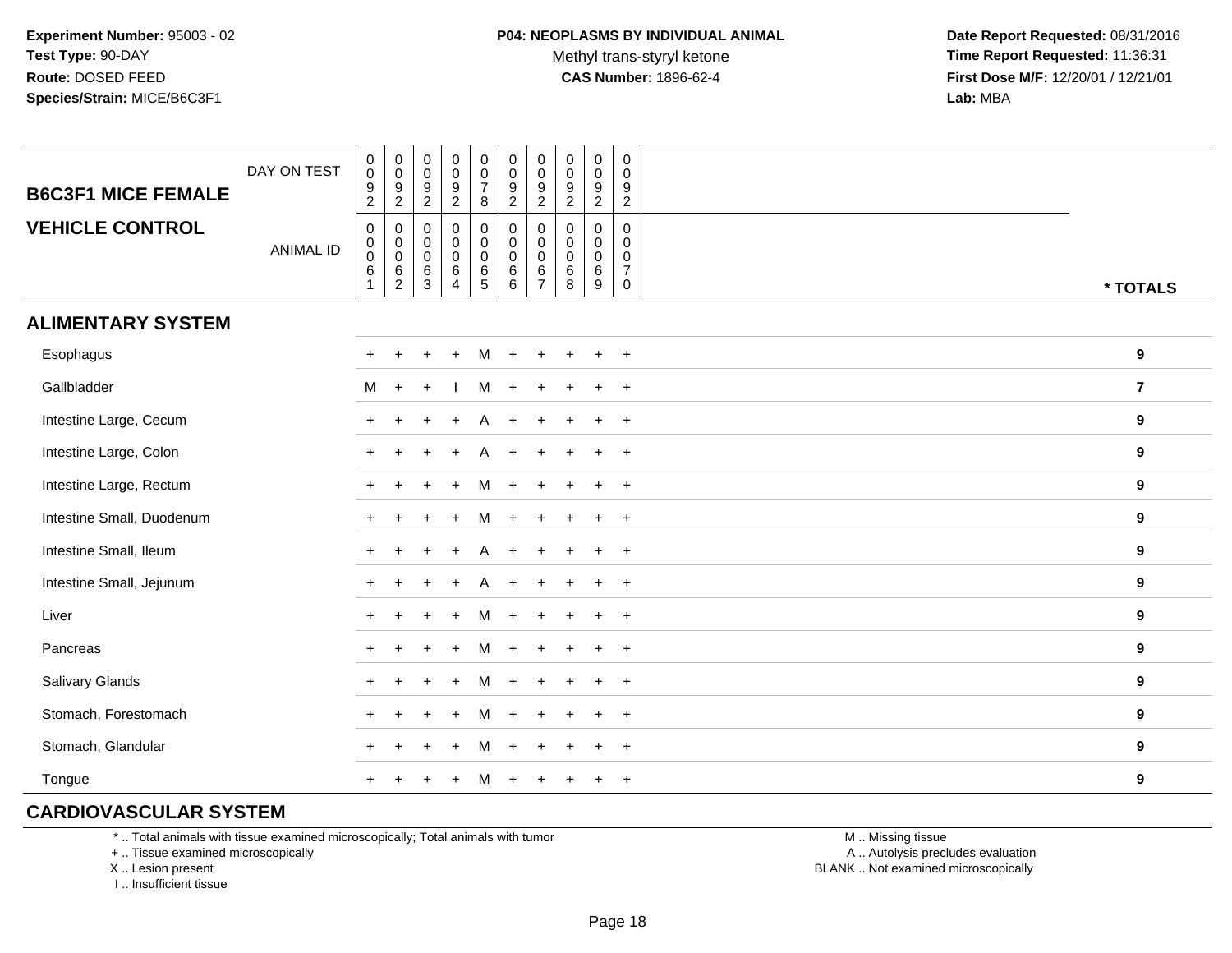Methyl trans-styryl ketone<br>CAS Number: 1896-62-4

 **Date Report Requested:** 08/31/2016 **Time Report Requested:** 11:36:31 **First Dose M/F:** 12/20/01 / 12/21/01<br>**Lab:** MBA **Lab:** MBA

| <b>B6C3F1 MICE FEMALE</b>  | DAY ON TEST      | 0<br>$\mathsf{O}\xspace$<br>9<br>$\overline{2}$                 | $\overline{0}$<br>$\mathbf 0$<br>9<br>$\overline{c}$       | 0<br>$\pmb{0}$<br>9<br>$\overline{c}$          | $\boldsymbol{0}$<br>$\pmb{0}$<br>9<br>$\overline{c}$ | $\begin{matrix} 0 \\ 0 \end{matrix}$<br>$\overline{7}$<br>8 | $\begin{matrix} 0 \\ 0 \end{matrix}$<br>$\boldsymbol{9}$<br>$\overline{2}$ | 0<br>$\pmb{0}$<br>9<br>$\overline{2}$  | $\begin{matrix} 0 \\ 0 \end{matrix}$<br>9<br>$\overline{c}$ | $\begin{matrix} 0 \\ 0 \end{matrix}$<br>9<br>$\overline{2}$ | 0<br>$\mathbf 0$<br>9<br>$\overline{2}$      |                  |
|----------------------------|------------------|-----------------------------------------------------------------|------------------------------------------------------------|------------------------------------------------|------------------------------------------------------|-------------------------------------------------------------|----------------------------------------------------------------------------|----------------------------------------|-------------------------------------------------------------|-------------------------------------------------------------|----------------------------------------------|------------------|
| <b>VEHICLE CONTROL</b>     | <b>ANIMAL ID</b> | 0<br>$\boldsymbol{0}$<br>$\mathsf 0$<br>$\,6\,$<br>$\mathbf{1}$ | 0<br>$\mathbf 0$<br>$\pmb{0}$<br>$\,6\,$<br>$\overline{c}$ | 0<br>0<br>$\pmb{0}$<br>$\,6$<br>$\mathfrak{Z}$ | 0<br>$\pmb{0}$<br>$\pmb{0}$<br>6<br>$\overline{4}$   | 0<br>$\mathbf 0$<br>$\mathbf 0$<br>$\frac{6}{5}$            | 0<br>$\mathbf 0$<br>$\mathbf 0$<br>$\,6\,$<br>$\,6\,$                      | 0<br>0<br>0<br>$\,6$<br>$\overline{7}$ | 0<br>$\pmb{0}$<br>$\pmb{0}$<br>6<br>8                       | 0<br>0<br>$\mathbf 0$<br>6<br>9                             | 0<br>0<br>0<br>$\overline{7}$<br>$\mathsf 0$ | * TOTALS         |
| <b>Blood Vessel</b>        |                  | $+$                                                             | ÷                                                          |                                                | $\ddot{}$                                            | M                                                           | $\ddot{}$                                                                  |                                        |                                                             | $\ddot{}$                                                   | $+$                                          | 9                |
| Heart                      |                  | $+$                                                             |                                                            |                                                | $\div$                                               | м                                                           | $\ddot{}$                                                                  |                                        |                                                             | $+$                                                         | $+$                                          | 9                |
| <b>ENDOCRINE SYSTEM</b>    |                  |                                                                 |                                                            |                                                |                                                      |                                                             |                                                                            |                                        |                                                             |                                                             |                                              |                  |
| <b>Adrenal Cortex</b>      |                  |                                                                 | ÷                                                          |                                                | $+$                                                  | M                                                           | $+$                                                                        | $\pm$                                  | $\ddot{}$                                                   | $+$                                                         | $+$                                          | $\boldsymbol{9}$ |
| Adrenal Medulla            |                  | $+$                                                             |                                                            |                                                | $\ddot{}$                                            | м                                                           | $\ddot{}$                                                                  | $\ddot{}$                              |                                                             | $+$                                                         | $+$                                          | 9                |
| Islets, Pancreatic         |                  |                                                                 |                                                            |                                                | $\ddot{}$                                            | M                                                           | М                                                                          | $\ddot{+}$                             | $\ddot{}$                                                   | $+$                                                         | $+$                                          | 8                |
| Parathyroid Gland          |                  | M                                                               | M                                                          | $\ddot{}$                                      | $\pm$                                                | M                                                           | $+$                                                                        | $+$                                    | $+$                                                         | M M                                                         |                                              | ${\bf 5}$        |
| <b>Pituitary Gland</b>     |                  |                                                                 |                                                            |                                                | $\ddot{}$                                            | м                                                           |                                                                            | $\div$                                 |                                                             | $+$                                                         | $+$                                          | 9                |
| <b>Thyroid Gland</b>       |                  | $+$                                                             | $\overline{+}$                                             |                                                | $+$                                                  | M                                                           | $+$                                                                        | $+$                                    | $+$                                                         | $+$                                                         | $+$                                          | 9                |
| <b>GENERAL BODY SYSTEM</b> |                  |                                                                 |                                                            |                                                |                                                      |                                                             |                                                                            |                                        |                                                             |                                                             |                                              |                  |
| <b>NONE</b>                |                  |                                                                 |                                                            |                                                |                                                      |                                                             |                                                                            |                                        |                                                             |                                                             |                                              |                  |
| <b>GENITAL SYSTEM</b>      |                  |                                                                 |                                                            |                                                |                                                      |                                                             |                                                                            |                                        |                                                             |                                                             |                                              |                  |
| <b>Clitoral Gland</b>      |                  | $+$                                                             | $\ddot{}$                                                  | $+$                                            | $+$                                                  | м                                                           | $+$                                                                        | M                                      | M                                                           | M M                                                         |                                              | ${\bf 5}$        |
| Ovary                      |                  | $\div$                                                          |                                                            |                                                | $\ddot{}$                                            | м                                                           | $\ddot{}$                                                                  | $\ddot{}$                              | $\div$                                                      | $+$                                                         | $+$                                          | 9                |
| <b>Uterus</b>              |                  |                                                                 |                                                            |                                                | $\ddot{}$                                            | м                                                           | $+$                                                                        | $\pm$                                  |                                                             | $+$                                                         | $+$                                          | 9                |

# **HEMATOPOIETIC SYSTEM**

\* .. Total animals with tissue examined microscopically; Total animals with tumor

+ .. Tissue examined microscopically

X .. Lesion present

I .. Insufficient tissue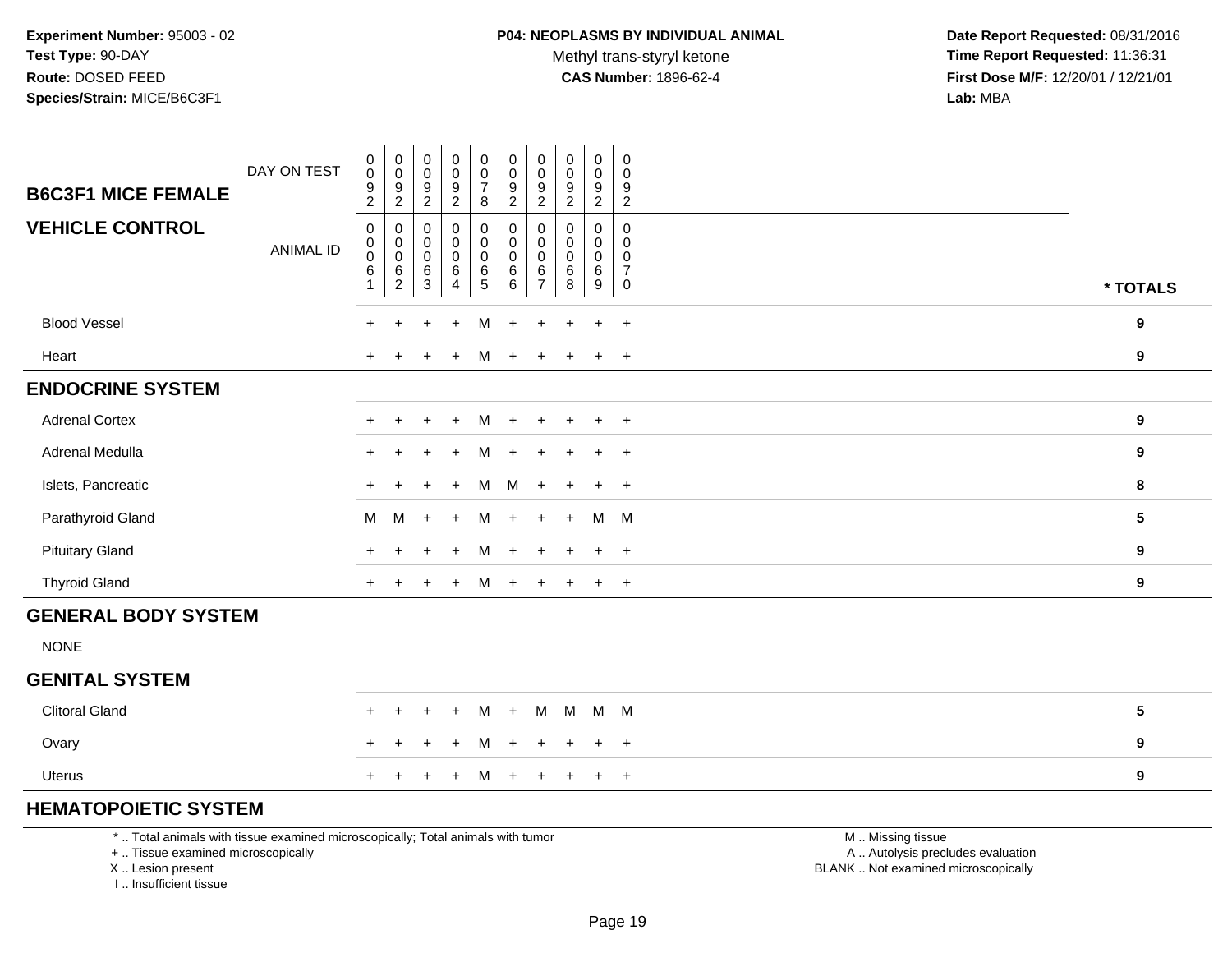Methyl trans-styryl ketone<br>CAS Number: 1896-62-4

 **Date Report Requested:** 08/31/2016 **Time Report Requested:** 11:36:31 **First Dose M/F:** 12/20/01 / 12/21/01<br>Lab: MBA **Lab:** MBA

| DAY ON TEST<br><b>B6C3F1 MICE FEMALE</b>                                                                                                                            | $\mathbf 0$<br>$\ddot{\mathbf{0}}$<br>$\boldsymbol{9}$<br>$\overline{2}$             | $\mathbf 0$<br>$\overline{0}$<br>$9\,$<br>$\sqrt{2}$             | $\pmb{0}$<br>$\pmb{0}$<br>$\boldsymbol{9}$<br>$\overline{2}$ | $\mathbf 0$<br>$\ddot{\mathbf{0}}$<br>$9\,$<br>$\overline{a}$ | $\pmb{0}$<br>$\boldsymbol{0}$<br>$\overline{7}$<br>8                               | $\mathbf 0$<br>$\mathbf 0$<br>$9\,$<br>$\overline{2}$         | $\mathbf 0$<br>0<br>9<br>$\overline{2}$                       | $\mathsf{O}\xspace$<br>0<br>$9$<br>$\overline{2}$      | $\mathsf{O}\xspace$<br>$\mathbf 0$<br>$\boldsymbol{9}$<br>$\overline{2}$ | $\mathbf 0$<br>$\mathbf 0$<br>9<br>$\sqrt{2}$                           |                                                                                               |                  |
|---------------------------------------------------------------------------------------------------------------------------------------------------------------------|--------------------------------------------------------------------------------------|------------------------------------------------------------------|--------------------------------------------------------------|---------------------------------------------------------------|------------------------------------------------------------------------------------|---------------------------------------------------------------|---------------------------------------------------------------|--------------------------------------------------------|--------------------------------------------------------------------------|-------------------------------------------------------------------------|-----------------------------------------------------------------------------------------------|------------------|
| <b>VEHICLE CONTROL</b><br><b>ANIMAL ID</b>                                                                                                                          | $\mathsf{O}\xspace$<br>$\mathbf 0$<br>$\pmb{0}$<br>$6\phantom{1}6$<br>$\overline{1}$ | $\mathbf 0$<br>$\pmb{0}$<br>$\mathbf 0$<br>$\,6\,$<br>$\sqrt{2}$ | $\mathbf 0$<br>$\mathbf 0$<br>$\mathbf 0$<br>6<br>$\sqrt{3}$ | $\mathbf 0$<br>0<br>0<br>6<br>4                               | $\mathbf 0$<br>$\mathsf{O}\xspace$<br>$\mathsf{O}\xspace$<br>$\,6\,$<br>$\sqrt{5}$ | $\mathbf 0$<br>$\pmb{0}$<br>$\mathbf 0$<br>$\,6\,$<br>$\,6\,$ | $\Omega$<br>$\mathbf 0$<br>$\mathbf 0$<br>6<br>$\overline{7}$ | $\Omega$<br>$\mathbf 0$<br>$\mathbf 0$<br>$\,6\,$<br>8 | $\Omega$<br>0<br>0<br>$\,6\,$<br>$9\,$                                   | $\Omega$<br>$\mathbf 0$<br>$\mathbf 0$<br>$\overline{7}$<br>$\mathbf 0$ |                                                                                               | * TOTALS         |
| <b>Bone Marrow</b>                                                                                                                                                  | $+$                                                                                  | $\ddot{}$                                                        |                                                              | $\ddot{}$                                                     | м                                                                                  | $\ddot{}$                                                     | $\ddot{}$                                                     | $\div$                                                 | $\ddot{}$                                                                | $\ddot{}$                                                               |                                                                                               | 9                |
| Lymph Node                                                                                                                                                          |                                                                                      | $+$                                                              |                                                              |                                                               |                                                                                    |                                                               |                                                               |                                                        |                                                                          |                                                                         |                                                                                               | $\mathbf{1}$     |
| Lymph Node, Mandibular                                                                                                                                              | $\ddot{}$                                                                            | $\ddot{}$                                                        |                                                              | $\ddot{}$                                                     | M                                                                                  | $+$                                                           | М                                                             | $+$                                                    | $\ddot{}$                                                                | $+$                                                                     |                                                                                               | 8                |
| Lymph Node, Mesenteric                                                                                                                                              |                                                                                      |                                                                  |                                                              |                                                               | м                                                                                  |                                                               |                                                               |                                                        | $\ddot{}$                                                                | $+$                                                                     |                                                                                               | 9                |
| Spleen                                                                                                                                                              |                                                                                      |                                                                  |                                                              |                                                               | м                                                                                  |                                                               |                                                               |                                                        | $\ddot{}$                                                                | $\ddot{}$                                                               |                                                                                               | $\boldsymbol{9}$ |
| Thymus                                                                                                                                                              |                                                                                      |                                                                  |                                                              | $\ddot{}$                                                     | M                                                                                  | $\ddot{}$                                                     | $\pm$                                                         |                                                        | $\ddot{}$                                                                | $\overline{+}$                                                          |                                                                                               | 9                |
| <b>INTEGUMENTARY SYSTEM</b>                                                                                                                                         |                                                                                      |                                                                  |                                                              |                                                               |                                                                                    |                                                               |                                                               |                                                        |                                                                          |                                                                         |                                                                                               |                  |
| <b>Mammary Gland</b>                                                                                                                                                |                                                                                      |                                                                  |                                                              | $\ddot{}$                                                     | M                                                                                  | $+$                                                           | $\ddot{}$                                                     | $\pm$                                                  | $\ddot{}$                                                                | $+$                                                                     |                                                                                               | 9                |
| <b>Skin</b>                                                                                                                                                         | $+$                                                                                  |                                                                  |                                                              | $\div$                                                        | М                                                                                  | $+$                                                           | $\pm$                                                         | $\pm$                                                  | $\ddot{}$                                                                | $+$                                                                     |                                                                                               | $\boldsymbol{9}$ |
| <b>MUSCULOSKELETAL SYSTEM</b>                                                                                                                                       |                                                                                      |                                                                  |                                                              |                                                               |                                                                                    |                                                               |                                                               |                                                        |                                                                          |                                                                         |                                                                                               |                  |
| Bone                                                                                                                                                                | $+$                                                                                  |                                                                  |                                                              | $\ddot{}$                                                     | A                                                                                  | $+$                                                           | $\pm$                                                         |                                                        | $\ddot{}$                                                                | $\ddot{}$                                                               |                                                                                               | 9                |
| <b>NERVOUS SYSTEM</b>                                                                                                                                               |                                                                                      |                                                                  |                                                              |                                                               |                                                                                    |                                                               |                                                               |                                                        |                                                                          |                                                                         |                                                                                               |                  |
| <b>Brain</b>                                                                                                                                                        | $\ddot{}$                                                                            | $\ddot{}$                                                        | $\ddot{}$                                                    | $+$                                                           | M                                                                                  | $+$                                                           | $+$                                                           | $\ddot{}$                                              | $\ddot{}$                                                                | $+$                                                                     |                                                                                               | $\boldsymbol{9}$ |
| Spinal Cord                                                                                                                                                         |                                                                                      |                                                                  |                                                              |                                                               | M                                                                                  |                                                               |                                                               |                                                        |                                                                          |                                                                         |                                                                                               | $\mathbf 0$      |
| <b>RESPIRATORY SYSTEM</b>                                                                                                                                           |                                                                                      |                                                                  |                                                              |                                                               |                                                                                    |                                                               |                                                               |                                                        |                                                                          |                                                                         |                                                                                               |                  |
| Lung                                                                                                                                                                | $+$                                                                                  | $\pm$                                                            | $\ddot{}$                                                    | $^{+}$                                                        | M                                                                                  | $+$                                                           | $\pm$                                                         | $\pm$                                                  | $\pm$                                                                    | $+$                                                                     |                                                                                               | 9                |
| *  Total animals with tissue examined microscopically; Total animals with tumor<br>+  Tissue examined microscopically<br>X  Lesion present<br>I Insufficient tissue |                                                                                      |                                                                  |                                                              |                                                               |                                                                                    |                                                               |                                                               |                                                        |                                                                          |                                                                         | M  Missing tissue<br>A  Autolysis precludes evaluation<br>BLANK  Not examined microscopically |                  |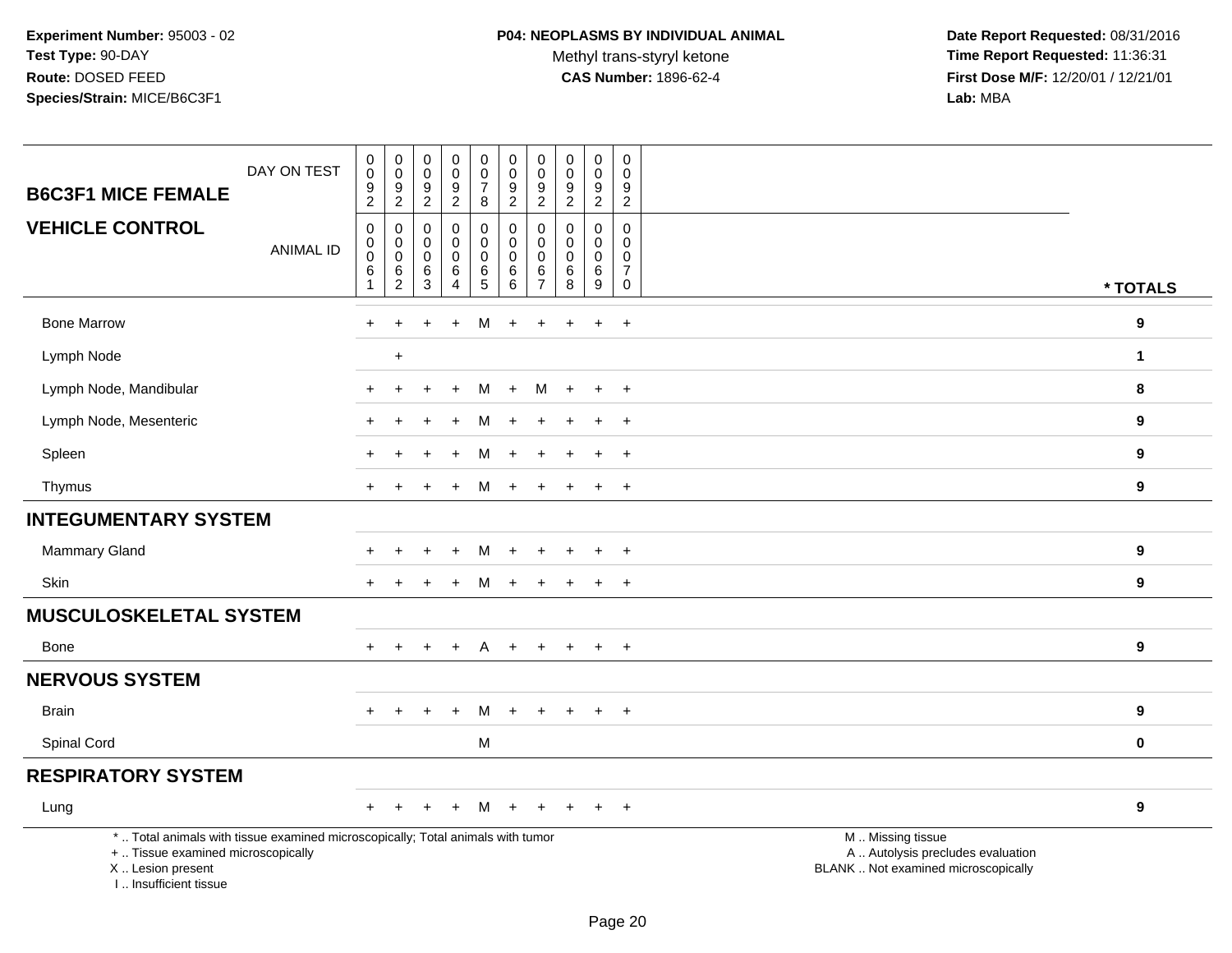Methyl trans-styryl ketone<br>CAS Number: 1896-62-4

 **Date Report Requested:** 08/31/2016 **Time Report Requested:** 11:36:31 **First Dose M/F:** 12/20/01 / 12/21/01<br>**Lab:** MBA **Lab:** MBA

| <b>B6C3F1 MICE FEMALE</b>    | DAY ON TEST | 0<br>$\pmb{0}$<br>9<br>$\overline{2}$ | $_{\rm 0}^{\rm 0}$<br>9<br>$\overline{c}$     | $\mathbf 0$<br>$\pmb{0}$<br>9<br>$\overline{c}$ | $\mathbf 0$<br>$\mathsf{O}$<br>9<br>$\overline{a}$ | $\pmb{0}$<br>$\pmb{0}$<br>$\overline{7}$<br>8 | $\mathbf 0$<br>$\mathbf 0$<br>$\boldsymbol{9}$<br>$\overline{2}$ | $\begin{smallmatrix} 0\\0 \end{smallmatrix}$<br>9<br>$\boldsymbol{2}$ | $\boldsymbol{0}$<br>$\pmb{0}$<br>9<br>$\overline{c}$ | 0<br>$\mathsf{O}\xspace$<br>9<br>$\overline{c}$ | 0<br>0<br>9<br>$\boldsymbol{2}$           |                  |
|------------------------------|-------------|---------------------------------------|-----------------------------------------------|-------------------------------------------------|----------------------------------------------------|-----------------------------------------------|------------------------------------------------------------------|-----------------------------------------------------------------------|------------------------------------------------------|-------------------------------------------------|-------------------------------------------|------------------|
| <b>VEHICLE CONTROL</b>       | ANIMAL ID   | 0<br>0<br>$\mathbf 0$<br>6            | $_{\rm 0}^{\rm 0}$<br>$\pmb{0}$<br>$\,6$<br>2 | $\mathbf 0$<br>$\pmb{0}$<br>$\pmb{0}$<br>6<br>3 | 0<br>$\pmb{0}$<br>$\pmb{0}$<br>6<br>4              | 0<br>0<br>$\pmb{0}$<br>6<br>5                 | 0<br>$\pmb{0}$<br>$\pmb{0}$<br>$\,6$<br>6                        | 0<br>$\pmb{0}$<br>0<br>6<br>$\overline{ }$                            | 0<br>0<br>6<br>8                                     | 0<br>0<br>0<br>6<br>9                           | 0<br>0<br>0<br>$\overline{7}$<br>$\Omega$ | * TOTALS         |
| Nose                         |             | $+$                                   | $\ddot{}$                                     | $\ddot{}$                                       | $\ddot{}$                                          | M                                             | $+$                                                              | $+$                                                                   | $+$                                                  | $+$                                             | $+$                                       | 9                |
| Trachea                      |             | $+$                                   | $\pm$                                         | $+$                                             | $\ddot{}$                                          | M                                             |                                                                  |                                                                       | $+$ $+$                                              | $+$                                             | $+$                                       | 8                |
| <b>SPECIAL SENSES SYSTEM</b> |             |                                       |                                               |                                                 |                                                    |                                               |                                                                  |                                                                       |                                                      |                                                 |                                           |                  |
| Eye                          |             | $+$                                   | $+$                                           | $+$                                             | $+$                                                | M                                             | $+$                                                              | $+$                                                                   | $+$                                                  | $+$ $+$                                         |                                           | 9                |
| Harderian Gland              |             | $+$                                   |                                               | $\div$                                          | $\ddot{}$                                          | M                                             | $+$                                                              | $+$                                                                   | $+$                                                  | $+$                                             | $+$                                       | 9                |
| <b>URINARY SYSTEM</b>        |             |                                       |                                               |                                                 |                                                    |                                               |                                                                  |                                                                       |                                                      |                                                 |                                           |                  |
| Kidney                       |             | $+$                                   |                                               | $\div$                                          | $\ddot{}$                                          | M                                             | $+$                                                              | $+$                                                                   | $+$                                                  | $+$                                             | $+$                                       | $\boldsymbol{9}$ |
| <b>Urinary Bladder</b>       |             | $+$                                   |                                               | $\pm$                                           | $+$                                                | M                                             | $+$                                                              | $+$                                                                   | $\pm$                                                | $\overline{+}$                                  | $+$                                       | 9                |
| <b>SYSTEMIC LESIONS</b>      |             |                                       |                                               |                                                 |                                                    |                                               |                                                                  |                                                                       |                                                      |                                                 |                                           |                  |
| Multiple Organ               |             | $+$                                   |                                               |                                                 | $\overline{ }$                                     |                                               |                                                                  |                                                                       | $\pm$                                                | $\pm$                                           | $+$                                       | 9                |

\* .. Total animals with tissue examined microscopically; Total animals with tumor

+ .. Tissue examined microscopically

X .. Lesion present

I .. Insufficient tissue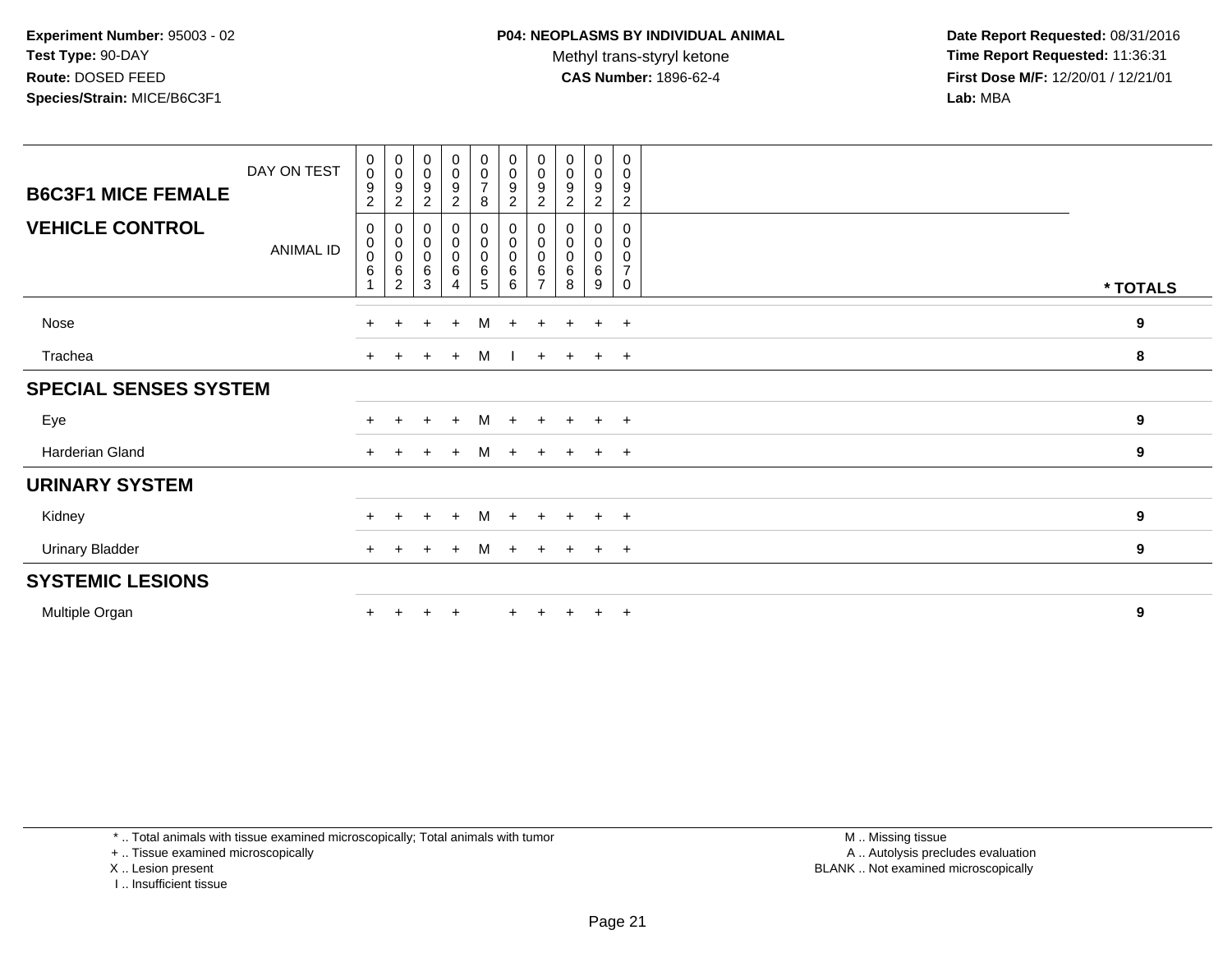**Date Report Requested:** 08/31/2016 **Time Report Requested:** 11:36:31 **First Dose M/F:** 12/20/01 / 12/21/01<br>**Lab:** MBA **Lab:** MBA

| <b>B6C3F1 MICE FEMALE</b>     | DAY ON TEST      | 0<br>0<br>$\frac{9}{2}$                           | 0<br>0<br>$\frac{9}{2}$                                     | 0<br>$\mathbf 0$<br>$\frac{9}{2}$              | 0<br>0<br>9<br>$\boldsymbol{2}$ | 0<br>0<br>$\frac{9}{2}$                          | 0<br>0<br>$\frac{9}{2}$            | 0<br>$\mathbf 0$<br>$\frac{9}{2}$      | 0<br>0<br>$\frac{9}{2}$         | 0<br>0<br>$\frac{9}{2}$                      | $\mathbf 0$<br>$\mathbf 0$<br>$\frac{9}{2}$         |          |
|-------------------------------|------------------|---------------------------------------------------|-------------------------------------------------------------|------------------------------------------------|---------------------------------|--------------------------------------------------|------------------------------------|----------------------------------------|---------------------------------|----------------------------------------------|-----------------------------------------------------|----------|
| 0.025%                        | <b>ANIMAL ID</b> | 0<br>0<br>$\boldsymbol{0}$<br>$\overline{7}$<br>1 | 0<br>0<br>$\mathbf 0$<br>$\boldsymbol{7}$<br>$\overline{2}$ | 0<br>0<br>$\mathbf 0$<br>$\boldsymbol{7}$<br>3 | 0<br>0<br>0<br>7<br>4           | 0<br>0<br>0<br>$\overline{7}$<br>$5\phantom{.0}$ | 0<br>0<br>0<br>$\overline{7}$<br>6 | 0<br>0<br>$\mathbf 0$<br>$\frac{7}{7}$ | 0<br>$\mathbf 0$<br>0<br>7<br>8 | 0<br>$\mathbf 0$<br>0<br>$\overline{7}$<br>9 | 0<br>$\mathbf 0$<br>$\mathbf 0$<br>8<br>$\mathbf 0$ | * TOTALS |
| <b>ALIMENTARY SYSTEM</b>      |                  |                                                   |                                                             |                                                |                                 |                                                  |                                    |                                        |                                 |                                              |                                                     |          |
| Stomach, Glandular            |                  | $+$                                               | $+$                                                         | $\overline{+}$                                 | $\ddot{}$                       | $+$                                              | $+$                                | $+$                                    | $+$                             | $+$                                          | $+$                                                 | 10       |
| <b>CARDIOVASCULAR SYSTEM</b>  |                  |                                                   |                                                             |                                                |                                 |                                                  |                                    |                                        |                                 |                                              |                                                     |          |
| <b>NONE</b>                   |                  |                                                   |                                                             |                                                |                                 |                                                  |                                    |                                        |                                 |                                              |                                                     |          |
| <b>ENDOCRINE SYSTEM</b>       |                  |                                                   |                                                             |                                                |                                 |                                                  |                                    |                                        |                                 |                                              |                                                     |          |
| <b>NONE</b>                   |                  |                                                   |                                                             |                                                |                                 |                                                  |                                    |                                        |                                 |                                              |                                                     |          |
| <b>GENERAL BODY SYSTEM</b>    |                  |                                                   |                                                             |                                                |                                 |                                                  |                                    |                                        |                                 |                                              |                                                     |          |
| <b>NONE</b>                   |                  |                                                   |                                                             |                                                |                                 |                                                  |                                    |                                        |                                 |                                              |                                                     |          |
| <b>GENITAL SYSTEM</b>         |                  |                                                   |                                                             |                                                |                                 |                                                  |                                    |                                        |                                 |                                              |                                                     |          |
| <b>NONE</b>                   |                  |                                                   |                                                             |                                                |                                 |                                                  |                                    |                                        |                                 |                                              |                                                     |          |
| <b>HEMATOPOIETIC SYSTEM</b>   |                  |                                                   |                                                             |                                                |                                 |                                                  |                                    |                                        |                                 |                                              |                                                     |          |
| <b>NONE</b>                   |                  |                                                   |                                                             |                                                |                                 |                                                  |                                    |                                        |                                 |                                              |                                                     |          |
| <b>INTEGUMENTARY SYSTEM</b>   |                  |                                                   |                                                             |                                                |                                 |                                                  |                                    |                                        |                                 |                                              |                                                     |          |
| <b>NONE</b>                   |                  |                                                   |                                                             |                                                |                                 |                                                  |                                    |                                        |                                 |                                              |                                                     |          |
| <b>MUSCULOSKELETAL SYSTEM</b> |                  |                                                   |                                                             |                                                |                                 |                                                  |                                    |                                        |                                 |                                              |                                                     |          |
| <b>NONE</b>                   |                  |                                                   |                                                             |                                                |                                 |                                                  |                                    |                                        |                                 |                                              |                                                     |          |
|                               |                  |                                                   |                                                             |                                                |                                 |                                                  |                                    |                                        |                                 |                                              |                                                     |          |

\* .. Total animals with tissue examined microscopically; Total animals with tumor

+ .. Tissue examined microscopically

X .. Lesion present

I .. Insufficient tissue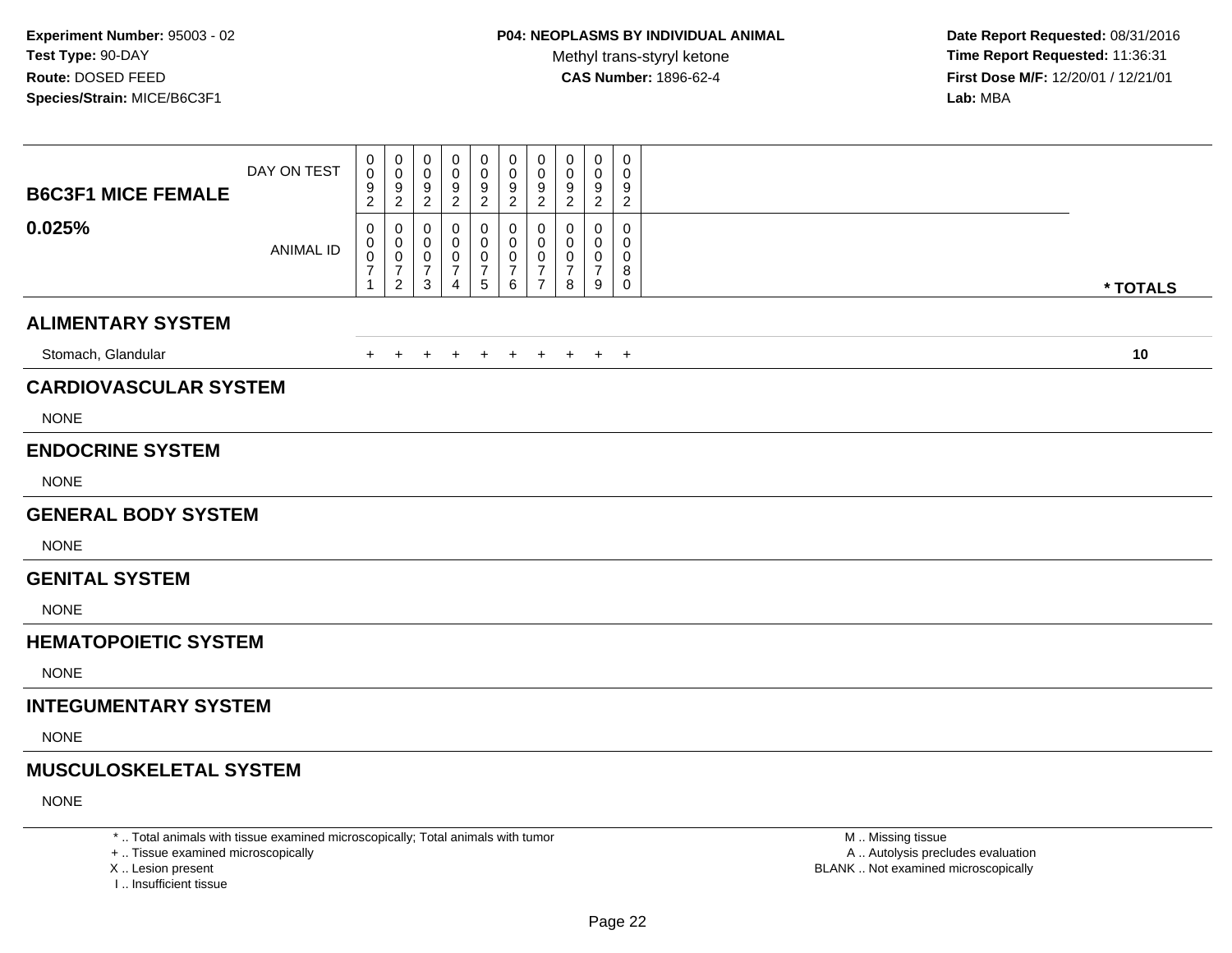**Date Report Requested:** 08/31/2016 **Time Report Requested:** 11:36:31 **First Dose M/F:** 12/20/01 / 12/21/01<br>**Lab:** MBA **Lab:** MBA

| <b>B6C3F1 MICE FEMALE</b>    | DAY ON TEST | 0<br>$\mathsf{O}$<br>9<br>$\overline{c}$ | 0<br>$\boldsymbol{0}$<br>$\boldsymbol{9}$<br>$\overline{2}$ | 0<br>$\pmb{0}$<br>$\frac{9}{2}$                   | 0<br>0<br>9<br>$\overline{2}$                                     | $\mathbf 0$<br>$\pmb{0}$<br>$\frac{9}{2}$ | 0<br>$_{9}^{\rm 0}$<br>$\boldsymbol{2}$  | 0<br>$\pmb{0}$<br>$\boldsymbol{9}$<br>$\overline{c}$            | 0<br>$\pmb{0}$<br>$\boldsymbol{9}$<br>$\sqrt{2}$   | 0<br>$\pmb{0}$<br>$\boldsymbol{9}$<br>$\overline{2}$ | 0<br>$\pmb{0}$<br>$\boldsymbol{9}$<br>$\overline{c}$            |          |
|------------------------------|-------------|------------------------------------------|-------------------------------------------------------------|---------------------------------------------------|-------------------------------------------------------------------|-------------------------------------------|------------------------------------------|-----------------------------------------------------------------|----------------------------------------------------|------------------------------------------------------|-----------------------------------------------------------------|----------|
| 0.025%                       | ANIMAL ID   | 0<br>0<br>0<br>$\overline{7}$            | $\overline{c}$                                              | $_{\rm 0}^{\rm 0}$<br>$\frac{0}{7}$<br>$\sqrt{3}$ | 0<br>$\mathbf 0$<br>$\pmb{0}$<br>$\overline{7}$<br>$\overline{4}$ | $\overline{5}$                            | $_{\rm 0}^{\rm 0}$<br>$\frac{0}{7}$<br>6 | 0<br>$\pmb{0}$<br>$\pmb{0}$<br>$\overline{7}$<br>$\overline{7}$ | 0<br>$\pmb{0}$<br>$\pmb{0}$<br>$\overline{7}$<br>8 | 0<br>$\pmb{0}$<br>$\pmb{0}$<br>$\overline{7}$<br>9   | $\mathbf 0$<br>$\pmb{0}$<br>$\pmb{0}$<br>$\bf 8$<br>$\mathbf 0$ | * TOTALS |
| <b>NERVOUS SYSTEM</b>        |             |                                          |                                                             |                                                   |                                                                   |                                           |                                          |                                                                 |                                                    |                                                      |                                                                 |          |
| <b>NONE</b>                  |             |                                          |                                                             |                                                   |                                                                   |                                           |                                          |                                                                 |                                                    |                                                      |                                                                 |          |
| <b>RESPIRATORY SYSTEM</b>    |             |                                          |                                                             |                                                   |                                                                   |                                           |                                          |                                                                 |                                                    |                                                      |                                                                 |          |
| Nose                         |             |                                          | $+$                                                         | $\ddot{}$                                         | $+$                                                               | $+$                                       |                                          |                                                                 | + + + + +                                          |                                                      |                                                                 | 10       |
| <b>SPECIAL SENSES SYSTEM</b> |             |                                          |                                                             |                                                   |                                                                   |                                           |                                          |                                                                 |                                                    |                                                      |                                                                 |          |
| <b>NONE</b>                  |             |                                          |                                                             |                                                   |                                                                   |                                           |                                          |                                                                 |                                                    |                                                      |                                                                 |          |
| <b>URINARY SYSTEM</b>        |             |                                          |                                                             |                                                   |                                                                   |                                           |                                          |                                                                 |                                                    |                                                      |                                                                 |          |
| Kidney                       |             | $+$                                      | $+$                                                         | $\ddot{}$                                         | $+$                                                               | $+$                                       | $+$                                      |                                                                 | + + + +                                            |                                                      |                                                                 | 10       |
| <b>SYSTEMIC LESIONS</b>      |             |                                          |                                                             |                                                   |                                                                   |                                           |                                          |                                                                 |                                                    |                                                      |                                                                 |          |
| Multiple Organ               |             |                                          |                                                             |                                                   |                                                                   |                                           |                                          |                                                                 |                                                    |                                                      | $\overline{ }$                                                  | 10       |

\* .. Total animals with tissue examined microscopically; Total animals with tumor

+ .. Tissue examined microscopically

X .. Lesion present

I .. Insufficient tissue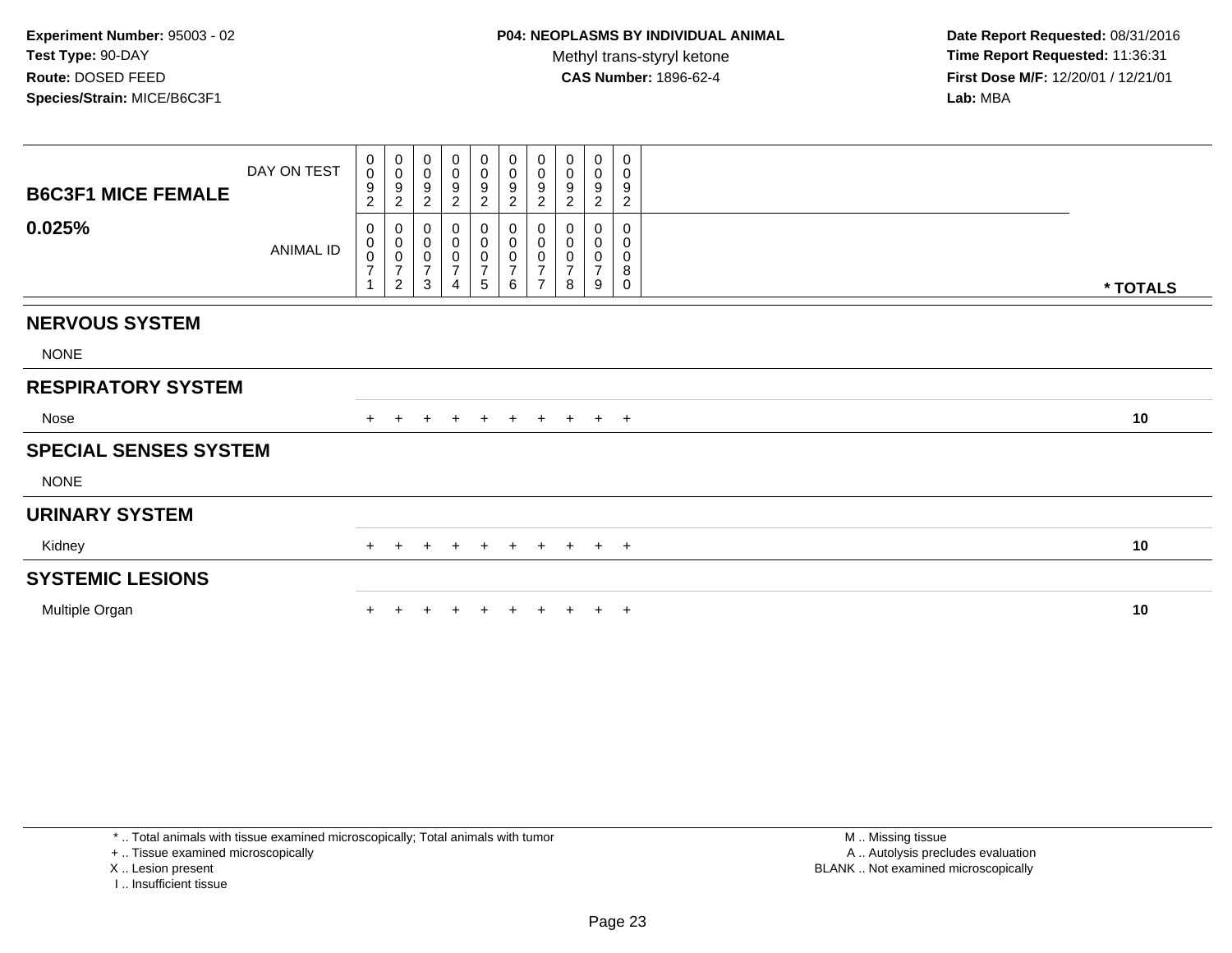**Date Report Requested:** 08/31/2016 **Time Report Requested:** 11:36:31 **First Dose M/F:** 12/20/01 / 12/21/01<br>**Lab:** MBA **Lab:** MBA

| <b>B6C3F1 MICE FEMALE</b>     | DAY ON TEST      | 0<br>$\boldsymbol{0}$<br>$\frac{9}{2}$         | 0<br>$\boldsymbol{0}$<br>9<br>$\overline{2}$ | $\mathbf 0$<br>$\mathbf 0$<br>$9\,$<br>$\overline{2}$ | 0<br>0<br>9<br>$\boldsymbol{2}$ | 0<br>0<br>$\frac{9}{2}$ | 0<br>$\mathbf 0$<br>$\frac{9}{2}$             | 0<br>$\pmb{0}$<br>$\frac{9}{2}$                      | 0<br>$\pmb{0}$<br>$\frac{9}{2}$ | 0<br>0<br>$\frac{9}{2}$          | $\mathbf 0$<br>$\mathbf 0$<br>9<br>$\overline{2}$   |          |
|-------------------------------|------------------|------------------------------------------------|----------------------------------------------|-------------------------------------------------------|---------------------------------|-------------------------|-----------------------------------------------|------------------------------------------------------|---------------------------------|----------------------------------|-----------------------------------------------------|----------|
| 0.05%                         | <b>ANIMAL ID</b> | $\mathbf 0$<br>0<br>$\mathbf 0$<br>$\, 8$<br>1 | 0<br>0<br>$\mathbf 0$<br>$\frac{8}{2}$       | 0<br>0<br>$\mathbf 0$<br>8<br>$\overline{3}$          | 0<br>0<br>0<br>8<br>4           | 0<br>0<br>0<br>8<br>5   | $\mathbf{0}$<br>0<br>0<br>8<br>$6\phantom{1}$ | 0<br>0<br>0<br>$\begin{array}{c} 8 \\ 7 \end{array}$ | 0<br>0<br>0<br>8<br>8           | $\mathbf{0}$<br>0<br>0<br>8<br>9 | $\mathbf 0$<br>$\mathbf 0$<br>$\mathbf 0$<br>9<br>0 | * TOTALS |
| <b>ALIMENTARY SYSTEM</b>      |                  |                                                |                                              |                                                       |                                 |                         |                                               |                                                      |                                 |                                  |                                                     |          |
| Stomach, Glandular            |                  | $+$                                            | $+$                                          | $\ddot{}$                                             | $\ddot{}$                       | $+$                     | $+$                                           | $+$                                                  | $+$                             | $+$                              | $+$                                                 | 10       |
| <b>CARDIOVASCULAR SYSTEM</b>  |                  |                                                |                                              |                                                       |                                 |                         |                                               |                                                      |                                 |                                  |                                                     |          |
| <b>NONE</b>                   |                  |                                                |                                              |                                                       |                                 |                         |                                               |                                                      |                                 |                                  |                                                     |          |
| <b>ENDOCRINE SYSTEM</b>       |                  |                                                |                                              |                                                       |                                 |                         |                                               |                                                      |                                 |                                  |                                                     |          |
| <b>NONE</b>                   |                  |                                                |                                              |                                                       |                                 |                         |                                               |                                                      |                                 |                                  |                                                     |          |
| <b>GENERAL BODY SYSTEM</b>    |                  |                                                |                                              |                                                       |                                 |                         |                                               |                                                      |                                 |                                  |                                                     |          |
| <b>NONE</b>                   |                  |                                                |                                              |                                                       |                                 |                         |                                               |                                                      |                                 |                                  |                                                     |          |
| <b>GENITAL SYSTEM</b>         |                  |                                                |                                              |                                                       |                                 |                         |                                               |                                                      |                                 |                                  |                                                     |          |
| <b>NONE</b>                   |                  |                                                |                                              |                                                       |                                 |                         |                                               |                                                      |                                 |                                  |                                                     |          |
| <b>HEMATOPOIETIC SYSTEM</b>   |                  |                                                |                                              |                                                       |                                 |                         |                                               |                                                      |                                 |                                  |                                                     |          |
| <b>NONE</b>                   |                  |                                                |                                              |                                                       |                                 |                         |                                               |                                                      |                                 |                                  |                                                     |          |
| <b>INTEGUMENTARY SYSTEM</b>   |                  |                                                |                                              |                                                       |                                 |                         |                                               |                                                      |                                 |                                  |                                                     |          |
| <b>NONE</b>                   |                  |                                                |                                              |                                                       |                                 |                         |                                               |                                                      |                                 |                                  |                                                     |          |
| <b>MUSCULOSKELETAL SYSTEM</b> |                  |                                                |                                              |                                                       |                                 |                         |                                               |                                                      |                                 |                                  |                                                     |          |
| <b>NONE</b>                   |                  |                                                |                                              |                                                       |                                 |                         |                                               |                                                      |                                 |                                  |                                                     |          |

\* .. Total animals with tissue examined microscopically; Total animals with tumor

+ .. Tissue examined microscopically

X .. Lesion present

I .. Insufficient tissue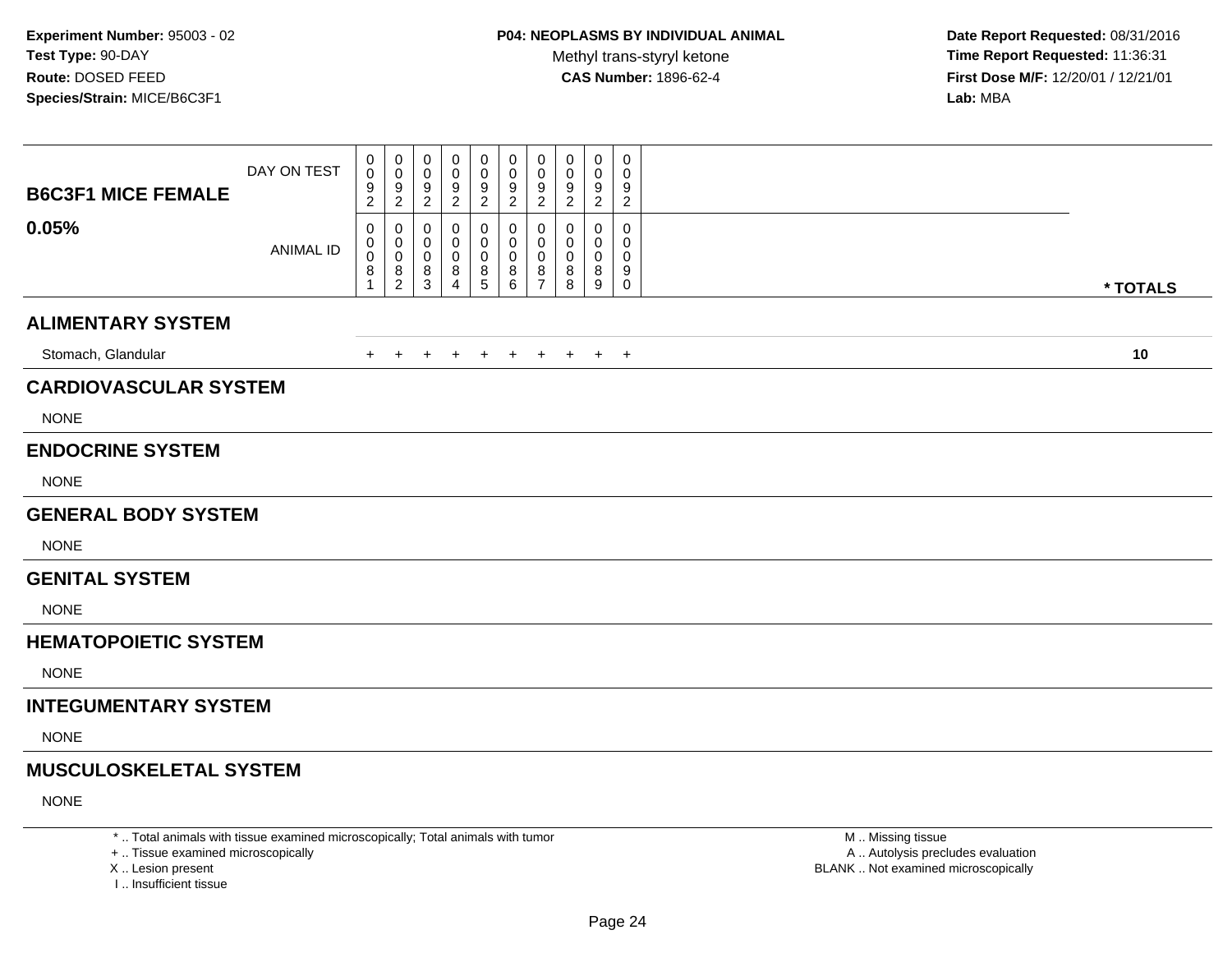**Date Report Requested:** 08/31/2016 **Time Report Requested:** 11:36:31 **First Dose M/F:** 12/20/01 / 12/21/01<br>**Lab:** MBA **Lab:** MBA

| <b>B6C3F1 MICE FEMALE</b>    | DAY ON TEST      | 0<br>$\mathbf 0$<br>9<br>$\overline{2}$ | $_{\rm 0}^{\rm 0}$<br>$\boldsymbol{9}$<br>$\overline{c}$ | 0<br>$\pmb{0}$<br>$\boldsymbol{9}$<br>$\overline{2}$ | $\mathbf 0$<br>$\pmb{0}$<br>$\frac{9}{2}$            | $\mathbf 0$<br>$\pmb{0}$<br>$\boldsymbol{9}$<br>$\overline{2}$ | $\begin{smallmatrix}0\0\0\end{smallmatrix}$<br>$\boldsymbol{9}$<br>$\overline{c}$ | $\mathbf 0$<br>$\mathbf 0$<br>$\boldsymbol{9}$<br>$\overline{c}$ | 0<br>$\pmb{0}$<br>$\boldsymbol{9}$<br>$\overline{\mathbf{c}}$ | 0<br>0<br>9<br>$\overline{c}$         | 0<br>0<br>$\boldsymbol{9}$<br>$\overline{2}$    |          |
|------------------------------|------------------|-----------------------------------------|----------------------------------------------------------|------------------------------------------------------|------------------------------------------------------|----------------------------------------------------------------|-----------------------------------------------------------------------------------|------------------------------------------------------------------|---------------------------------------------------------------|---------------------------------------|-------------------------------------------------|----------|
| 0.05%                        | <b>ANIMAL ID</b> | 0<br>0<br>$\mathsf 0$<br>8              | 00008                                                    | 0<br>$\pmb{0}$<br>$_{\rm 8}^{\rm 0}$<br>$\mathbf{3}$ | 0<br>$_{\rm 0}^{\rm 0}$<br>$\bf 8$<br>$\overline{4}$ | 0<br>$\begin{matrix} 0 \\ 0 \\ 8 \end{matrix}$<br>5            | 0<br>$\mathbf 0$<br>$\pmb{0}$<br>$\bf 8$<br>$\,6\,$                               | 0<br>$\pmb{0}$<br>$\pmb{0}$<br>8<br>$\overline{7}$               | 0<br>0<br>$\pmb{0}$<br>8<br>8                                 | 0<br>$\pmb{0}$<br>$\pmb{0}$<br>8<br>9 | $\mathbf 0$<br>0<br>$\pmb{0}$<br>9<br>$\pmb{0}$ | * TOTALS |
|                              |                  |                                         |                                                          |                                                      |                                                      |                                                                |                                                                                   |                                                                  |                                                               |                                       |                                                 |          |
| <b>NERVOUS SYSTEM</b>        |                  |                                         |                                                          |                                                      |                                                      |                                                                |                                                                                   |                                                                  |                                                               |                                       |                                                 |          |
| <b>NONE</b>                  |                  |                                         |                                                          |                                                      |                                                      |                                                                |                                                                                   |                                                                  |                                                               |                                       |                                                 |          |
| <b>RESPIRATORY SYSTEM</b>    |                  |                                         |                                                          |                                                      |                                                      |                                                                |                                                                                   |                                                                  |                                                               |                                       |                                                 |          |
| Nose                         |                  |                                         |                                                          | ٠                                                    | $\pm$                                                | $+$                                                            | $+$                                                                               | $+$                                                              | $+$                                                           |                                       | $+$ $+$                                         | 10       |
| <b>SPECIAL SENSES SYSTEM</b> |                  |                                         |                                                          |                                                      |                                                      |                                                                |                                                                                   |                                                                  |                                                               |                                       |                                                 |          |
| <b>NONE</b>                  |                  |                                         |                                                          |                                                      |                                                      |                                                                |                                                                                   |                                                                  |                                                               |                                       |                                                 |          |
| <b>URINARY SYSTEM</b>        |                  |                                         |                                                          |                                                      |                                                      |                                                                |                                                                                   |                                                                  |                                                               |                                       |                                                 |          |
| Kidney                       |                  |                                         |                                                          | $\div$                                               |                                                      | $\pm$                                                          | $+$                                                                               | $+$                                                              | $+$                                                           |                                       | $+$ $+$                                         | 10       |
| <b>SYSTEMIC LESIONS</b>      |                  |                                         |                                                          |                                                      |                                                      |                                                                |                                                                                   |                                                                  |                                                               |                                       |                                                 |          |
| Multiple Organ               |                  |                                         |                                                          |                                                      |                                                      |                                                                |                                                                                   |                                                                  |                                                               |                                       | $\overline{1}$                                  | 10       |
|                              |                  |                                         |                                                          |                                                      |                                                      |                                                                |                                                                                   |                                                                  |                                                               |                                       |                                                 |          |

\* .. Total animals with tissue examined microscopically; Total animals with tumor

+ .. Tissue examined microscopically

X .. Lesion present

I .. Insufficient tissue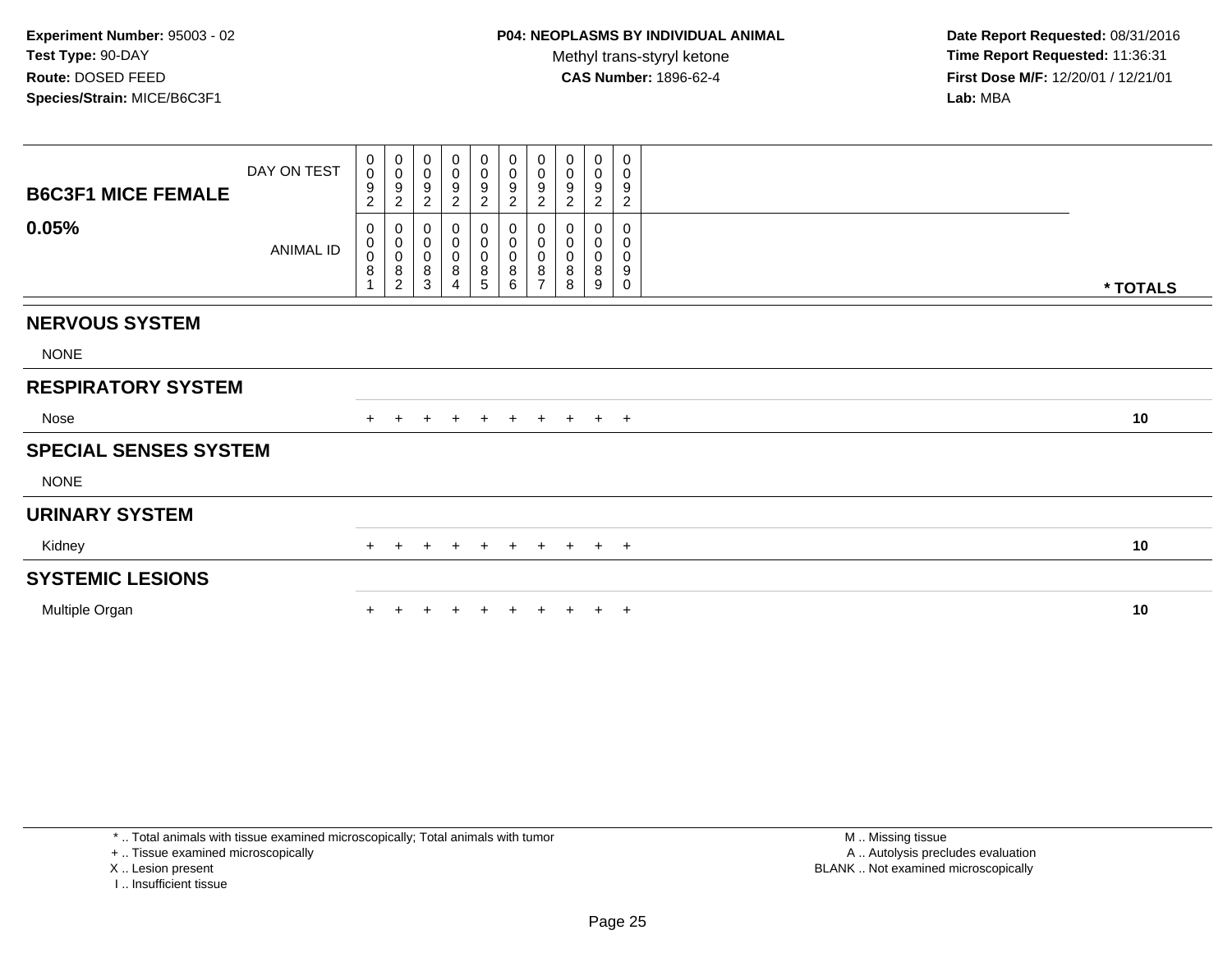**Date Report Requested:** 08/31/2016 **Time Report Requested:** 11:36:31 **First Dose M/F:** 12/20/01 / 12/21/01<br>**Lab:** MBA **Lab:** MBA

| 0<br>0<br>0<br>0<br>0<br>0<br>0<br>0<br>$\mathbf 0$<br>0<br>DAY ON TEST<br>$\mathsf{O}\xspace$<br>$\mathbf 0$<br>$\pmb{0}$<br>$\pmb{0}$<br>$\mathbf 0$<br>0<br>$\mathbf 0$<br>$\mathbf 0$<br>0<br>0<br>$\frac{9}{2}$<br>$\frac{9}{2}$<br>$\frac{9}{2}$<br>$\frac{9}{2}$<br>$\frac{9}{2}$<br>$\frac{9}{2}$<br>$\frac{9}{2}$<br>9<br>$\frac{9}{2}$<br>9<br><b>B6C3F1 MICE FEMALE</b><br>$\boldsymbol{2}$<br>$\overline{c}$<br>0.1%<br>$\mathbf 0$<br>0<br>0<br>0<br>0<br>0<br>0<br>0<br>0<br>0<br>0<br>0<br>0<br>0<br>0<br>$\mathbf 0$<br>0<br>0<br>0<br>$\Omega$<br><b>ANIMAL ID</b><br>$\mathbf 0$<br>$\mathsf{O}\xspace$<br>$\mathbf 0$<br>$\boldsymbol{0}$<br>0<br>0<br>0<br>0<br>$\mathbf 0$<br>$\mathbf 1$<br>$\frac{9}{1}$<br>$\frac{9}{2}$<br>9<br>$\begin{array}{c} 9 \\ 6 \end{array}$<br>$\frac{9}{7}$<br>$_{8}^{\mathrm{9}}$<br>$\overset{9}{9}$<br>0<br>9<br>9<br>$\mathbf{3}$<br>$\sqrt{5}$<br>$\mathbf 0$<br>4<br><b>ALIMENTARY SYSTEM</b><br>Stomach, Glandular<br>$+$<br>$+$<br>$\ddot{}$<br>$+$<br>$+$<br>$+$<br>$+$<br>$+$<br>$+$<br>$+$<br><b>CARDIOVASCULAR SYSTEM</b><br><b>NONE</b><br><b>ENDOCRINE SYSTEM</b><br><b>NONE</b><br><b>GENERAL BODY SYSTEM</b><br><b>NONE</b><br><b>GENITAL SYSTEM</b><br><b>NONE</b><br><b>HEMATOPOIETIC SYSTEM</b><br><b>NONE</b><br><b>INTEGUMENTARY SYSTEM</b><br><b>NONE</b><br><b>MUSCULOSKELETAL SYSTEM</b> |          |  |  |  |  |  |  |
|----------------------------------------------------------------------------------------------------------------------------------------------------------------------------------------------------------------------------------------------------------------------------------------------------------------------------------------------------------------------------------------------------------------------------------------------------------------------------------------------------------------------------------------------------------------------------------------------------------------------------------------------------------------------------------------------------------------------------------------------------------------------------------------------------------------------------------------------------------------------------------------------------------------------------------------------------------------------------------------------------------------------------------------------------------------------------------------------------------------------------------------------------------------------------------------------------------------------------------------------------------------------------------------------------------------------------------------------------------------------|----------|--|--|--|--|--|--|
|                                                                                                                                                                                                                                                                                                                                                                                                                                                                                                                                                                                                                                                                                                                                                                                                                                                                                                                                                                                                                                                                                                                                                                                                                                                                                                                                                                      |          |  |  |  |  |  |  |
|                                                                                                                                                                                                                                                                                                                                                                                                                                                                                                                                                                                                                                                                                                                                                                                                                                                                                                                                                                                                                                                                                                                                                                                                                                                                                                                                                                      | * TOTALS |  |  |  |  |  |  |
|                                                                                                                                                                                                                                                                                                                                                                                                                                                                                                                                                                                                                                                                                                                                                                                                                                                                                                                                                                                                                                                                                                                                                                                                                                                                                                                                                                      |          |  |  |  |  |  |  |
|                                                                                                                                                                                                                                                                                                                                                                                                                                                                                                                                                                                                                                                                                                                                                                                                                                                                                                                                                                                                                                                                                                                                                                                                                                                                                                                                                                      | 10       |  |  |  |  |  |  |
|                                                                                                                                                                                                                                                                                                                                                                                                                                                                                                                                                                                                                                                                                                                                                                                                                                                                                                                                                                                                                                                                                                                                                                                                                                                                                                                                                                      |          |  |  |  |  |  |  |
|                                                                                                                                                                                                                                                                                                                                                                                                                                                                                                                                                                                                                                                                                                                                                                                                                                                                                                                                                                                                                                                                                                                                                                                                                                                                                                                                                                      |          |  |  |  |  |  |  |
|                                                                                                                                                                                                                                                                                                                                                                                                                                                                                                                                                                                                                                                                                                                                                                                                                                                                                                                                                                                                                                                                                                                                                                                                                                                                                                                                                                      |          |  |  |  |  |  |  |
|                                                                                                                                                                                                                                                                                                                                                                                                                                                                                                                                                                                                                                                                                                                                                                                                                                                                                                                                                                                                                                                                                                                                                                                                                                                                                                                                                                      |          |  |  |  |  |  |  |
|                                                                                                                                                                                                                                                                                                                                                                                                                                                                                                                                                                                                                                                                                                                                                                                                                                                                                                                                                                                                                                                                                                                                                                                                                                                                                                                                                                      |          |  |  |  |  |  |  |
|                                                                                                                                                                                                                                                                                                                                                                                                                                                                                                                                                                                                                                                                                                                                                                                                                                                                                                                                                                                                                                                                                                                                                                                                                                                                                                                                                                      |          |  |  |  |  |  |  |
|                                                                                                                                                                                                                                                                                                                                                                                                                                                                                                                                                                                                                                                                                                                                                                                                                                                                                                                                                                                                                                                                                                                                                                                                                                                                                                                                                                      |          |  |  |  |  |  |  |
|                                                                                                                                                                                                                                                                                                                                                                                                                                                                                                                                                                                                                                                                                                                                                                                                                                                                                                                                                                                                                                                                                                                                                                                                                                                                                                                                                                      |          |  |  |  |  |  |  |
|                                                                                                                                                                                                                                                                                                                                                                                                                                                                                                                                                                                                                                                                                                                                                                                                                                                                                                                                                                                                                                                                                                                                                                                                                                                                                                                                                                      |          |  |  |  |  |  |  |
|                                                                                                                                                                                                                                                                                                                                                                                                                                                                                                                                                                                                                                                                                                                                                                                                                                                                                                                                                                                                                                                                                                                                                                                                                                                                                                                                                                      |          |  |  |  |  |  |  |
|                                                                                                                                                                                                                                                                                                                                                                                                                                                                                                                                                                                                                                                                                                                                                                                                                                                                                                                                                                                                                                                                                                                                                                                                                                                                                                                                                                      |          |  |  |  |  |  |  |
|                                                                                                                                                                                                                                                                                                                                                                                                                                                                                                                                                                                                                                                                                                                                                                                                                                                                                                                                                                                                                                                                                                                                                                                                                                                                                                                                                                      |          |  |  |  |  |  |  |
|                                                                                                                                                                                                                                                                                                                                                                                                                                                                                                                                                                                                                                                                                                                                                                                                                                                                                                                                                                                                                                                                                                                                                                                                                                                                                                                                                                      |          |  |  |  |  |  |  |
| <b>NONE</b>                                                                                                                                                                                                                                                                                                                                                                                                                                                                                                                                                                                                                                                                                                                                                                                                                                                                                                                                                                                                                                                                                                                                                                                                                                                                                                                                                          |          |  |  |  |  |  |  |

\* .. Total animals with tissue examined microscopically; Total animals with tumor

+ .. Tissue examined microscopically

X .. Lesion present

I .. Insufficient tissue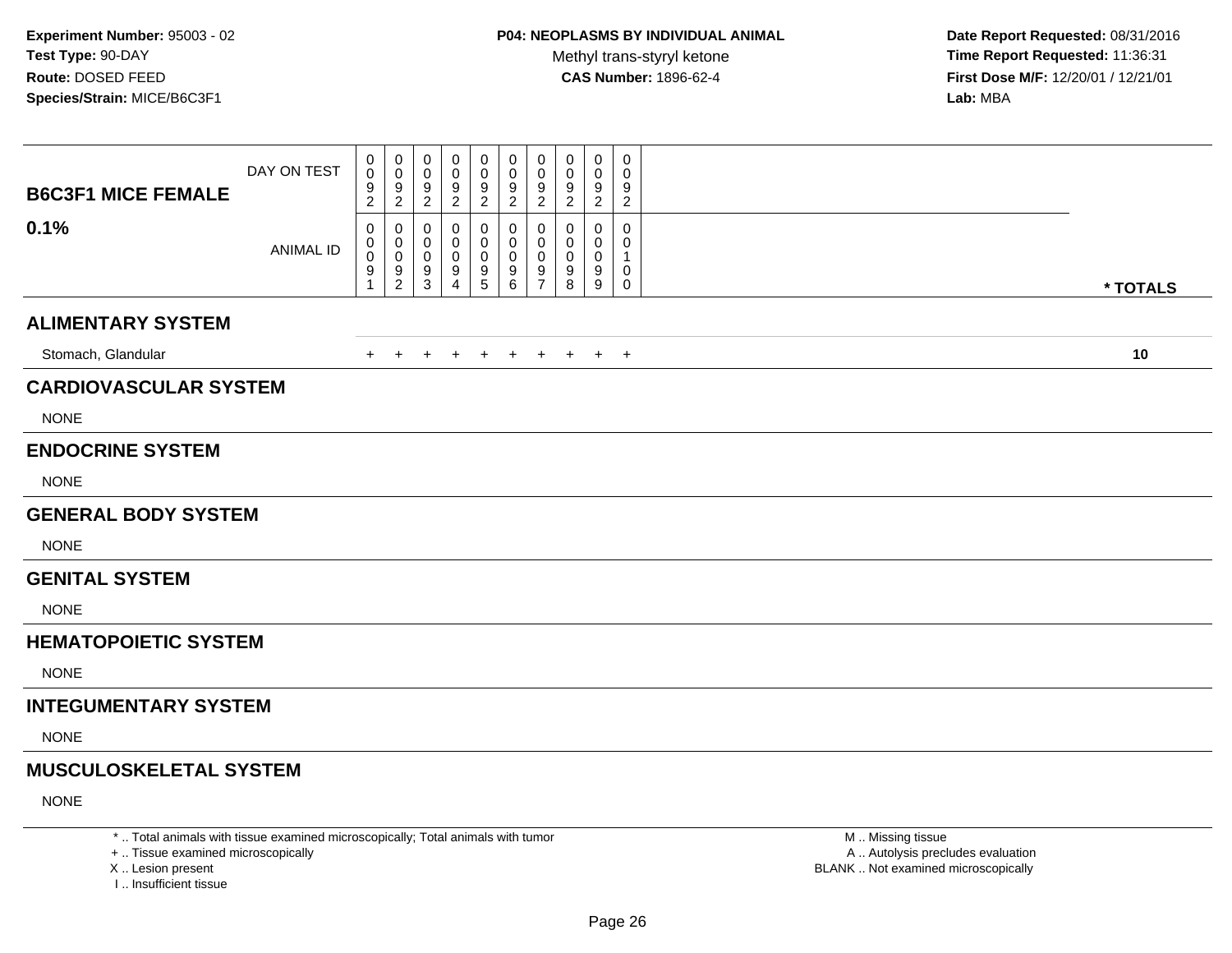**Date Report Requested:** 08/31/2016 **Time Report Requested:** 11:36:31 **First Dose M/F:** 12/20/01 / 12/21/01<br>**Lab:** MBA **Lab:** MBA

| <b>B6C3F1 MICE FEMALE</b>    | DAY ON TEST | 0<br>$\mathsf{O}$<br>9<br>$\overline{c}$ | 0<br>$\boldsymbol{0}$<br>$\boldsymbol{9}$<br>$\overline{2}$             | 0<br>$\pmb{0}$<br>$\frac{9}{2}$                                     | 0<br>0<br>9<br>$\sqrt{2}$                                           | $\mathbf 0$<br>$\pmb{0}$<br>$\frac{9}{2}$                       | 0<br>$_{9}^{\rm 0}$<br>$\boldsymbol{2}$                | 0<br>$\pmb{0}$<br>$\boldsymbol{9}$<br>$\overline{c}$              | 0<br>$\pmb{0}$<br>$\boldsymbol{9}$<br>$\overline{2}$   | 0<br>$\pmb{0}$<br>$\boldsymbol{9}$<br>$\overline{2}$ | 0<br>$\pmb{0}$<br>$\boldsymbol{9}$<br>$\overline{c}$ |          |
|------------------------------|-------------|------------------------------------------|-------------------------------------------------------------------------|---------------------------------------------------------------------|---------------------------------------------------------------------|-----------------------------------------------------------------|--------------------------------------------------------|-------------------------------------------------------------------|--------------------------------------------------------|------------------------------------------------------|------------------------------------------------------|----------|
| 0.1%                         | ANIMAL ID   | 0<br>0<br>0<br>$\boldsymbol{9}$          | $_{\rm 0}^{\rm 0}$<br>$\mathsf 0$<br>$\boldsymbol{9}$<br>$\overline{c}$ | $_{\rm 0}^{\rm 0}$<br>$\pmb{0}$<br>$\boldsymbol{9}$<br>$\mathbf{3}$ | 0<br>$\mathbf 0$<br>$\pmb{0}$<br>$\boldsymbol{9}$<br>$\overline{4}$ | $\begin{smallmatrix}0\0\0\0\end{smallmatrix}$<br>$\overline{5}$ | 0<br>$\pmb{0}$<br>$\mathbf 0$<br>$\boldsymbol{9}$<br>6 | 0<br>$\pmb{0}$<br>$\pmb{0}$<br>$\boldsymbol{9}$<br>$\overline{7}$ | 0<br>$\pmb{0}$<br>$\mathbf 0$<br>$\boldsymbol{9}$<br>8 | 0<br>$\pmb{0}$<br>$\mathbf 0$<br>9<br>9              | $\mathbf 0$<br>$\pmb{0}$<br>1<br>$\pmb{0}$<br>0      | * TOTALS |
| <b>NERVOUS SYSTEM</b>        |             |                                          |                                                                         |                                                                     |                                                                     |                                                                 |                                                        |                                                                   |                                                        |                                                      |                                                      |          |
| <b>NONE</b>                  |             |                                          |                                                                         |                                                                     |                                                                     |                                                                 |                                                        |                                                                   |                                                        |                                                      |                                                      |          |
| <b>RESPIRATORY SYSTEM</b>    |             |                                          |                                                                         |                                                                     |                                                                     |                                                                 |                                                        |                                                                   |                                                        |                                                      |                                                      |          |
| Nose                         |             |                                          | $+$                                                                     | $\ddot{}$                                                           | $+$                                                                 | $+$                                                             | + + + + +                                              |                                                                   |                                                        |                                                      |                                                      | 10       |
| <b>SPECIAL SENSES SYSTEM</b> |             |                                          |                                                                         |                                                                     |                                                                     |                                                                 |                                                        |                                                                   |                                                        |                                                      |                                                      |          |
| <b>NONE</b>                  |             |                                          |                                                                         |                                                                     |                                                                     |                                                                 |                                                        |                                                                   |                                                        |                                                      |                                                      |          |
| <b>URINARY SYSTEM</b>        |             |                                          |                                                                         |                                                                     |                                                                     |                                                                 |                                                        |                                                                   |                                                        |                                                      |                                                      |          |
| Kidney                       |             | $+$                                      | $+$                                                                     | $\ddot{}$                                                           | $+$                                                                 | $+$                                                             | $+$                                                    | $+$                                                               | $+$ $+$ $+$                                            |                                                      |                                                      | 10       |
| <b>SYSTEMIC LESIONS</b>      |             |                                          |                                                                         |                                                                     |                                                                     |                                                                 |                                                        |                                                                   |                                                        |                                                      |                                                      |          |
| Multiple Organ               |             |                                          |                                                                         |                                                                     |                                                                     |                                                                 |                                                        |                                                                   |                                                        |                                                      | $\overline{ }$                                       | 10       |

\* .. Total animals with tissue examined microscopically; Total animals with tumor

+ .. Tissue examined microscopically

X .. Lesion present

I .. Insufficient tissue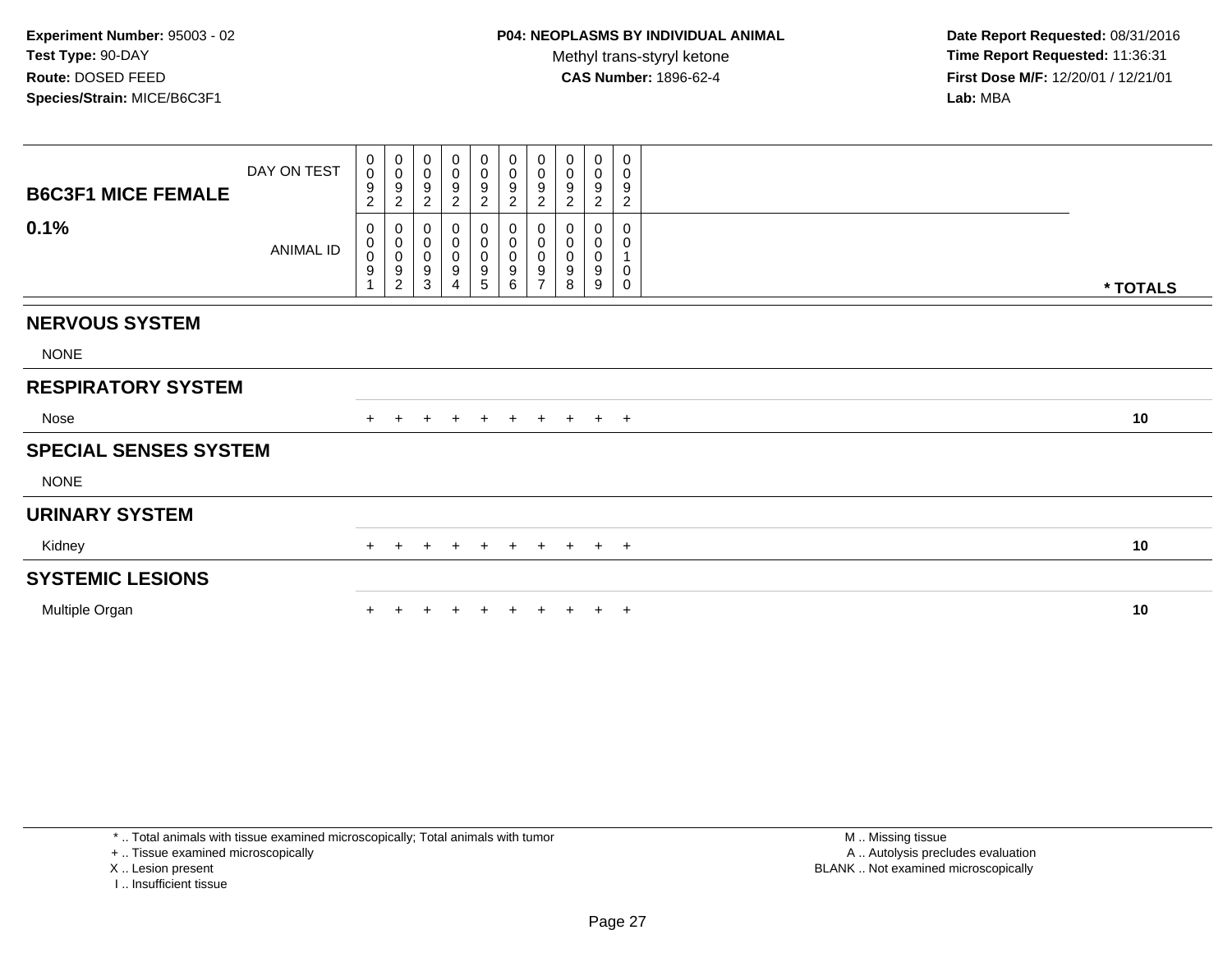**Date Report Requested:** 08/31/2016 **Time Report Requested:** 11:36:31 **First Dose M/F:** 12/20/01 / 12/21/01<br>**Lab:** MBA **Lab:** MBA

| <b>B6C3F1 MICE FEMALE</b>     | DAY ON TEST      | 0<br>$\mathbf 0$<br>$\boldsymbol{9}$<br>$\overline{2}$                    | 0<br>$\boldsymbol{0}$<br>$\frac{9}{2}$                                 | 0<br>0<br>9<br>$\sqrt{2}$                               | 0<br>0<br>9<br>$\overline{2}$      | 0<br>0<br>9<br>$\overline{c}$   | 0<br>0<br>9<br>$\overline{c}$ | 0<br>0<br>9<br>$\overline{2}$                         | 0<br>0<br>9<br>$\overline{2}$    | 0<br>0<br>9<br>$\overline{2}$            | 0<br>$\mathbf 0$<br>9<br>$\overline{2}$              |          |
|-------------------------------|------------------|---------------------------------------------------------------------------|------------------------------------------------------------------------|---------------------------------------------------------|------------------------------------|---------------------------------|-------------------------------|-------------------------------------------------------|----------------------------------|------------------------------------------|------------------------------------------------------|----------|
| 0.2%                          | <b>ANIMAL ID</b> | $\mathbf 0$<br>$\mathbf 0$<br>$\mathbf{1}$<br>$\mathbf 0$<br>$\mathbf{1}$ | 0<br>$\mathbf 0$<br>$\mathbf{1}$<br>$\boldsymbol{0}$<br>$\overline{2}$ | 0<br>$\mathbf 0$<br>$\overline{1}$<br>0<br>$\mathbf{3}$ | 0<br>0<br>1<br>0<br>$\overline{4}$ | 0<br>0<br>1<br>$\mathbf 0$<br>5 | 0<br>0<br>1<br>0<br>6         | 0<br>0<br>$\mathbf{1}$<br>$\pmb{0}$<br>$\overline{7}$ | 0<br>0<br>$\mathbf{1}$<br>0<br>8 | 0<br>0<br>$\mathbf{1}$<br>$\pmb{0}$<br>9 | 0<br>0<br>$\mathbf 1$<br>$\mathbf{1}$<br>$\mathbf 0$ | * TOTALS |
| <b>ALIMENTARY SYSTEM</b>      |                  |                                                                           |                                                                        |                                                         |                                    |                                 |                               |                                                       |                                  |                                          |                                                      |          |
| Stomach, Glandular            |                  | $+$                                                                       | $+$                                                                    | $\div$                                                  | $+$                                | $\pm$                           | $+$                           | $+$                                                   | $+$                              |                                          | $+$ $+$                                              | 10       |
| <b>CARDIOVASCULAR SYSTEM</b>  |                  |                                                                           |                                                                        |                                                         |                                    |                                 |                               |                                                       |                                  |                                          |                                                      |          |
| <b>NONE</b>                   |                  |                                                                           |                                                                        |                                                         |                                    |                                 |                               |                                                       |                                  |                                          |                                                      |          |
| <b>ENDOCRINE SYSTEM</b>       |                  |                                                                           |                                                                        |                                                         |                                    |                                 |                               |                                                       |                                  |                                          |                                                      |          |
| <b>NONE</b>                   |                  |                                                                           |                                                                        |                                                         |                                    |                                 |                               |                                                       |                                  |                                          |                                                      |          |
| <b>GENERAL BODY SYSTEM</b>    |                  |                                                                           |                                                                        |                                                         |                                    |                                 |                               |                                                       |                                  |                                          |                                                      |          |
| <b>NONE</b>                   |                  |                                                                           |                                                                        |                                                         |                                    |                                 |                               |                                                       |                                  |                                          |                                                      |          |
| <b>GENITAL SYSTEM</b>         |                  |                                                                           |                                                                        |                                                         |                                    |                                 |                               |                                                       |                                  |                                          |                                                      |          |
| <b>NONE</b>                   |                  |                                                                           |                                                                        |                                                         |                                    |                                 |                               |                                                       |                                  |                                          |                                                      |          |
| <b>HEMATOPOIETIC SYSTEM</b>   |                  |                                                                           |                                                                        |                                                         |                                    |                                 |                               |                                                       |                                  |                                          |                                                      |          |
| <b>NONE</b>                   |                  |                                                                           |                                                                        |                                                         |                                    |                                 |                               |                                                       |                                  |                                          |                                                      |          |
| <b>INTEGUMENTARY SYSTEM</b>   |                  |                                                                           |                                                                        |                                                         |                                    |                                 |                               |                                                       |                                  |                                          |                                                      |          |
| <b>NONE</b>                   |                  |                                                                           |                                                                        |                                                         |                                    |                                 |                               |                                                       |                                  |                                          |                                                      |          |
| <b>MUSCULOSKELETAL SYSTEM</b> |                  |                                                                           |                                                                        |                                                         |                                    |                                 |                               |                                                       |                                  |                                          |                                                      |          |
| <b>NONE</b>                   |                  |                                                                           |                                                                        |                                                         |                                    |                                 |                               |                                                       |                                  |                                          |                                                      |          |
|                               |                  |                                                                           |                                                                        |                                                         |                                    |                                 |                               |                                                       |                                  |                                          |                                                      |          |

\* .. Total animals with tissue examined microscopically; Total animals with tumor

+ .. Tissue examined microscopically

X .. Lesion present

I .. Insufficient tissue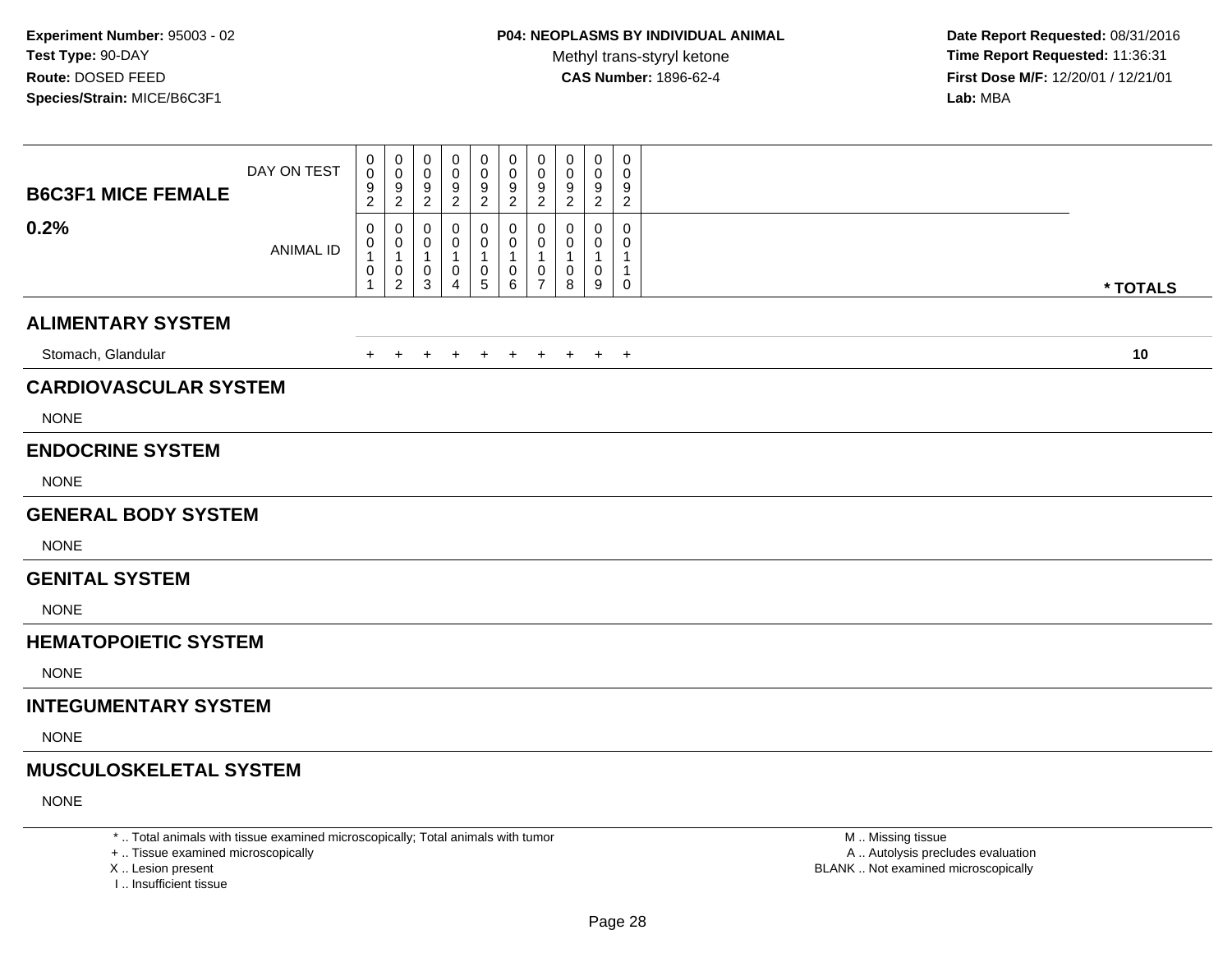**Date Report Requested:** 08/31/2016 **Time Report Requested:** 11:36:31 **First Dose M/F:** 12/20/01 / 12/21/01<br>**Lab:** MBA **Lab:** MBA

| <b>B6C3F1 MICE FEMALE</b>    | DAY ON TEST | 0<br>$\mathbf 0$<br>9<br>$\overline{c}$ | $_0^0$<br>$\overline{9}$<br>$\overline{2}$                           | $\boldsymbol{0}$<br>$\pmb{0}$<br>$\frac{9}{2}$                                       | 0<br>0<br>9<br>$\boldsymbol{2}$ | $\pmb{0}$<br>$\pmb{0}$<br>$\frac{9}{2}$                      | $\mathbf 0$<br>$\mathsf{O}$<br>$\boldsymbol{9}$<br>$\boldsymbol{2}$ | $\pmb{0}$<br>$\pmb{0}$<br>$\boldsymbol{9}$<br>$\sqrt{2}$                                      | 0<br>$\boldsymbol{0}$<br>9<br>$\overline{c}$ | 0<br>0<br>$\boldsymbol{9}$<br>$\overline{2}$ | 0<br>0<br>9<br>$\overline{c}$ |          |
|------------------------------|-------------|-----------------------------------------|----------------------------------------------------------------------|--------------------------------------------------------------------------------------|---------------------------------|--------------------------------------------------------------|---------------------------------------------------------------------|-----------------------------------------------------------------------------------------------|----------------------------------------------|----------------------------------------------|-------------------------------|----------|
| 0.2%                         | ANIMAL ID   | 0<br>$\pmb{0}$<br>1<br>0                | $\begin{matrix} 0 \\ 0 \\ 1 \end{matrix}$<br>$\pmb{0}$<br>$\sqrt{2}$ | $\begin{smallmatrix}0\\0\end{smallmatrix}$<br>$\mathbf{1}$<br>$\,0\,$<br>$\mathsf 3$ | 0<br>0<br>0<br>$\overline{4}$   | $_{\rm 0}^{\rm 0}$<br>$\mathbf 1$<br>$\pmb{0}$<br>$\sqrt{5}$ | $_{\rm 0}^{\rm 0}$<br>$\mathbf{1}$<br>0<br>6                        | $\begin{smallmatrix} 0\\0 \end{smallmatrix}$<br>$\overline{1}$<br>$\pmb{0}$<br>$\overline{7}$ | 0<br>$\pmb{0}$<br>0<br>8                     | 0<br>0<br>0<br>9                             | $\mathbf 0$<br>0<br>0         | * TOTALS |
| <b>NERVOUS SYSTEM</b>        |             |                                         |                                                                      |                                                                                      |                                 |                                                              |                                                                     |                                                                                               |                                              |                                              |                               |          |
| <b>NONE</b>                  |             |                                         |                                                                      |                                                                                      |                                 |                                                              |                                                                     |                                                                                               |                                              |                                              |                               |          |
| <b>RESPIRATORY SYSTEM</b>    |             |                                         |                                                                      |                                                                                      |                                 |                                                              |                                                                     |                                                                                               |                                              |                                              |                               |          |
| Nose                         |             |                                         |                                                                      |                                                                                      | $+$                             | $+$                                                          |                                                                     |                                                                                               | + + + + +                                    |                                              |                               | 10       |
| <b>SPECIAL SENSES SYSTEM</b> |             |                                         |                                                                      |                                                                                      |                                 |                                                              |                                                                     |                                                                                               |                                              |                                              |                               |          |
| <b>NONE</b>                  |             |                                         |                                                                      |                                                                                      |                                 |                                                              |                                                                     |                                                                                               |                                              |                                              |                               |          |
| <b>URINARY SYSTEM</b>        |             |                                         |                                                                      |                                                                                      |                                 |                                                              |                                                                     |                                                                                               |                                              |                                              |                               |          |
| Kidney                       |             | $+$                                     | $\pm$                                                                | $+$                                                                                  | $+$                             | $+$                                                          | $+$                                                                 |                                                                                               | + + + +                                      |                                              |                               | 10       |
| <b>SYSTEMIC LESIONS</b>      |             |                                         |                                                                      |                                                                                      |                                 |                                                              |                                                                     |                                                                                               |                                              |                                              |                               |          |
| Multiple Organ               |             |                                         |                                                                      |                                                                                      |                                 |                                                              |                                                                     |                                                                                               |                                              |                                              | $^+$                          | 10       |

\* .. Total animals with tissue examined microscopically; Total animals with tumor

+ .. Tissue examined microscopically

X .. Lesion present

I .. Insufficient tissue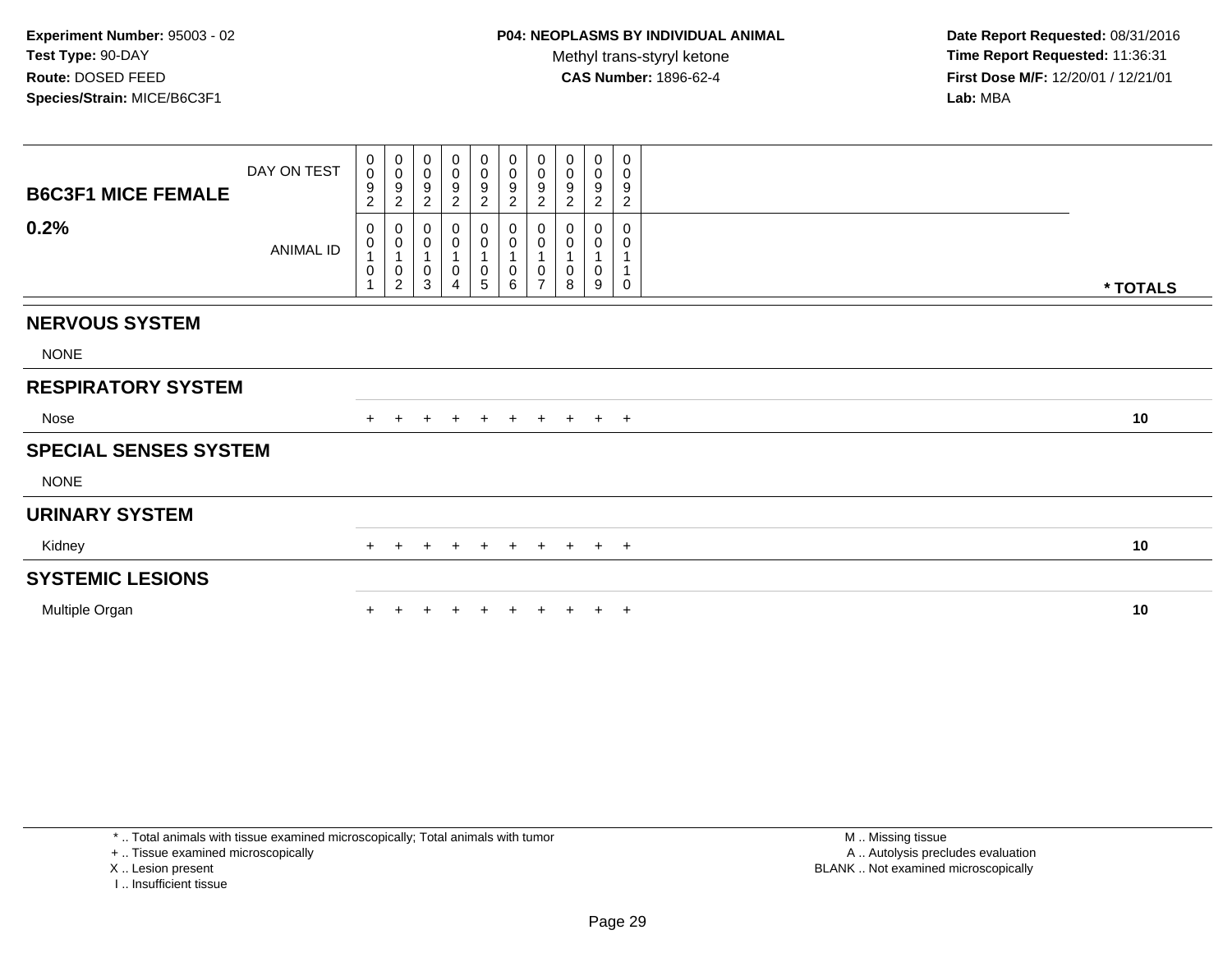Methyl trans-styryl ketone<br>CAS Number: 1896-62-4

 **Date Report Requested:** 08/31/2016 **Time Report Requested:** 11:36:31 **First Dose M/F:** 12/20/01 / 12/21/01<br>**Lab:** MBA **Lab:** MBA

| <b>B6C3F1 MICE FEMALE</b> | DAY ON TEST      | $\pmb{0}$<br>$\overline{0}$<br>$\boldsymbol{9}$<br>$\overline{2}$                         | $\,0\,$<br>$\ddot{\mathbf{0}}$<br>$\boldsymbol{9}$<br>$\overline{2}$ | $\pmb{0}$<br>$\ddot{\mathbf{0}}$<br>$\boldsymbol{9}$<br>$\overline{2}$ | $\begin{array}{c} 0 \\ 0 \\ 9 \\ 2 \end{array}$         | $\begin{smallmatrix} 0\\0 \end{smallmatrix}$<br>$\frac{9}{2}$          | $\pmb{0}$<br>$\ddot{\mathbf{0}}$<br>9<br>$\overline{2}$           | $\pmb{0}$<br>$\mathbf 0$<br>9<br>$\overline{2}$ | $\pmb{0}$<br>$\ddot{\mathbf{0}}$<br>9<br>$\overline{2}$ | $_{\rm 0}^{\rm 0}$<br>$\frac{9}{2}$         | $\mathbf 0$<br>$\mathbf 0$<br>$\boldsymbol{9}$<br>$\overline{2}$            |                  |
|---------------------------|------------------|-------------------------------------------------------------------------------------------|----------------------------------------------------------------------|------------------------------------------------------------------------|---------------------------------------------------------|------------------------------------------------------------------------|-------------------------------------------------------------------|-------------------------------------------------|---------------------------------------------------------|---------------------------------------------|-----------------------------------------------------------------------------|------------------|
| 0.4%                      | <b>ANIMAL ID</b> | $\pmb{0}$<br>$\begin{smallmatrix}0\\1\end{smallmatrix}$<br>$\overline{1}$<br>$\mathbf{1}$ | 0<br>$\pmb{0}$<br>$\mathbf{1}$<br>$\mathbf{1}$<br>$\overline{2}$     | 0<br>0<br>$\mathbf{1}$<br>$\mathbf{1}$<br>3                            | 0<br>$\mathbf 0$<br>1<br>$\mathbf{1}$<br>$\overline{4}$ | $\pmb{0}$<br>$\mathbf 0$<br>$\mathbf{1}$<br>$\mathbf{1}$<br>$\sqrt{5}$ | $\pmb{0}$<br>$\mathbf 0$<br>$\overline{1}$<br>$\overline{1}$<br>6 | 0<br>0<br>$\overline{7}$                        | $\mathbf 0$<br>$\Omega$<br>-1<br>1<br>8                 | 0<br>0<br>$\mathbf{1}$<br>$\mathbf{1}$<br>9 | $\mathbf 0$<br>$\mathbf 0$<br>$\mathbf{1}$<br>$\overline{c}$<br>$\mathsf 0$ | * TOTALS         |
| <b>ALIMENTARY SYSTEM</b>  |                  |                                                                                           |                                                                      |                                                                        |                                                         |                                                                        |                                                                   |                                                 |                                                         |                                             |                                                                             |                  |
| Esophagus                 |                  |                                                                                           |                                                                      |                                                                        |                                                         |                                                                        |                                                                   |                                                 |                                                         |                                             | $+$                                                                         | 10               |
| Gallbladder               |                  |                                                                                           |                                                                      |                                                                        |                                                         |                                                                        |                                                                   |                                                 |                                                         | $\ddot{}$                                   | $+$                                                                         | 8                |
| Intestine Large, Cecum    |                  |                                                                                           |                                                                      |                                                                        |                                                         |                                                                        |                                                                   |                                                 |                                                         |                                             | $\ddot{}$                                                                   | 10               |
| Intestine Large, Colon    |                  |                                                                                           |                                                                      |                                                                        |                                                         |                                                                        |                                                                   |                                                 |                                                         |                                             | $\ddot{}$                                                                   | 10               |
| Intestine Large, Rectum   |                  |                                                                                           |                                                                      |                                                                        |                                                         |                                                                        |                                                                   |                                                 |                                                         | $\div$                                      | $\ddot{}$                                                                   | 10               |
| Intestine Small, Duodenum |                  |                                                                                           |                                                                      |                                                                        |                                                         |                                                                        |                                                                   |                                                 |                                                         | $\ddot{}$                                   | $+$                                                                         | 10               |
| Intestine Small, Ileum    |                  |                                                                                           |                                                                      |                                                                        |                                                         |                                                                        |                                                                   |                                                 |                                                         | $\ddot{}$                                   | $+$                                                                         | 10               |
| Intestine Small, Jejunum  |                  |                                                                                           |                                                                      |                                                                        |                                                         |                                                                        |                                                                   |                                                 |                                                         | $\ddot{}$                                   | $+$                                                                         | 10               |
| Liver                     |                  | $+$                                                                                       |                                                                      |                                                                        |                                                         |                                                                        |                                                                   |                                                 |                                                         |                                             | $+$                                                                         | 10               |
| Pancreas                  |                  | $+$                                                                                       |                                                                      |                                                                        |                                                         |                                                                        |                                                                   |                                                 |                                                         | $\ddot{}$                                   | $+$                                                                         | 10               |
| Salivary Glands           |                  | $\pm$                                                                                     |                                                                      |                                                                        |                                                         |                                                                        |                                                                   |                                                 |                                                         | $\div$                                      | $+$                                                                         | 10               |
| Stomach, Forestomach      |                  |                                                                                           |                                                                      |                                                                        |                                                         |                                                                        |                                                                   |                                                 |                                                         |                                             | $\overline{+}$                                                              | 10               |
| Stomach, Glandular        |                  |                                                                                           |                                                                      |                                                                        |                                                         |                                                                        |                                                                   |                                                 |                                                         |                                             | $\ddot{}$                                                                   | $\boldsymbol{9}$ |
| Tongue                    |                  |                                                                                           |                                                                      |                                                                        |                                                         |                                                                        |                                                                   |                                                 |                                                         | $\ddot{}$                                   | $\overline{+}$                                                              | 10               |

## **CARDIOVASCULAR SYSTEM**

\* .. Total animals with tissue examined microscopically; Total animals with tumor

+ .. Tissue examined microscopically

X .. Lesion present

I .. Insufficient tissue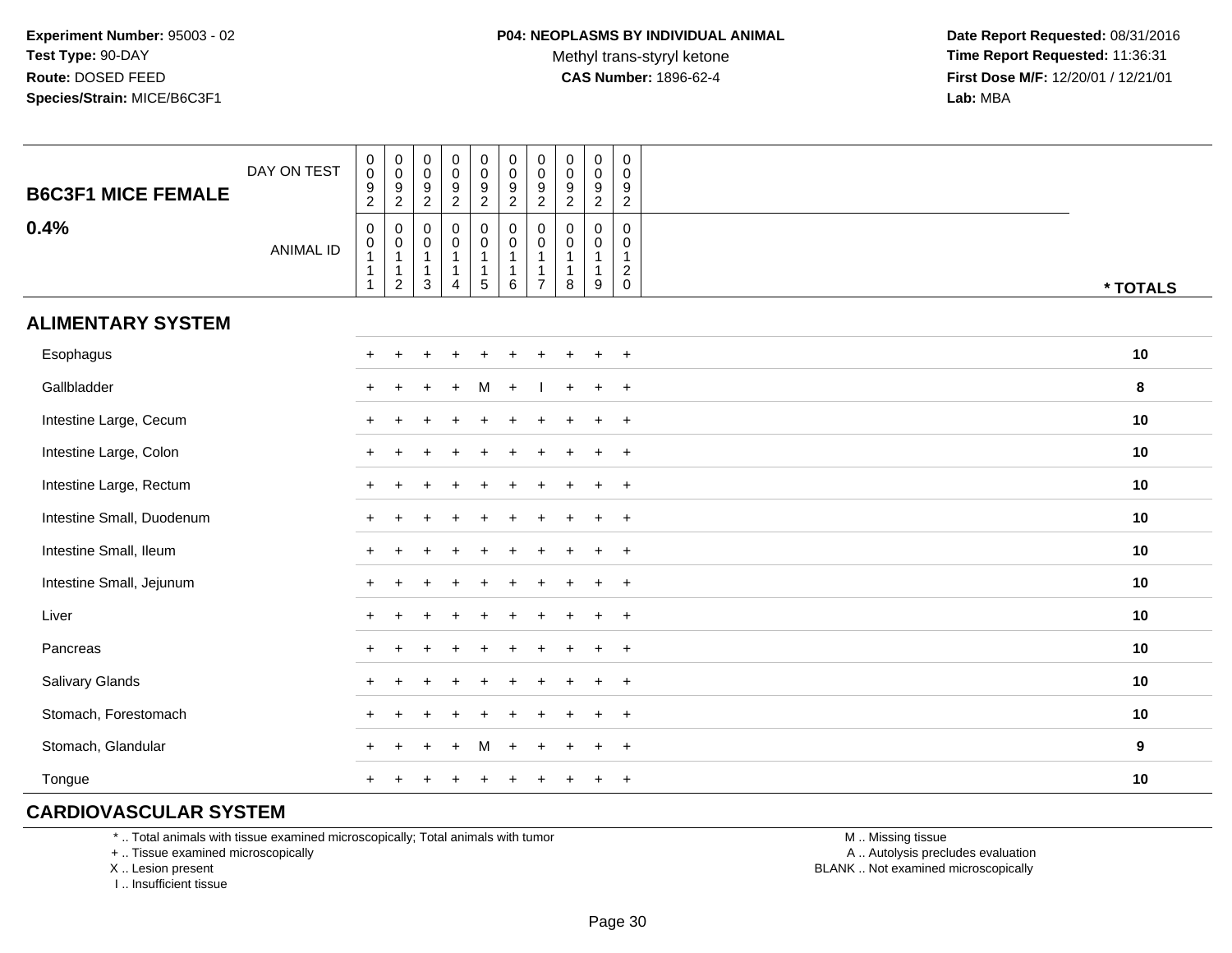Methyl trans-styryl ketone<br>CAS Number: 1896-62-4

 **Date Report Requested:** 08/31/2016 **Time Report Requested:** 11:36:31 **First Dose M/F:** 12/20/01 / 12/21/01<br>**Lab:** MBA **Lab:** MBA

| <b>B6C3F1 MICE FEMALE</b>  | DAY ON TEST      | $_{\rm 0}^{\rm 0}$<br>$\frac{9}{2}$                                                           | $\begin{smallmatrix}0\\0\end{smallmatrix}$<br>$\overline{9}$<br>$\overline{2}$ | $\begin{smallmatrix} 0\\0 \end{smallmatrix}$<br>$\frac{9}{2}$                             | $\begin{array}{c} 0 \\ 0 \\ 9 \\ 2 \end{array}$                    | 0<br>$\frac{0}{9}$                             | $\begin{array}{c} 0 \\ 0 \\ 9 \\ 2 \end{array}$                              | $\pmb{0}$<br>$\pmb{0}$<br>$\boldsymbol{9}$<br>$\sqrt{2}$ | $\begin{smallmatrix} 0\\0 \end{smallmatrix}$<br>$\frac{9}{2}$   | $\mathbf 0$<br>$\frac{0}{9}$                                                  | $\mathsf{O}$<br>$\mathbf 0$<br>$\frac{9}{2}$          |                  |
|----------------------------|------------------|-----------------------------------------------------------------------------------------------|--------------------------------------------------------------------------------|-------------------------------------------------------------------------------------------|--------------------------------------------------------------------|------------------------------------------------|------------------------------------------------------------------------------|----------------------------------------------------------|-----------------------------------------------------------------|-------------------------------------------------------------------------------|-------------------------------------------------------|------------------|
| 0.4%                       | <b>ANIMAL ID</b> | $\mathbf 0$<br>$\begin{smallmatrix}0\\1\end{smallmatrix}$<br>$\overline{1}$<br>$\overline{1}$ | 0<br>$\pmb{0}$<br>$\overline{1}$<br>$\mathbf{1}$<br>$\overline{c}$             | $\mathbf 0$<br>$\begin{smallmatrix}0\\1\end{smallmatrix}$<br>$\mathbf{1}$<br>$\mathbf{3}$ | $\pmb{0}$<br>$\overline{0}$<br>1<br>$\mathbf{1}$<br>$\overline{4}$ | 0<br>0<br>$\mathbf{1}$<br>1<br>$5\phantom{.0}$ | $\boldsymbol{0}$<br>$\pmb{0}$<br>$\overline{1}$<br>$\overline{1}$<br>$\,6\,$ | 0<br>$\pmb{0}$<br>$\mathbf{1}$<br>1<br>$\overline{7}$    | $\mathbf 0$<br>$\pmb{0}$<br>$\overline{1}$<br>$\mathbf{1}$<br>8 | $\mathbf 0$<br>$\begin{smallmatrix}0\1\end{smallmatrix}$<br>$\mathbf{1}$<br>9 | 0<br>0<br>$\mathbf{1}$<br>$\overline{2}$<br>$\pmb{0}$ |                  |
|                            |                  |                                                                                               |                                                                                |                                                                                           |                                                                    |                                                |                                                                              |                                                          |                                                                 |                                                                               |                                                       | * TOTALS         |
| <b>Blood Vessel</b>        |                  | $+$                                                                                           | $\ddot{}$                                                                      | $\ddot{}$                                                                                 | $\ddot{}$                                                          | $\ddot{}$                                      | $+$                                                                          | $\ddot{}$                                                | $\ddot{}$                                                       | $+$                                                                           | $+$                                                   | 10               |
| Heart                      |                  | $\div$                                                                                        |                                                                                |                                                                                           | $\div$                                                             | ÷                                              |                                                                              |                                                          |                                                                 | $\overline{+}$                                                                | $+$                                                   | 10               |
| <b>ENDOCRINE SYSTEM</b>    |                  |                                                                                               |                                                                                |                                                                                           |                                                                    |                                                |                                                                              |                                                          |                                                                 |                                                                               |                                                       |                  |
| <b>Adrenal Cortex</b>      |                  | $\pm$                                                                                         | $\ddot{}$                                                                      |                                                                                           | $\div$                                                             | $\div$                                         |                                                                              |                                                          |                                                                 | $\ddot{}$                                                                     | $+$                                                   | 10               |
| Adrenal Medulla            |                  | $\ddot{}$                                                                                     | ÷                                                                              |                                                                                           |                                                                    |                                                |                                                                              |                                                          |                                                                 | $\ddot{}$                                                                     | $+$                                                   | 10               |
| Islets, Pancreatic         |                  | $\ddot{}$                                                                                     |                                                                                |                                                                                           |                                                                    |                                                |                                                                              |                                                          |                                                                 | $\ddot{}$                                                                     | $+$                                                   | 10               |
| Parathyroid Gland          |                  | $+$                                                                                           | $\div$                                                                         | $\div$                                                                                    | м                                                                  | M                                              | $+$                                                                          | $\ddot{}$                                                |                                                                 | $+$                                                                           | $+$                                                   | $\bf8$           |
| <b>Pituitary Gland</b>     |                  | $+$                                                                                           | $\ddot{}$                                                                      |                                                                                           |                                                                    | $+$                                            | $+$                                                                          | $+$                                                      |                                                                 | $+$                                                                           | $\blacksquare$                                        | 6                |
| <b>Thyroid Gland</b>       |                  | $+$                                                                                           |                                                                                |                                                                                           | $\ddot{}$                                                          | $\ddot{}$                                      | $\ddot{}$                                                                    | $\ddot{}$                                                |                                                                 | $+$                                                                           | $+$                                                   | 10               |
| <b>GENERAL BODY SYSTEM</b> |                  |                                                                                               |                                                                                |                                                                                           |                                                                    |                                                |                                                                              |                                                          |                                                                 |                                                                               |                                                       |                  |
| <b>NONE</b>                |                  |                                                                                               |                                                                                |                                                                                           |                                                                    |                                                |                                                                              |                                                          |                                                                 |                                                                               |                                                       |                  |
| <b>GENITAL SYSTEM</b>      |                  |                                                                                               |                                                                                |                                                                                           |                                                                    |                                                |                                                                              |                                                          |                                                                 |                                                                               |                                                       |                  |
| <b>Clitoral Gland</b>      |                  |                                                                                               | ÷                                                                              |                                                                                           | $\ddot{}$                                                          | м                                              | $\div$                                                                       | $\div$                                                   | ÷                                                               | $\overline{+}$                                                                | $+$                                                   | $\boldsymbol{9}$ |
| Ovary                      |                  | $\div$                                                                                        |                                                                                |                                                                                           | $\div$                                                             | $\ddot{}$                                      | $\ddot{}$                                                                    | $\div$                                                   |                                                                 | $+$                                                                           | $+$                                                   | 10               |
| Uterus                     |                  |                                                                                               |                                                                                |                                                                                           |                                                                    |                                                |                                                                              |                                                          |                                                                 | $\overline{+}$                                                                | $+$                                                   | 10               |
|                            |                  |                                                                                               |                                                                                |                                                                                           |                                                                    |                                                |                                                                              |                                                          |                                                                 |                                                                               |                                                       |                  |

# **HEMATOPOIETIC SYSTEM**

\* .. Total animals with tissue examined microscopically; Total animals with tumor

+ .. Tissue examined microscopically

X .. Lesion present

I .. Insufficient tissue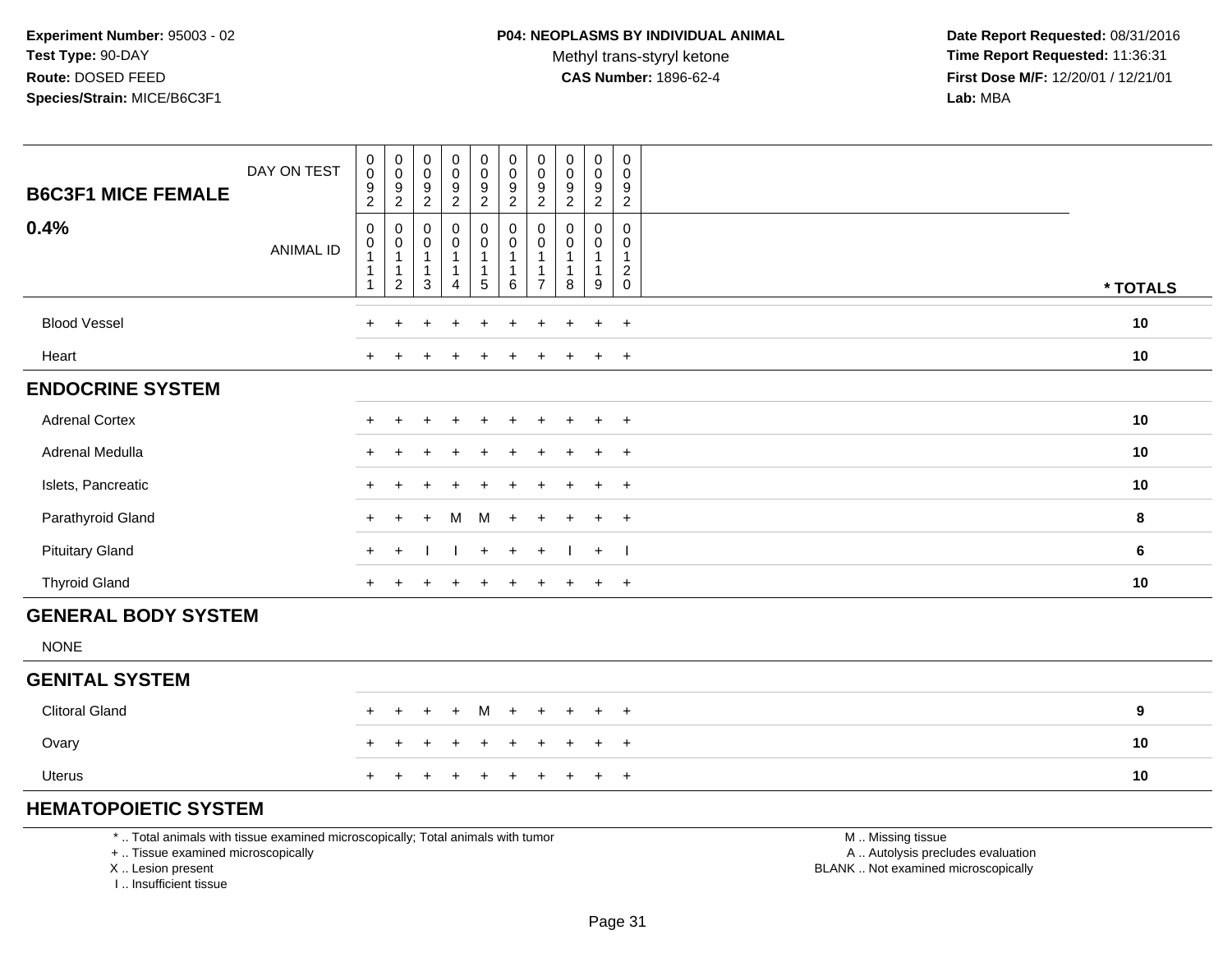Methyl trans-styryl ketone<br>CAS Number: 1896-62-4

 **Date Report Requested:** 08/31/2016 **Time Report Requested:** 11:36:31 **First Dose M/F:** 12/20/01 / 12/21/01<br>Lab: MBA **Lab:** MBA

| DAY ON TEST<br><b>B6C3F1 MICE FEMALE</b>                                                                                                   | $_{\rm 0}^{\rm 0}$<br>$\boldsymbol{9}$<br>$\overline{2}$                                | $\pmb{0}$<br>$\boldsymbol{0}$<br>$\boldsymbol{9}$<br>$\overline{c}$        | 0<br>0<br>$\boldsymbol{9}$<br>$\overline{c}$          | $\begin{smallmatrix}0\0\0\end{smallmatrix}$<br>9<br>$\overline{a}$ | $_{\rm 0}^{\rm 0}$<br>$\boldsymbol{9}$<br>$\overline{a}$                                   | $\pmb{0}$<br>$\pmb{0}$<br>$\boldsymbol{9}$<br>$\overline{2}$          | 0<br>$\mathbf 0$<br>9<br>$\boldsymbol{2}$    | $\mathsf 0$<br>$\mathbf 0$<br>9<br>$\overline{c}$ | $\pmb{0}$<br>$\pmb{0}$<br>$\boldsymbol{9}$<br>$\overline{2}$    | $\mathsf 0$<br>$\Omega$<br>9<br>$\sqrt{2}$                                       |                                                                                               |                  |
|--------------------------------------------------------------------------------------------------------------------------------------------|-----------------------------------------------------------------------------------------|----------------------------------------------------------------------------|-------------------------------------------------------|--------------------------------------------------------------------|--------------------------------------------------------------------------------------------|-----------------------------------------------------------------------|----------------------------------------------|---------------------------------------------------|-----------------------------------------------------------------|----------------------------------------------------------------------------------|-----------------------------------------------------------------------------------------------|------------------|
| 0.4%<br><b>ANIMAL ID</b>                                                                                                                   | $\boldsymbol{0}$<br>$\boldsymbol{0}$<br>$\overline{1}$<br>$\mathbf 1$<br>$\overline{1}$ | $\mathbf 0$<br>$\pmb{0}$<br>$\mathbf{1}$<br>$\mathbf{1}$<br>$\overline{c}$ | $\mathbf 0$<br>0<br>$\mathbf{1}$<br>$\mathbf{1}$<br>3 | 0<br>$\mathbf 0$<br>$\mathbf{1}$<br>$\mathbf{1}$<br>$\overline{4}$ | $\mathbf 0$<br>$\mathsf{O}\xspace$<br>$\mathbf 1$<br>$\begin{array}{c} 1 \\ 5 \end{array}$ | $\mathbf 0$<br>$\pmb{0}$<br>$\overline{1}$<br>$\mathbf{1}$<br>$\,6\,$ | $\Omega$<br>$\Omega$<br>-1<br>$\overline{7}$ | $\Omega$<br>$\Omega$<br>$\mathbf{1}$<br>1<br>8    | $\mathbf 0$<br>$\mathbf 0$<br>$\mathbf{1}$<br>$\mathbf{1}$<br>9 | $\mathbf 0$<br>$\mathbf{0}$<br>$\mathbf{1}$<br>$\sqrt{2}$<br>$\mathsf{O}\xspace$ |                                                                                               | * TOTALS         |
| <b>Bone Marrow</b>                                                                                                                         |                                                                                         | ٠                                                                          |                                                       |                                                                    |                                                                                            |                                                                       |                                              |                                                   | $\ddot{}$                                                       | $+$                                                                              |                                                                                               | 10               |
| Lymph Node, Mandibular                                                                                                                     |                                                                                         |                                                                            |                                                       |                                                                    |                                                                                            |                                                                       |                                              |                                                   |                                                                 | $+$                                                                              |                                                                                               | 10               |
| Lymph Node, Mesenteric                                                                                                                     |                                                                                         |                                                                            |                                                       |                                                                    |                                                                                            |                                                                       |                                              |                                                   | $\ddot{}$                                                       | $\overline{+}$                                                                   |                                                                                               | 10               |
| Spleen                                                                                                                                     |                                                                                         |                                                                            |                                                       |                                                                    |                                                                                            |                                                                       |                                              |                                                   | $\ddot{}$                                                       | $+$                                                                              |                                                                                               | 10               |
| Thymus                                                                                                                                     | $+$                                                                                     |                                                                            |                                                       |                                                                    |                                                                                            |                                                                       | $\pm$                                        |                                                   | $\ddot{}$                                                       | $+$                                                                              |                                                                                               | 10               |
| <b>INTEGUMENTARY SYSTEM</b>                                                                                                                |                                                                                         |                                                                            |                                                       |                                                                    |                                                                                            |                                                                       |                                              |                                                   |                                                                 |                                                                                  |                                                                                               |                  |
| Mammary Gland                                                                                                                              |                                                                                         |                                                                            |                                                       |                                                                    |                                                                                            |                                                                       |                                              |                                                   | $\pm$                                                           | $\overline{+}$                                                                   |                                                                                               | 10               |
| Skin                                                                                                                                       |                                                                                         |                                                                            |                                                       |                                                                    |                                                                                            |                                                                       |                                              |                                                   | $\ddot{}$                                                       | $+$                                                                              |                                                                                               | 10               |
| <b>MUSCULOSKELETAL SYSTEM</b>                                                                                                              |                                                                                         |                                                                            |                                                       |                                                                    |                                                                                            |                                                                       |                                              |                                                   |                                                                 |                                                                                  |                                                                                               |                  |
| Bone                                                                                                                                       |                                                                                         |                                                                            |                                                       |                                                                    |                                                                                            |                                                                       |                                              |                                                   |                                                                 | $\ddot{}$                                                                        |                                                                                               | 10               |
| <b>NERVOUS SYSTEM</b>                                                                                                                      |                                                                                         |                                                                            |                                                       |                                                                    |                                                                                            |                                                                       |                                              |                                                   |                                                                 |                                                                                  |                                                                                               |                  |
| <b>Brain</b>                                                                                                                               | $+$                                                                                     | $+$                                                                        | $\ddot{}$                                             | $\ddot{}$                                                          | $\ddot{}$                                                                                  | $+$                                                                   | $\ddot{}$                                    | $+$                                               | $+$                                                             | $+$                                                                              |                                                                                               | 10               |
| <b>RESPIRATORY SYSTEM</b>                                                                                                                  |                                                                                         |                                                                            |                                                       |                                                                    |                                                                                            |                                                                       |                                              |                                                   |                                                                 |                                                                                  |                                                                                               |                  |
| Lung                                                                                                                                       |                                                                                         |                                                                            |                                                       |                                                                    |                                                                                            |                                                                       |                                              |                                                   |                                                                 | $\ddot{}$                                                                        |                                                                                               | 10               |
| Nose                                                                                                                                       |                                                                                         |                                                                            |                                                       |                                                                    |                                                                                            |                                                                       |                                              |                                                   | $\div$                                                          | $+$                                                                              |                                                                                               | 10               |
| Trachea                                                                                                                                    |                                                                                         |                                                                            |                                                       |                                                                    |                                                                                            |                                                                       |                                              |                                                   |                                                                 | $+$                                                                              |                                                                                               | $\boldsymbol{9}$ |
| *  Total animals with tissue examined microscopically; Total animals with tumor<br>+  Tissue examined microscopically<br>X  Lesion present |                                                                                         |                                                                            |                                                       |                                                                    |                                                                                            |                                                                       |                                              |                                                   |                                                                 |                                                                                  | M  Missing tissue<br>A  Autolysis precludes evaluation<br>BLANK  Not examined microscopically |                  |

I .. Insufficient tissue